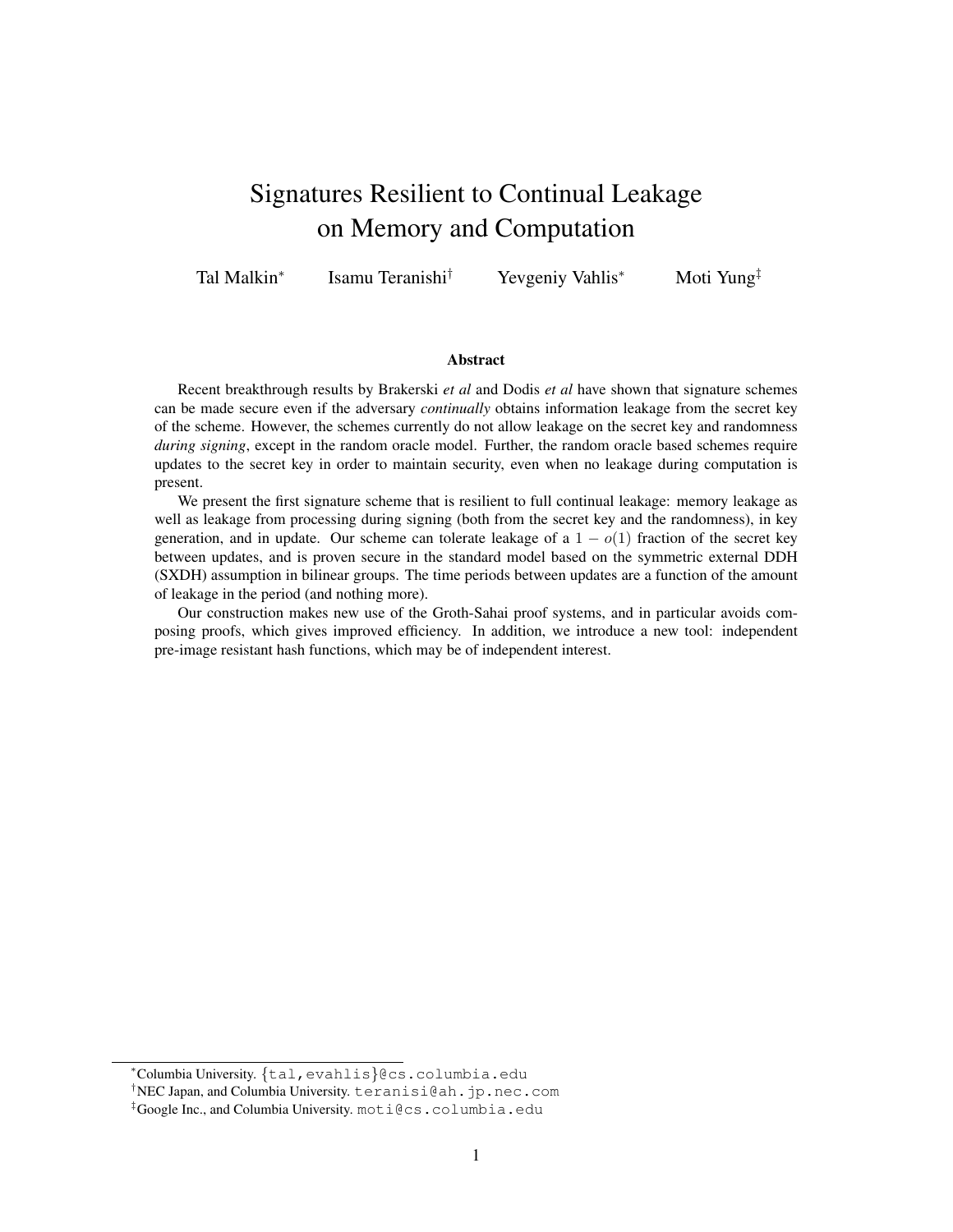# **Contents**

| $\mathbf{1}$            |                                          | <b>Introduction</b><br>3                                    |  |  |  |  |  |  |  |  |    |                |    |  |                |
|-------------------------|------------------------------------------|-------------------------------------------------------------|--|--|--|--|--|--|--|--|----|----------------|----|--|----------------|
|                         | 11                                       |                                                             |  |  |  |  |  |  |  |  |    | $\overline{4}$ |    |  |                |
|                         | 1.2                                      |                                                             |  |  |  |  |  |  |  |  |    |                |    |  | 5              |
|                         |                                          | 1.2.1                                                       |  |  |  |  |  |  |  |  |    |                |    |  | 5              |
|                         |                                          | 1.2.2                                                       |  |  |  |  |  |  |  |  |    |                |    |  | 6              |
|                         |                                          | 1.2.3                                                       |  |  |  |  |  |  |  |  |    |                |    |  | $\overline{7}$ |
| $\mathbf{2}$            | <b>Preliminaries</b>                     |                                                             |  |  |  |  |  |  |  |  |    |                | 8  |  |                |
|                         | 2.1                                      |                                                             |  |  |  |  |  |  |  |  |    |                |    |  | 9              |
|                         | 2.2                                      |                                                             |  |  |  |  |  |  |  |  |    |                |    |  | 9              |
|                         | 2.3                                      |                                                             |  |  |  |  |  |  |  |  |    |                |    |  | 10             |
| 3                       |                                          | <b>Independent Preimage Resistant (IPIR) Hash Functions</b> |  |  |  |  |  |  |  |  | 11 |                |    |  |                |
| $\overline{\mathbf{4}}$ | <b>Proposed Scheme</b><br>12             |                                                             |  |  |  |  |  |  |  |  |    |                |    |  |                |
|                         | 4.1                                      |                                                             |  |  |  |  |  |  |  |  |    |                |    |  | 13             |
|                         |                                          | 4.1.1                                                       |  |  |  |  |  |  |  |  |    |                |    |  | 13             |
|                         |                                          | 4.1.2                                                       |  |  |  |  |  |  |  |  |    |                |    |  | 14             |
|                         | 4.2                                      |                                                             |  |  |  |  |  |  |  |  |    |                |    |  | 16             |
| 5                       |                                          | Conclusion                                                  |  |  |  |  |  |  |  |  |    |                |    |  | 19             |
| $\mathbf{A}$            | <b>Proof of Lemmata and Propositions</b> |                                                             |  |  |  |  |  |  |  |  |    |                | 22 |  |                |
|                         | A.1                                      |                                                             |  |  |  |  |  |  |  |  |    |                |    |  | 22             |
|                         | A.2                                      |                                                             |  |  |  |  |  |  |  |  |    |                |    |  | 23             |
|                         | A.3                                      |                                                             |  |  |  |  |  |  |  |  |    |                |    |  | 26             |
|                         | A.4                                      |                                                             |  |  |  |  |  |  |  |  |    |                |    |  | 27             |
|                         | A.5                                      |                                                             |  |  |  |  |  |  |  |  |    |                |    |  | 29             |
|                         |                                          |                                                             |  |  |  |  |  |  |  |  |    |                |    |  | 30             |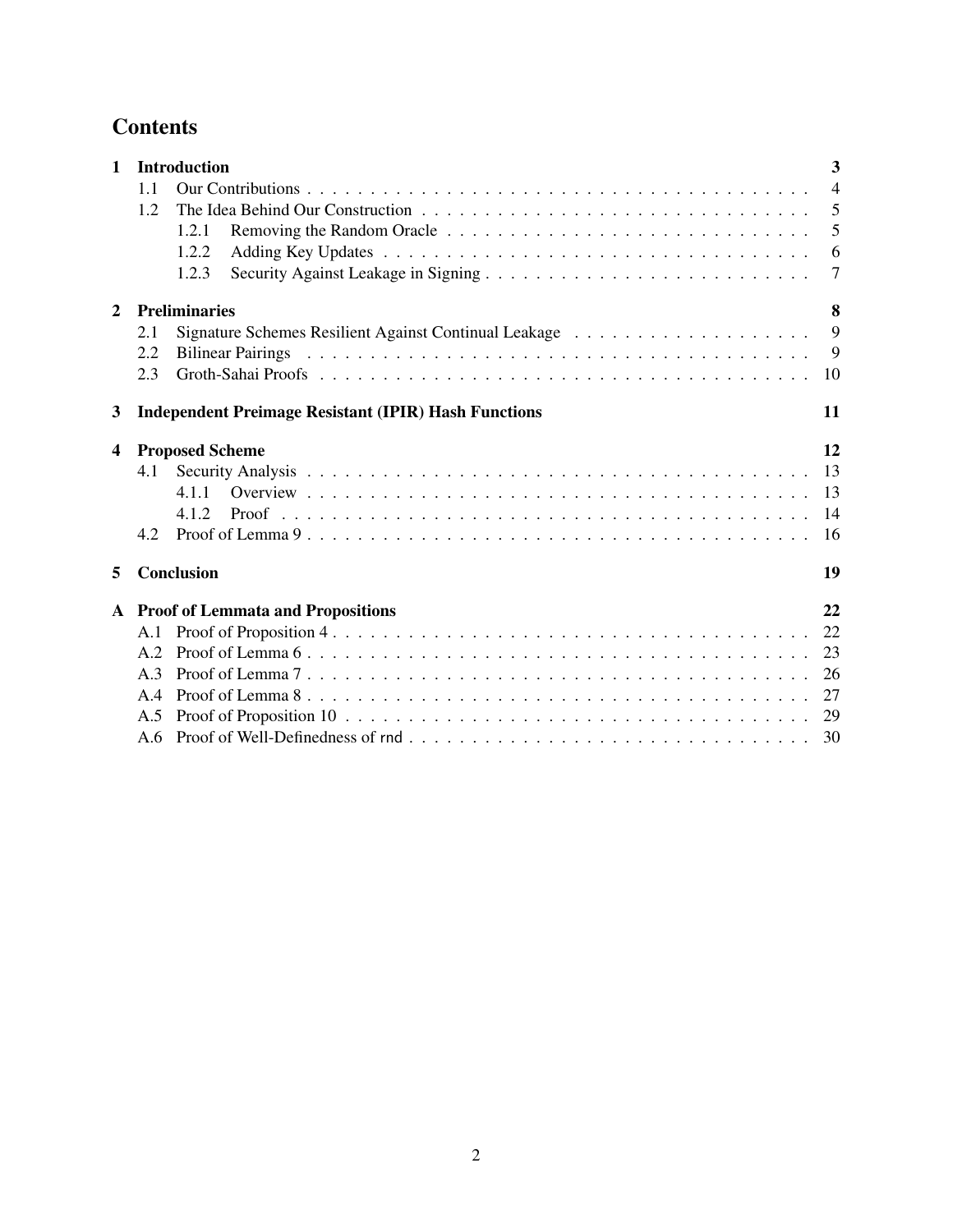# <span id="page-2-0"></span>1 Introduction

Cryptographic schemes have traditionally been modeled under the assumption that the secret key is hidden completely within a device and attacks are of "black box" nature. However, cryptographic engineering has taught us that devices are not perfect and can leak information about the key, primarily via what is known as "side channels." These channels give the adversary some partial information by observing physical leakage correlated with the secret key, such as timing or radiation or power consumption associated with computations (either directly by probing the circuit or via antennas probing unshielded devices), as well as memory leakage that reveals information about the secret key (cf., [\[BB05,](#page-18-1) [QS01,](#page-20-0) [KJJ99,](#page-20-1) [HSH+08\]](#page-19-0).)

The threat of partial leakage of keys has not escaped cryptographers; perhaps the earliest works on the subject are Shamir's secret sharing [\[S79\]](#page-20-2), and later Rivest's all or nothing transform [\[R97\]](#page-20-3). In the last few years a large body of work on leakage-resilient cryptography has emerged (cf., [\[ISW03,](#page-20-4) [MR04,](#page-20-5) [SMY09,](#page-20-6) [AGV09,](#page-18-2) [DKL09,](#page-19-1) [P09,](#page-20-7) [NS09,](#page-20-8) [ADW09,](#page-18-3) [KV09,](#page-20-9) [FKPR10,](#page-19-2) [DGK+10,](#page-19-3) [FRR+10,](#page-19-4) [BG10,](#page-19-5) [DP10,](#page-19-6) [JV10,](#page-20-10) [GR10,](#page-19-7) [DHLW10,](#page-19-8) [BKKV10\]](#page-19-9)), which provide different leakage models requiring that cryptographic schemes be secure even if partial information about the secret key is leaked to an adversary. In order to have an abstract model that is not directly dependent upon the hardware architecture itself, but rather can produce some general guidelines to systems and hardware designers regarding how much leakage can be tolerated overall (within a given setting), leakage was formally modeled as functions associated with algorithmic steps and states. These leakage functions  $f_1(sk), \ldots, f_q(sk)$  of the secret key sk, are from some given family of functions, where the specific  $f_i$  is selected by the adversary arbitrarily. The leakage (i.e., the function result which contains only partial information about the key) is applied to the relevant state or computation and is given to the adversary (in addition to the black-box access it gets).

Wiki-Leakage: The variety of Leakage Models. There are many types of leakage sub-models based on various parameters of leakage, which we briefly review here. Adaptive leakage, where the function is chosen dynamically by the adversary, obviously gives it more power than non-adaptive. Such adversaries that rather than observing the device once execute side channel attacks repetitively, are stronger and require the schemes to be *continuous leakage resilient*. Repeating (continual) adaptive leakage requires the scheme to have an update procedure for the secret key. Otherwise, the adversary can eventually leak enough information about the key to break the scheme, even if the amount of leakage per time period is small. However, the public key should *not* be changed by the secret key update. For example, a signature verification key should remain valid throughout the lifetime of the scheme.

Next we note that leakage can be *processing leakage* (i.e., only computation leaks) so that physical computations on the device are the only source of leakage. Procedures such as key generation, key updates, and other kinds of processing (i.e., signing, decryption, etc.) which involve random values may be allowed different amounts of leakage, but are all related to some physics of computations (e.g., timing of operations). The influential works of Ishai, Sahai, and Wagner [\[ISW03\]](#page-20-4) and Micali and Reyzin [\[MR04\]](#page-20-5) enable us to construct schemes under the "any computation, and only computation, leak information," model, which has led to many recent achievements. In contrast, *memory leakage* [\[AGV09\]](#page-18-2) (which, in some sense, can be traced to the original works of Shamir and Rivest mentioned above) are produced as a function of the memory state itself. This type of leakage is orthogonal to computational leakage: an adversary can get memory leakage by probing memories even if the memories are not currently used in any computation (e.g., the cold-boot attacks [\[HSH+08\]](#page-19-0)). For example, the scheme of [\[DHLW10\]](#page-19-8) is secure against memory attacks (even continual), but assumes that the signing process leaks no information. The most general model allows *full leakage* which includes leakage both from processing and memory.

The most demanding case for designing digital signature schemes seems to be the case of adaptive and continual full leakage that is available to the adversary from both computational and memory sources (without protection of sub-steps of computations). However, to date, there are no known schemes which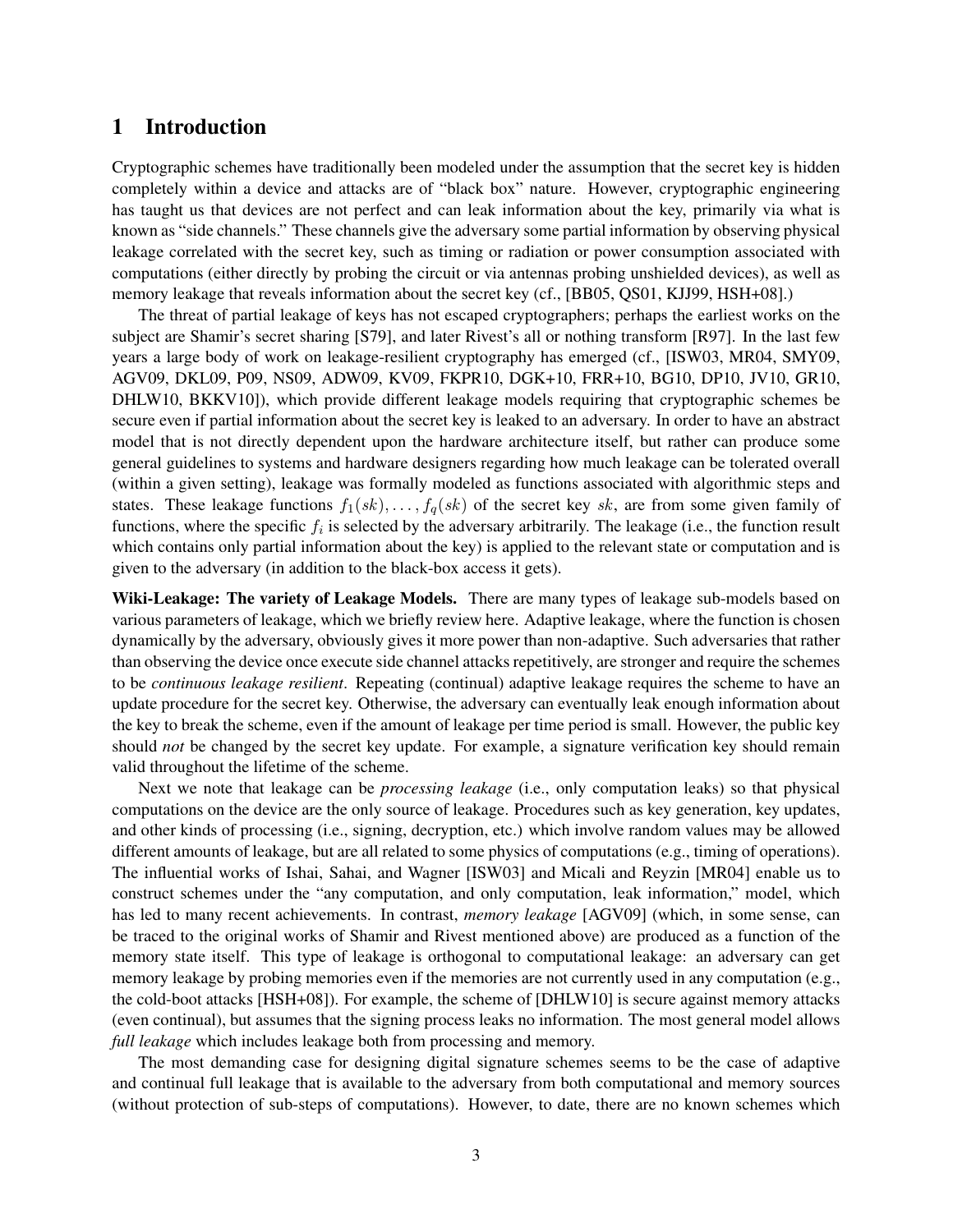achieve a digital signature scheme in this adversarial setting in the standard model. All known schemes with full (memory and processing) leakage either do not have a key update algorithm and thus are not continual (cf., [\[KV09\]](#page-20-9)), have a key update algorithm but require some restrictions (e.g., [\[ADW09\]](#page-18-3) which requires an additional leakage-free master key), or are based on the random oracle model (with a relaxation of the definition of a "time period") [\[BKKV10\]](#page-19-9).

## <span id="page-3-0"></span>1.1 Our Contributions

We propose the first signature scheme satisfying all of the above requirements, whose security can be proven in the standard model and without further relaxation. Specifically, our scheme protects against (1) continual memory leakages combined with (2) all types of continual processing (computational) leakages, namely leakages from key generation, key updates, and signing.

Moreover, the amount of information that our scheme allows to leak in each time period is optimal, in the sense that our scheme remains secure even if  $1 - o(1)$  fraction of the secret key of each time period is leaked. Here "time period" is the period between two consecutive updates of the secret key (the time period is a function of the accumulated leakage itself and not a relaxed notion which depends on other parameters). We stress that our scheme remains secure even when the leakage during signing is a function  $f(sk, r)$  of both the secret key and the randomness. Further, the function  $f$  can be adaptively chosen by the adversary. Using standard techniques, our scheme also allows  $O(\log \kappa)$  leakage in the key generation and in each of the key updates, where  $\kappa$  is a security parameter. (The secret key has  $O(\kappa)$  bit length. The fraction of leakage is therefore  $O(\log \kappa/\kappa)$ .)

Comparison with Recent Schemes. Let us compare our scheme with the recent breakthrough results of Dodis, Haralambiev, Lopez-Alt, and Wichs [\[DHLW10\]](#page-19-8) and Brakerski, Kalai, Katz, and Vaikuntanathan [\[BKKV10\]](#page-19-9). The signature scheme of [\[DHLW10\]](#page-19-8), as noted above, has to assume that there is no leakage from the signing process. The work in [\[BKKV10\]](#page-19-9) proposed two signature schemes. Their first scheme is secure on if there is no leakage from the signing process. The second scheme relies on random oracle to protect against leakage during signing, and further requires signatures to be treated as leakage. That is, even if there is no actual side-channel leakage during a certain time period, the signing key must be refreshed to preserve security. In contrast, our signature scheme is proved secure in the standard model and the key needs to be refreshed only if leakage occurs (i.e. signatures do not constitute leakage).

Other related work. In the recent years a very rich body of research on leakage resilient cryptography has been developed. Dziembowski and Pietrzak [\[DP08\]](#page-19-10), and Pietrzak [\[P09\]](#page-20-7) describe the first stream ciphers resilient to continual leakage in the only computation leaks model. Faust *et al* [\[FKPR10\]](#page-19-2) construct signature schemes resilient to continual leakage in the only computation leaks model. Faust *et al* [\[FRR+10\]](#page-19-4) give a general compiler using secure hardware that protects an arbitrary circuit against continual leakage that can be modeled as a shallow  $(AC^0)$  boolean circuit. Juma and Vahlis [\[JV10\]](#page-20-10), and separately Goldwasser and Rothblum [\[GR10\]](#page-19-7), give compilers that protect any algorithm against continual leakage (without complexity restrictions), using secure hardware. Recently, Dodis and Pietrzak [\[DP10\]](#page-19-6) show how to build continual leakage resilient pseudorandom functions that are secure against non-adaptive leakage.

Discussion on processing leakage. Continual memory attacks are a very powerful leakage model that allows the adversary to continuously obtain leakage from the entire secret key. A natural question to ask is whether adding processing leakage into the mix adds anything to adversarial power. Indeed, the only additional information available to the adversary during processing leakage is ephemeral randomness that is used in the computation. In many cases, such as in the case of public key encryption or decryption (using the corresponding private key), leakage on ephemeral randomness does not provide any useful information to the adversary about the secret key. In fact, in public key encryption and decryption, the adversary can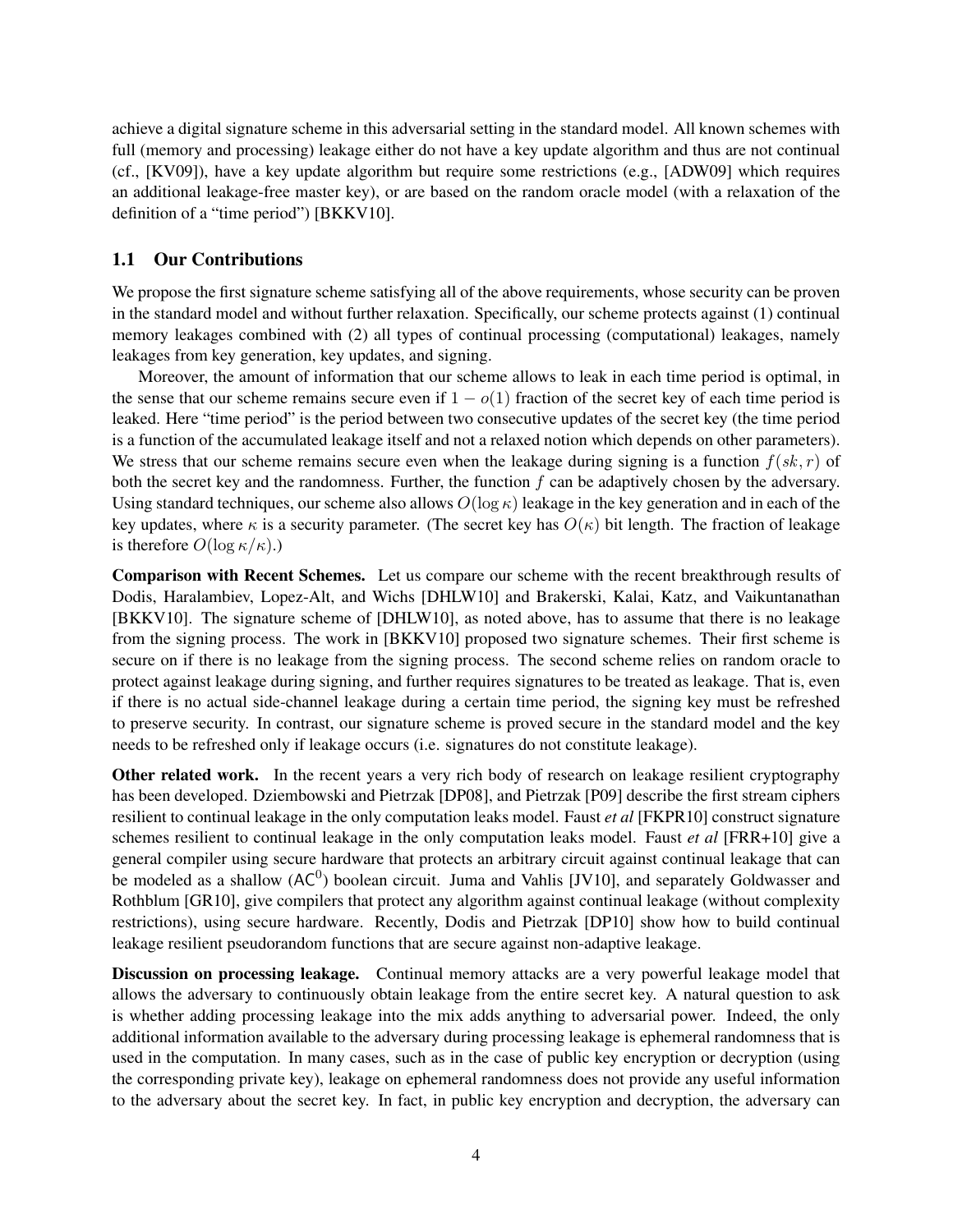simulate the leakage from the randomness of these algorithms on her own. However, this is not the case for signature schemes.

In a signature scheme, a signature is computed using the secret key, and made public. Consequently, signatures can viewed as a very restricted type of leakage on the secret key. A signature scheme is considered secure if such "signature leakage" is useless to any efficient adversary. When the adversary is given leakage from the randomness of the signing process, she may be able obtain information that will allow her to extract useful information from the accompanying signature. For example, each signature may contain an encryption of the secret key under a random key that is generated during signing, and then forgotten. If the adversary is able to leak this random key, she trivially breaks the security of the scheme.

## <span id="page-4-0"></span>1.2 The Idea Behind Our Construction

We are motivated in our construction by the (non-continual) memory-attack resilient signature schemes of Alwen, Dodis, and Wichs [\[ADW09\]](#page-18-3), and of Katz and Vaikuntanathan [\[KV09\]](#page-20-9). Both [\[ADW09\]](#page-18-3) and [\[KV09\]](#page-20-9) use the following high level approach, which is based on the Fiat-Shamir heuristic [\[FS86\]](#page-19-11): a signature of a message M relative to a public key pk is an extractable proof of knowledge (in the random oracle model) of a value sk for which  $H(sk) = pk$ . Here is H is a hash function.

The security proof of these signature schemes relies on the *second preimage resistance* of the hash function  $H$ , and the witness extractability of the proofs that are used. That is, they use the property that it is infeasible to find  $sk^* \neq sk$  satisfying  $H(sk^*) = H(sk)$ .

To prove security, they construct a simulator that generates a secret key sk randomly and computes  $pk = H(sk)$ . The simulator then can answer leakage queries and signing queries using the secret key that it itself has generated. If an adversary can forge a message/signature pair, the simulator extracts the witness sk'. Now, if the fraction of leakage of sk is less than  $1 - o(1)$ , the exact key sk that is used by the simulator is information theoretically undetermined in the view of the adversary (specifically, there are at least two possible keys, given the leakage). Therefore, with probability at least  $1/2$ , the witness  $sk'$  is different from sk, which breaks the second pre-image resistance of H.

We start with this basic approach, and enhance it along three dimensions. Specifically, we:

- 1. Remove the requirement for a random oracle, and get a scheme secure in the standard model.
- 2. Add a key update procedure that refreshes the secret key, while keeping the public key fixed. This yields a signature scheme resilient against *continual* memory attacks [\[BKKV10\]](#page-19-9).
- 3. Develop a proof method that allows leakage of randomness used in signing within a period (allowing optimal leakage).

#### <span id="page-4-1"></span>1.2.1 Removing the Random Oracle

The simplest idea to remove the random oracle from the scheme of [\[ADW09,](#page-18-3) [KV09\]](#page-20-9) is to prove the knowledge of the secret key not by using Fiat-Shamir heuristic, but by using other known non-interactive proof systems in the standard model.

This initial attempt fails for the following reason: the argument of [\[ADW09,](#page-18-3) [KV09\]](#page-20-9) showing  $sk^* \neq sk$ is purely information theoretic. Hence, if we want to use the argument of [\[ADW09,](#page-18-3) [KV09\]](#page-20-9), the proof systems should hide sk not in a computational sense, but in an information theoretic sense. But if the proof system hides sk information theoretically, the secret key sk<sup>\*</sup> used by an adversary is also hidden information theoretically (since no random oracle is available). Hence, it is impossible for the simulator to get the second pre-image  $sk^*$  from the adversary's forgery, and so we cannot rely on second pre-image resistance.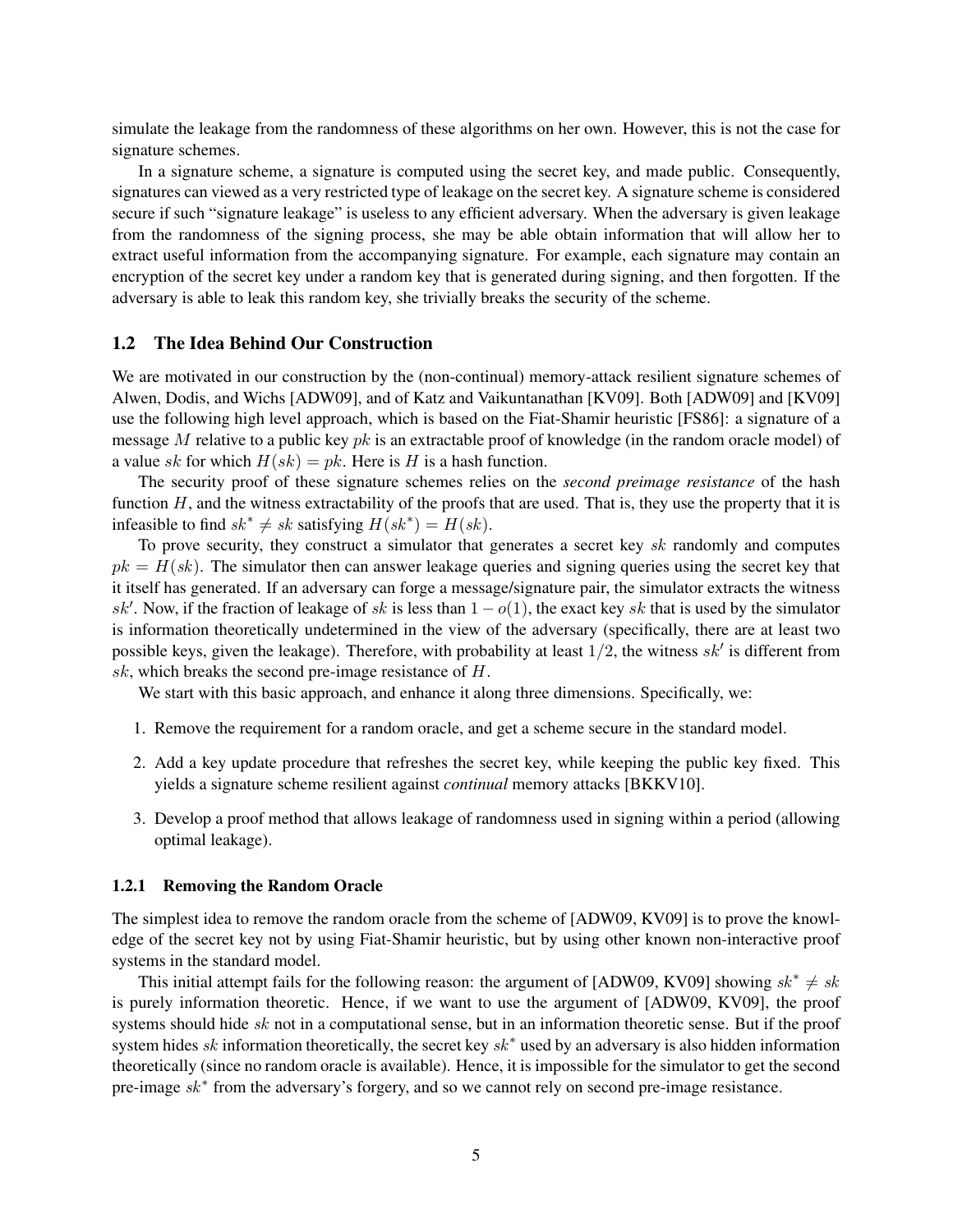To overcome the above problem, we use the Waters' function

$$
h(\mathcal{H}, M) = H_0 + \sum_k M_k H_k,
$$

where  $M_k$  is the k-th bit of a message M and  $\mathcal{H} = (H_0, \ldots, H_m)$  is a tuple of group elements<sup>[1](#page-5-1)</sup>. The function is introduced in [\[W05\]](#page-20-11) in order to construct an adaptively secure ID-based encryption scheme. The Waters' function has the property that a simulator can choose the parameters  $H_0, \ldots, H_m$  in a special way that defines a subset  $M$  of the range of h. It can then be shown that with non-negligible probability, all signing queries M of the adversary satisfy  $h(\mathcal{H}, M) \in \mathcal{M}$ , and the forgery  $M^*$  satisfies  $h(\mathcal{H}, M^*) \notin \mathcal{M}$ .

We construct a Waters-like function  $h'$  such that M is a set of all non-DDH tuples in the range of  $h'$ . Consequently, we get that with non-negligible probability all signing queries of the adversary map to non-DDH tuples, and the forgery maps to a DDH tuple.

We then combine the above hash function  $h'$  with the Groth-Sahai [\[GS08\]](#page-19-12) proof system. Groth-Sahai is a proof system which uses a common reference string (CRS). The proof system hides the witness information theoretically if the CRS is a non-DDH tuple and hides it only computationally, and the witness therefore is extractable, if the CRS is a DDH tuple.

Hence, by using Groth-Sahai proofs as signatures, and  $h'(M)$  as the CRS of the Groth-Sahai proof, we get a proof system that hides the witness  $sk$  information theoretically when the simulator generates proofs as answers to signing queries, and allows the witness  $sk^*$  to be extracted from the proof generated by an adversary as a forged signature.

The scheme before adding key update. Our scheme therefore has the following basic structure. The private key consists of a vector of group elements  $\vec{W}$ , and the public key consists of group elements  $\vec{A}$  and T such that  $e(\vec{A}, \vec{W}) = T$ . The public key also contains the description of a Waters-like hash function h'. To sign a message M, we first use  $h'$  to compute a CRS  $h'(\mathcal{H}, M)$  for the Groth-Sahai proof system. Then, the signature is a proof, under the CRS  $h'(\mathcal{H}, M)$ , that  $e(\vec{A}, \vec{W}) = T$ .

Before proceeding to describe our key update procedure, we believe it is instructive to see why the above scheme, without update, is secure. Intuitively, this follows from the second pre-image resistance of the hash function  $H_{\vec{A}}(\vec{X}) := e(\vec{A}, \vec{X})$ . From the perfect witness indistinguishability of Groth-Sahai proofs we know that the adversary learns about the specific witness  $\vec{W}$  only from leakage. However, since the amount of leakage is bounded, the actual witness  $\vec{W}$  in the private key remains information theoretically undetermined. Finally, when the adversary submits a successful forgery, we use the indistinguishability of common reference strings technique discussed above to show that, with non-negligible probability, a witness  $\vec{W}'$  can be extracted from the forgery. This witness is likely to be different from  $\vec{W}$ , which would give the simulator two inputs  $\vec{W}$  and  $\vec{W}'$  such that  $H_{\vec{A}}(\vec{W}) = H_{\vec{A}}(\vec{W}')$ . This in turn violates the second pre-image resistance of  $H_{\vec{A}}$ .

We remark that the above technique is somewhat reminiscent of the Feige-Lapidot-Shamir [\[FLS90\]](#page-19-13) method for using witness indistinguishability to achieve witness hiding.

## <span id="page-5-0"></span>1.2.2 Adding Key Updates

The approach of Section [1.2.1](#page-4-1) allows us to move from the random oracle to the standard model. However, the above scheme can still tolerate only a bounded amount of leakage. We now describe a method for choosing the private keys of the scheme that allows us to randomize the key without having to issue a new public key.

<span id="page-5-1"></span><sup>&</sup>lt;sup>1</sup>Here we use *additive notation* to describe the function.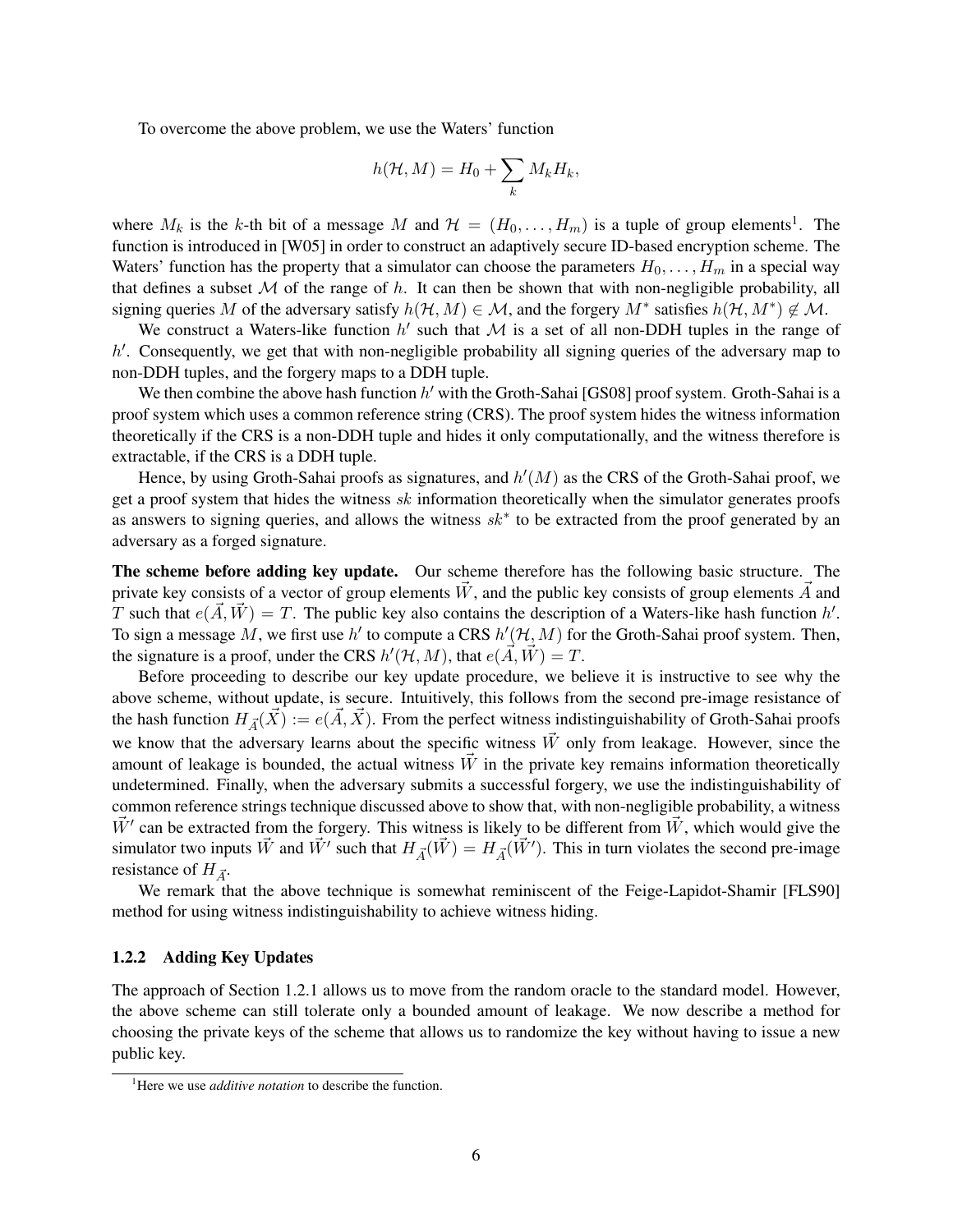We start by observing that if our scheme relies for security on the second pre-image resistance of the hash function  $H$ , then no key update algorithm can exist. This is because otherwise we could use the key update algorithm itself to break second pre-image resistance as follows:

If we can get new key  $sk^{[i+1]}$  efficiently by updating  $sk^{[i]}$ , this means that one can get two keys  $sk^{[i]}$  and  $sk^{[i+1]}$  satisfying of  $T = H(sk^{[i]})$  and  $T = H(sk^{[i+1]})$ , where T is the public key. The function  $H$  therefore cannot be second pre-image resistant.

Note that our model does not allow to update the public key for the convenience of verifiers. The above collision of the function  $H$  is therefore unavoidable.

 $(n, k)$ -independent pre-image resistant (IPIR) hash functions. We overcome the above problem by introducing the following new notion:  $(n, k)$ -independent pre-image resistant hash function H, where n is an integer and  $k \leq n-2$ . This is a linear function H from an n-dimensional vector space  $\mathbb{H}^n$  to a 1-dimensional vector space  $\mathbb{T}$ , over  $\mathbb{Z}_p$ . We require that, given certain trapdoor information about H, one can find a tuple  $(\vec{Y}_1,\ldots,\vec{Y}_{k+1},T)$  satisfying  $T = H(Y_j)$  for all  $j \in [k+1]$ . However, it must be infeasible to find  $\vec{Y}_* \in \mathbb{H}^n$  satisfying  $T = H(\vec{Y}_*)$  and  $\vec{Y}_* \notin Aff(\vec{Y}_1, \ldots, \vec{Y}_{k+1})$ , where  $Aff(\vec{Y}_1, \ldots, \vec{Y}_{k+1})$  is the smallest affine space spanned by  $\vec{Y}_1, \ldots, \vec{Y}_{k+1}$ . We call the hardness property  $(n, k)$ -*independent preimage resistance*.

We note that although in this paper we give a construction of an  $(n, k)$ -IPIR hash function, we do not use it as a black box in our signature scheme. Indeed, the Groth-Sahai proofs that are generated use the parameters of the hash function, which are of a very specific form. However, the notion of IPIR seems useful in itself, and we hope that other applications will be found for it. Furthermore, abstracting the properties that we need from H allows us to present a modular and structured proof of security for our signature scheme.

**Generating and updating keys.** Using the linearity of H, we can generate any linear sum of  $\vec{Y}_1, \ldots, \vec{Y}_{k+1}$ in polynomial time. We use this property to perform key update. And we use the IPIR (instead of the second pre-image resistance) when we show that no adversary can forge a signature.

In slightly greater detail, we construct the key generation algorithm and the update algorithm of our scheme as follows. In the key generation, by using the trapdoor of the hash function  $H$ , we generate  $(\vec{Y}_1, \vec{Y}_2, T)$  satisfying  $T = H(\vec{Y}_1) = H(\vec{Y}_2)$ . We then compute  $\vec{Q} \leftarrow \vec{Y}_1 - \vec{Y}_2$  and publish  $\vec{Q}$  as a part of the public key. The secret key is  $\vec{W}^{[0]} \leftarrow \vec{Y}_2$ . Note that  $H(\vec{Q}) = H(\vec{Y}_1) - H(\vec{Y}_2) = 0$  holds.

Key update then works as follows: in the  $(i + 1)$ -st round, we select  $s^{[i]} \stackrel{\$}{\leftarrow} \mathbb{Z}_p$  randomly and compute  $\vec{W}^{[i+1]} \leftarrow \vec{W}^{[i]} + s^{[i]} \vec{Q}$ . Based on the linearity of H, and the equality  $H(\vec{Q}) = 0$ , one can easily show that  $H(\vec{W}^{[i+1]}) = H(\vec{W}^{[i]}) = \cdots H(\vec{W}^{[0]}) = H(\vec{Y}_2) = T$  holds, and that  $\vec{W}^{[i]}$  is an element of Aff $(\vec{Y}_1, \vec{Y}_2)$ . The latter holds because  $\vec{W}^{[i]}$  are linear sums of  $\vec{W}^{[0]} = \vec{Y}_2$  and  $\vec{Q} = \vec{Y}_1 - \vec{Y}_2$ . We then use an adaptation of the "leakage resilient subspace" technique from [\[BKKV10\]](#page-19-9) to show that the affine subspace Aff $(\vec{\bar{Y}_1},\vec{Y}_2)$  (or even Aff $(\vec{Y}_1,\ldots,\vec{Y}_{k+1})$ ) is hidden from the adversary, even given continual leakage (assuming the refresh procedure above is periodically performed). Given the hiding property of the affine space, it follows that if the adversary forges a signature  $\sigma^* = Prf_{M^*}(\vec{W}^*)$  for some message  $M^*$ , she likely uses a witness  $\vec{W}^* \notin Aff(\vec{Y}_1, \vec{Y}_2)$ . However, this violates the IPIR of H. The security of the scheme follows.

#### <span id="page-6-0"></span>1.2.3 Security Against Leakage in Signing

The main challenge in achieving security under leakage from the signing process is that the signature and the secret key are correlated through the randomness that was used to produce the signature. When the adversary obtains leakage on the randomness, the signature may become much more valuable, and potentially allow the adversary to break the scheme (as we discussed in the introduction).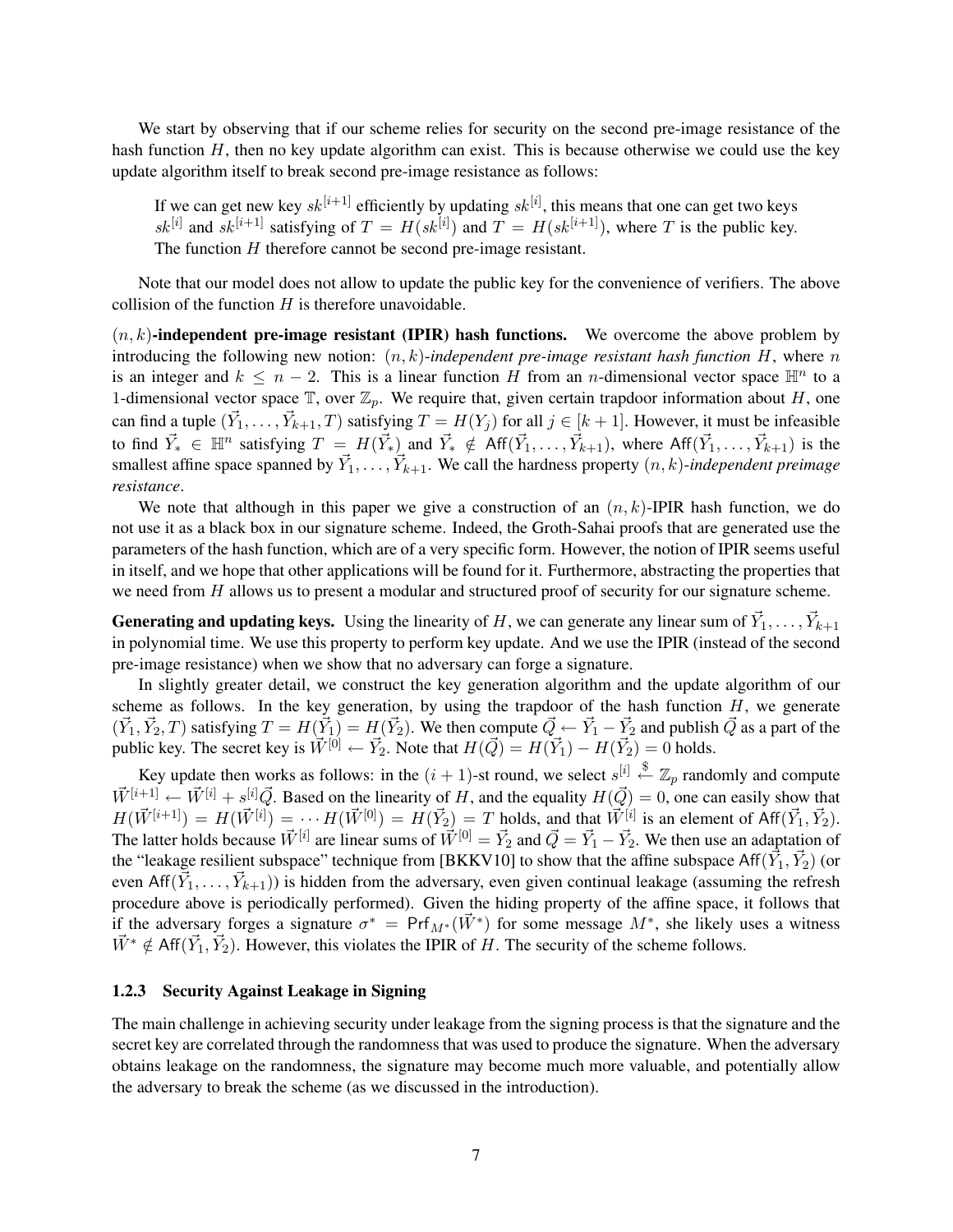In the proof based signature schemes we described above, there is no guarantee that leakage on the randomness of the prover does not break the zero-knowledge or witness indistinguishability property of the proof system. We solve this problem through a combination of several tools: first, as described above, we rely on Groth-Sahai proofs, which have a dual mode – witness hiding and witness binding. When the proof is (perfectly) hiding, it is information theoretically independent from the witness, which is the secret key, if there is no leakage on the randomness of the prover.

We use the above fact to "invert" the order in which components of the signature are generated: first the GS proof  $\sigma$  in the signature is generated using some globally fixed witness  $\mathcal Y$  (note that this is only done by the simulator in the analysis, and so there is no leakage on the witness  $\mathcal{Y}$ ). Then, given an actual witness W<sup>†</sup> for the proof, we "reverse engineer" the randomness R that would yield the same proof  $\sigma$ , and compute leakage on  $(W, R)$ . We use an additional property of Groth-Sahai that for every pair of proof and witness  $(\sigma, \vec{W})$  there exists a unique randomness  $R_{\sigma, \vec{W}}$  that causes the prover to output  $\sigma$  given witness  $\tilde{W}$ . Moreover, since the proof is perfectly witness hiding, for all witnesses  $\tilde{W}$ , the distribution on the tuple  $(\sigma, R_{\sigma \vec{W}})$  are identical whether we first generate the proof using witness  $\vec{V}$  and then determine the randomness, or choose the randomness uniformly, and compute the proof directly.

The above approach, however, does not work as is, since the process of finding  $R$  may not be efficiently computable! We therefore rely on an information theoretic leakage resilience property of random subspaces that was shown in [\[BKKV10\]](#page-19-9) (in fact, we prove a slightly stronger version that suits our construction). We combine both techniques together, simultaneously using the randomness reverse engineering technique described above to handle leakage from signing, and information theoretic indistinguishability of random subspaces under leakage. Using these techniques together, we show that the adversary is unable to gain information about the subspace from which we generate private keys during update, even if leakage on the signing process is available. We then use independent pre-image resistance to conclude that our scheme is secure.

## <span id="page-7-0"></span>2 Preliminaries

**Notations.** Let  $[n]$  denote  $\{1, \ldots, n\}$  and  $[k..n]$  denote  $\{k, \ldots, n\}$ . For two random variables X and Y,  $dist(X, Y)$  denote the statistical distance between X and Y.

Linear Algebra. Unless otherwise stated, vectors in this paper are column vectors. We represent a row vector as a transpose of a column vector in this paper. For natural numbers n and m, let  $\mathbb{Z}_p^{n \times m}$  denote the set of  $n \times m$  matrices over  $\mathbb{Z}_p$ . Let  $A^T$  denote the transposed of a matrix  $A = (a_{i,j})_{i,j}$ , that is,  $A^T = (a_{j,i})_{i,j}$ . For two vectors  $\vec{u} = (u_1, \dots, u_n), \vec{v} = (v_1, \dots, v_n) \in \mathbb{Z}_p^n$ , we let  $\langle \vec{u}, \vec{v} \rangle$  denote the inner product of them in  $\mathbb{Z}_p$ , that is,  $\langle \vec{u}, \vec{v} \rangle = \sum_i u_i v_i \mod p$ .

For a vector  $\vec{v} = (v_1, \dots, v_n) \in \mathbb{Z}_p^n$  and an element W of the group G or H, let  $\vec{v}W$  denote the vector  $(v_1W, \ldots, v_nW).$ 

For a vector space V and vectors  $\vec{Y}_1,\ldots,\vec{Y}_{k+1}\in\mathcal{V}$ , let Span $(\vec{Y}_1,\ldots,\vec{Y}_k)$  denote the smallest vector subspace of  $\mathcal{V}^n$  which contains all of  $(\vec{Y}_j)_{j \in [k]}$ , that is,

$$
\mathsf{Span}(\vec{Y}_1,\ldots,\vec{Y}_k) = \{\vec{Y} \in \mathcal{V}^n \mid \exists s_1,\ldots,s_k \in \mathbb{Z}_p : \vec{Y} = \sum_{j \in [k]} s_j \vec{Y}_j\}.
$$

Similarly, let Aff $(\vec{Y}_1,\ldots,\vec{Y}_{k+1})$  is the smallest affine subspace of  $\mathcal{V}^n$  which contains all of  $(\vec{Y}_j)_{j\in[k+1]}$ , that is,

$$
\text{Aff}(\vec{Y}_1,\ldots,\vec{Y}_{k+1}) = \{ \vec{Y} \in \mathcal{V}^n \mid \exists s_1,\ldots,s_{k+1} \in \mathbb{Z}_p : \vec{Y} = \sum_{j \in [k+1]} s_j \vec{Y}_j, \sum_{j \in [k+1]} s_j = 1 \}.
$$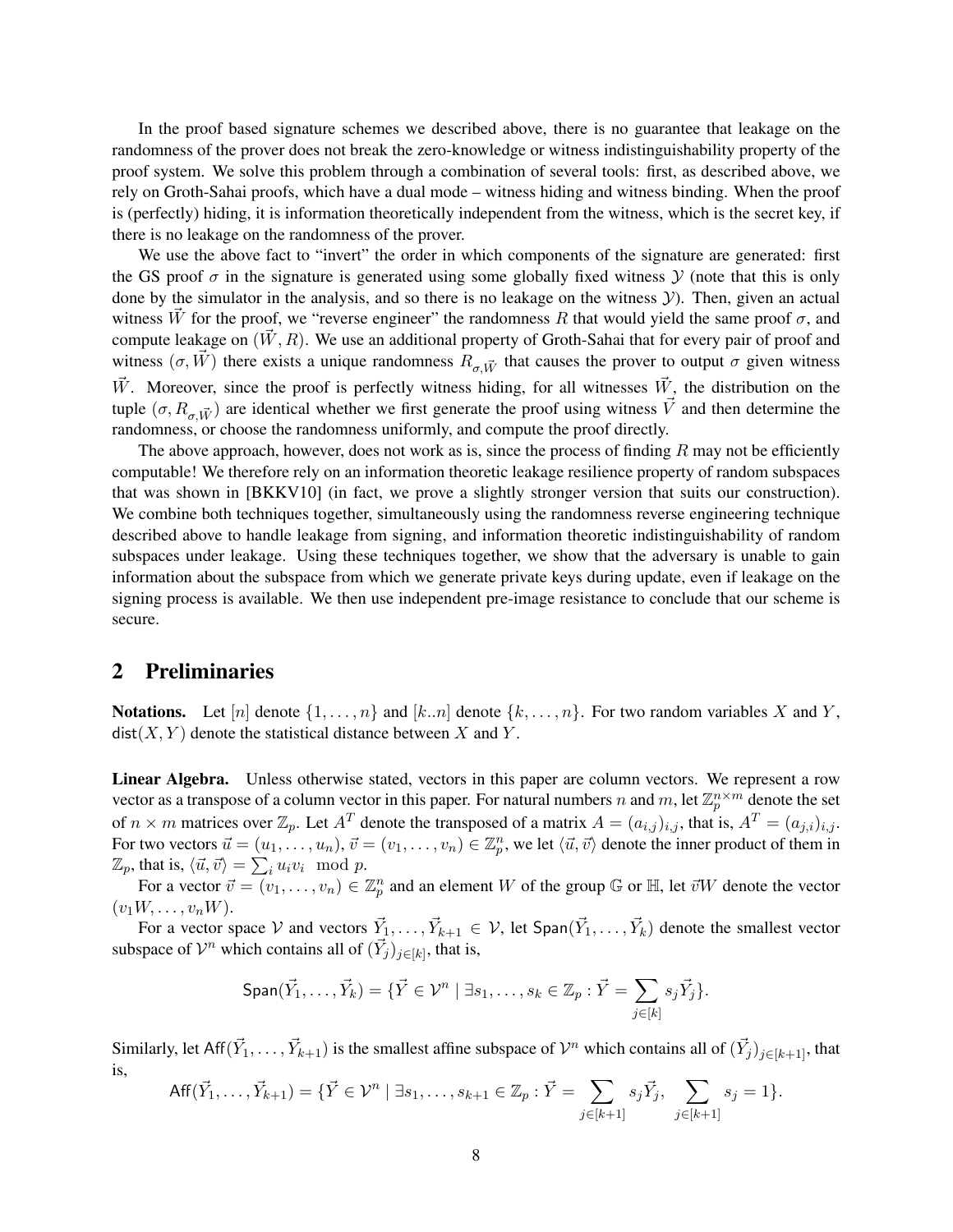Note that the space Aff $(\vec{Y}_1,\ldots,\vec{Y}_{k+1})$  becomes k dimensional, when  $k+1$  vectors  $\vec{Y}_1,\ldots,\vec{Y}_{k+1}$  are linear independent.

#### <span id="page-8-0"></span>2.1 Signature Schemes Resilient Against Continual Leakage

A *signature scheme with key update* SGN consists of four algorithms Kg, Sig, Ver, and Update. The inputs and outputs of Kg, Sig, and Ver are the same as in standard signature schemes. Update takes as input a secret key and a public key and outputs a new element of the secret key space.  $\mathcal{SGN} = (Kg, Sig, Ver, Update)$ has to satisfy the following property:

• (Correctness) For any integer  $n \geq 0$  and any message M, if we compute  $(pk, sk_0) \leftarrow Gen(1^{\kappa})$ ,  $sk_1 \leftarrow \mathsf{Update}_{pk}(sk_0), \ldots, sk_n \leftarrow \mathsf{Update}_{pk}(sk_{n-1}), \text{ and } \sigma \leftarrow \mathsf{Sig}(sk_n, M), \mathsf{Ver}(pk, M, \sigma) = 1$ always holds.

We follow the definition of [\[BKKV10\]](#page-19-9) of leakage resilient signatures.

**Definition 1** ([\[BKKV10\]](#page-19-9)). Let  $\rho_G$ ,  $\rho_U$ ,  $\rho_M$ , and  $\rho_S$  be elements of the real range [0, 1]. We say that  $SGN = (Gen, Sig, Ver, Update)$  is  $(\rho_G, \rho_U, \rho_M, \rho_S)$ - EU-CMA-CML secure (stand for existentially unforgeable under chosen message attack in the CML model) if no PPT adversary A succeeds in the game of Fig[.1](#page-8-2) with non-negligible probability. Here Rnd[Algo] denote the set of randomnesses for algorithm Algo.

**Setup**  $A(1^{\kappa})$  sends to the challenger a function f satisfying  $|f(R)| \leq \rho_G |R|$  for all R. The challenger then selects  $R \stackrel{\$}{\leftarrow}$  Rnd[Gen] computes  $(pk, sk_0) \leftarrow$  Gen $(1^{\kappa}; R)$  sends  $(pk, f(R))$  to A, and initializes  $i \leftarrow 0$  and  $L_i \leftarrow$  $|f(R)|$ . Here *i* represents the number of updates and  $L_i$  denote the bit length of all leakages about the *i*-th secret key.

Queries A makes queries of the following three types polynomial number of times:

- Update queries (update, f) where f is a circuit satisfying  $|f(s,k, R)| \leq \rho_U(|sk| + |R|)$  for any  $(s, R)$ . If  $L_i + |f(sk_i, R)| \le \rho_M |sk_i|$  holds, the challenger chooses  $R \stackrel{\$}{\leftarrow}$  Rnd[Update] randomly, computes  $sk_{i+1} \leftarrow \mathsf{Update}_{pk}(sk_i)$  and sends  $f(sk_i, R)$  back to  $\mathcal A$  and resets  $i \leftarrow i+1$  and  $L_i \leftarrow |f(sk_i, R)|$ . Otherwise, the challenger aborts.
- (Memory) leak queries (leak, f), where f is a circuit. If  $L_i + |f(sk_i)| \le \rho_M |sk_i|$  holds, the challenger sends  $f(sk_i)$  to adversary and resets  $L_i \leftarrow L_i + |f(sk_i)|$ . Otherwise, the challenger aborts.
- Signing queries (sig, M, f) where f is a circuit with  $|f(s_k, R)| \leq \rho_S(|sk| + |R|)$  for any  $(s_k, R)$ . The challenger chooses  $R \leftarrow \textsf{Rnd}[\textsf{Sig}]$  randomly, computes  $\sigma \leftarrow \textsf{Sig}(sk_i, M; R)$  and sends  $(\sigma, f(sk_i, R))$ back to A.

**Challenge** Assuming the challenger did not aborts, A outputs  $(M_*, \sigma_*)$ . It succeeds if  $Ver(pk, M_*, \sigma_*) = 1$  holds and A never made query (sig,  $M_*$ ).

<span id="page-8-2"></span>Figure 1: Game of  $(\rho_G, \rho_U, \rho_M, \rho_S)$ -EU-CMA-CML secure

## <span id="page-8-1"></span>2.2 Bilinear Pairings

In our paper, we are working on a bilinear pairing, e :  $\mathbb{G} \times \mathbb{H} \to \mathbb{T}$  with prime order p, where  $\mathbb{G} \neq \mathbb{H}$ holds and there is no efficiently computable homomorphism between two groups  $\mathbb G$  and  $\mathbb H$  (Such a pairing is called Type III [\[GPS08\]](#page-19-14)). We denote by gk bilinear map parameters of the form  $(p, \mathbb{G}, \mathbb{H}, \mathbb{T}, e)$ . We will occasionally refer to gk as *group description*.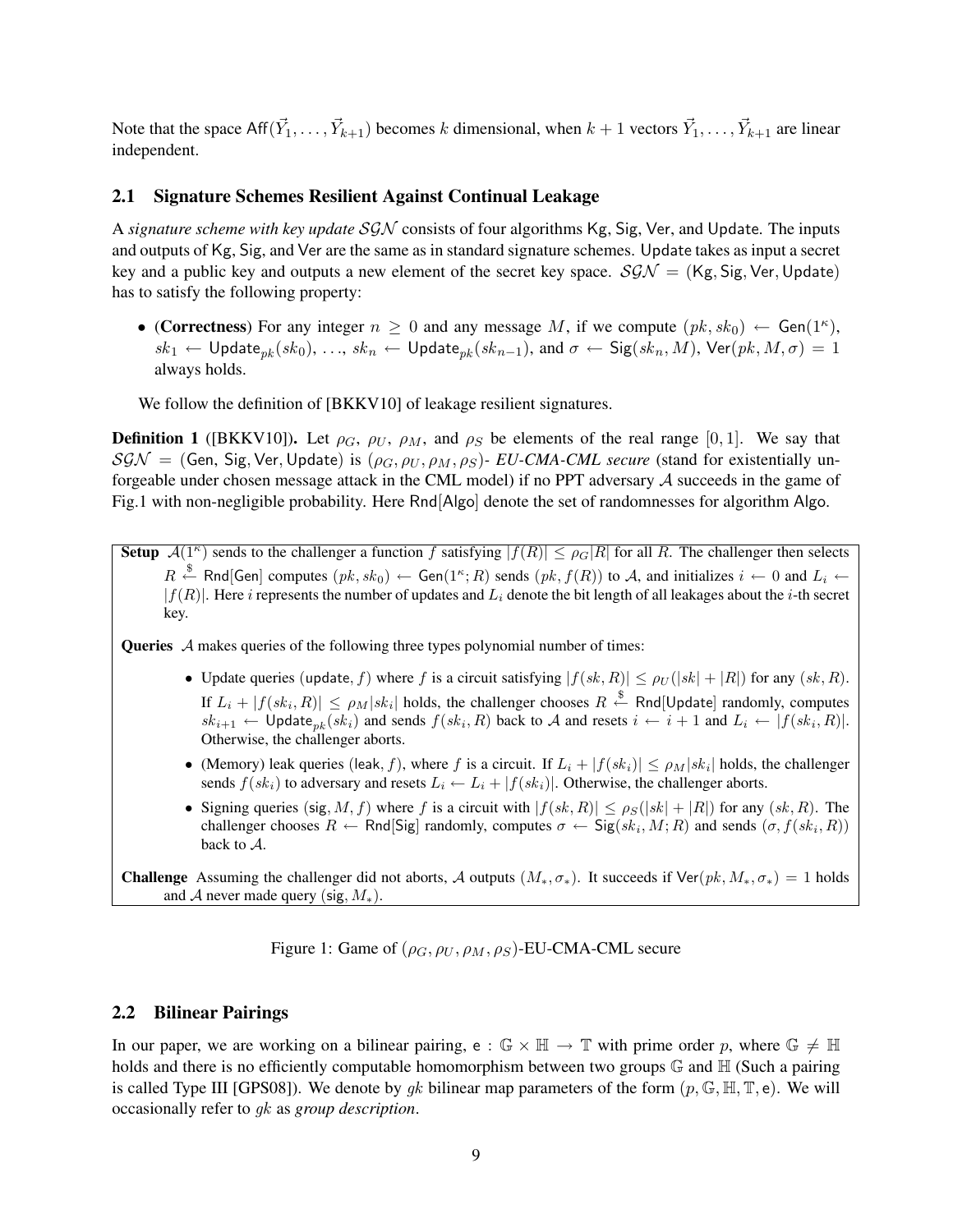Our proofs rely on basic properties of linear algebra. We therefore find it convenient to use *additive notation* for pairings. For example, we write  $e((a + b)A, W) = a \cdot e(A, W) + b \cdot e(A, W)$ . For two (column) vectors  $\vec{A} = (A_1, \ldots, \vec{A}_n)^\mathsf{T} \in \mathbb{G}$  and  $\vec{W} = (W_1, \ldots, W_n)^\mathsf{T} \in \mathbb{H}$ , we denote

$$
e(\vec{A}^{\mathsf{T}}, \vec{W}) = \sum_{i \in [n]} e(A_i, W_i).
$$

**Assumption 2** (SXDH assumption [\[GS08\]](#page-19-12)). We say that  $qk = (p, \mathbb{G}, \mathbb{H}, \mathbb{T}, \mathbf{e})$  *satisfies the Symmetric external Diffie-Hellman (SXDH) assumption, if the DDH assumption holds both over*  $\mathbb G$  *and*  $\mathbb H$  *(note that this is possible in type III pairings).*

## <span id="page-9-0"></span>2.3 Groth-Sahai Proofs

Groth and Sahai [\[GS08\]](#page-19-12) proposed efficient non-interactive witness indistinguishable proof systems for settings where a bilinear pairing is available. Their system allows efficient proofs of various statements about the groups of the pairing, and the pairing relation.

In this work we prove statements of the form  $e(\vec{A}^T, \vec{W}) = T$ , where an instance  $(\vec{A}, T) \in \mathbb{G}^n \times \mathbb{T}$  is the input to the verifier, and  $\vec{W}$  is the witness used by the prover.

Let  $gk = (p, \mathbb{G}, \mathbb{H}, \mathbb{T}, e)$  be a group description and  $crs = (\vec{G}, \vec{H}) \in \mathbb{H}^2$ . The Groth-Sahai proof using crs as CRS (Common Reference String) is as follows.

• Prf(gk, crs,  $(T, \vec{A}), \vec{W}$ ) : Parse gk and crs as  $(p, \mathbb{G}, \mathbb{H}, \mathbb{T}, e)$  and  $(\vec{G}, \vec{H})$  respectively. Select  $R \stackrel{\$}{\leftarrow}$  $\mathbb{Z}_p^{n \times 2}$  randomly, and compute

$$
(\vec{C}, \vec{D}) \leftarrow (R \cdot \vec{G}, \vec{W} + R \cdot \vec{H})
$$

$$
\vec{\Pi} \leftarrow R^{\mathsf{T}} \vec{A}
$$

and output  $\sigma = (\vec{C}, \vec{D}, \vec{\Pi}).$ 

• Vrf $(gk, crs, (\vec{A}, T), \sigma)$ : Parse gk, crs, and  $\sigma$  as  $(p, \mathbb{G}, \mathbb{H}, \mathbb{T}, e)$ ,  $(\vec{G}, \vec{H})$  and  $(\vec{C}, \vec{D}, \vec{\Pi})$  respectively. Output 1 iff the following equality holds.

$$
(\mathsf{e}(\vec{A}^\mathsf{T},\vec{C}),\mathsf{e}(\vec{A}^\mathsf{T},\vec{D}))\stackrel{?}{=}(\mathsf{e}(\vec{\Pi}^\mathsf{T},\vec{G}),T+\mathsf{e}(\vec{\Pi}^\mathsf{T},\vec{H}))
$$

One can easily show that a correctly generated proof is always accepted by Vrf.

Groth and Sahai [\[GS08\]](#page-19-12) gave the following two algorithms HideCRS and BindCRS to generate two different types of CRS: hiding and binding. When a hiding CRS is used for the proof, the witness is perfectly (information theoretically) hidden. When a binding CRS is used, BindCRS provides a trapdoor along with the CRS, and the trapdoor can be used to extract the witness from any proof. Finally, it is required that the two types of CRS are computationally indistinguishable.

For the above proof system, let  $gk = (p, \mathbb{G}, \mathbb{H}, \mathbb{T}, e)$ . The algorithms HideCRS and BindCRS are defined as follows:

- HideCRS $(gk)$ : Select  $\vec{G}, \vec{H} \stackrel{\$}{\leftarrow} \mathbb{H}^2$  randomly and output  $\operatorname{crs} \leftarrow (\vec{G}, \vec{H})$ .
- BindCRS $(gk)$ : Select  $\vec{G} \stackrel{\$}{\leftarrow} \mathbb{H}^2$  and  $\alpha \stackrel{\$}{\leftarrow} \mathbb{Z}_p$  randomly, compute  $\vec{H} \leftarrow \alpha \vec{G}$  and output  $\operatorname{crs} \leftarrow (\vec{G}, \vec{H})$ and the trapdoor  $\alpha$ .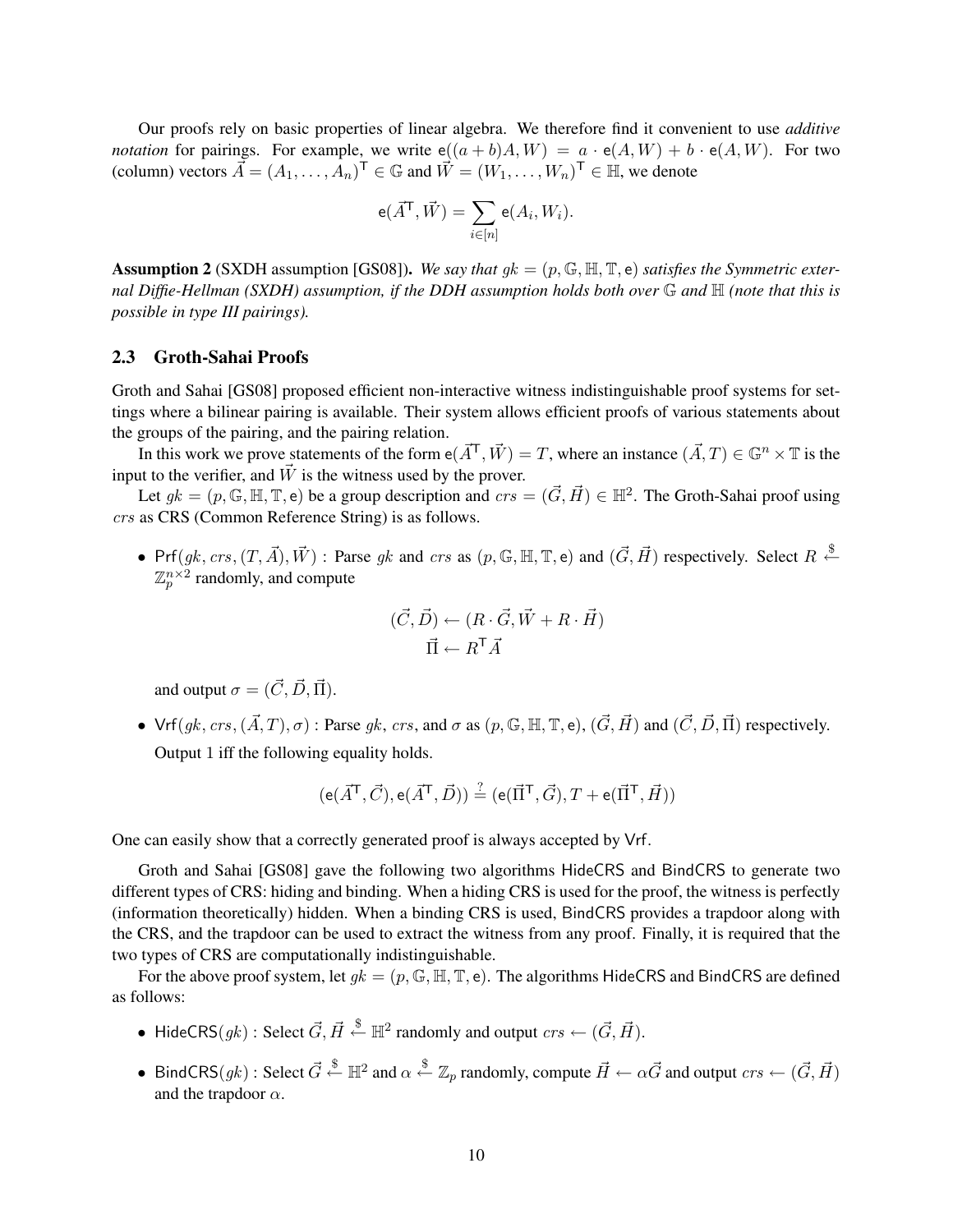Groth-Sahai show that in the above proof system, a hiding CRS and a binding CRS are indistinguishable under the SXDH assumption. Formally, the perfect witness indistinguishability, and the witness extractabil-ity properties are defined as follows [\[GS08\]](#page-19-12). Below, Setup $(1^{\kappa})$  be an algorithm which generates a group description  $qk = (p, \mathbb{G}, \mathbb{H}, \mathbb{T}, e)$ .

• (Composable Perfect Witness Indistinguishability) For all (possibly unbounded) adversaries  $A$ 

$$
\Pr\left[\begin{array}{l} gk \leftarrow \textsf{Setup}(1^{\kappa}),\, crs \leftarrow \textsf{HideCRS}(gk),\\ (\vec{A},T,\vec{W}_0,\vec{W}_1,st) \leftarrow \mathcal{A}(gk,\, crs), \sigma \leftarrow \textsf{Prf}(gk,\, crs,(\vec{A},T),\vec{W}_0), b \leftarrow \mathcal{A}(\sigma, st) \end{array}: b=1\right]\right] \\ = \Pr\left[\begin{array}{l} gk \leftarrow \textsf{Setup}(1^{\kappa}),\, crs \leftarrow \textsf{HideCRS}(gk),\\ (\vec{A},T,\vec{W}_0,\vec{W}_1,st) \leftarrow \mathcal{A}(gk,\, crs), \sigma \leftarrow \textsf{Prf}(gk,\, crs,(\vec{A},T),\vec{W}_1), b \leftarrow \mathcal{A}(\sigma, st) \end{array}: b=1\right]\right]
$$

where we require  $e(\vec{A}, \vec{W}^{[0]}) = e(\vec{A}, \vec{W}^{[1]}) = T$ .

• (Perfect Extractability) For all possible output  $gk = (p, \mathbb{G}, \mathbb{H}, \mathbb{T}, e)$  of Setup $(1^{\kappa})$ , all possible output  $(crs, \alpha)$  of BindCRS $(gk)$ , all  $(\vec{A}, T) \in \mathbb{G}^n \times \mathbb{T}$  and all  $\sigma = (\vec{C}, \vec{D}, \vec{\Pi}) \in \mathbb{H}^2 \times \mathbb{H}^2 \times \mathbb{G}^2$  satisfying  $Vrf(gk, crs, (\overline{A}, T), \sigma) = 1$ , if we set

$$
\vec{W}^* \leftarrow \vec{D} - \alpha \vec{C},
$$

the equality  $e(\vec{A}, \vec{W}^*) = T$  always holds.

## <span id="page-10-0"></span>3 Independent Preimage Resistant (IPIR) Hash Functions

We introduce a new notion: independent pre-image resistance (IPIR), that we use in the construction and analysis of our scheme. As we have already mentioned in the introduction, our construction does not use the IPIR hash function described below in a black box way. Nevertheless, we believe it to be instructive to define this notion separately, both to conceptually isolate the properties of the hash function that we use, and for potential future use.

**Definition 3 (Independent Preimage Resistant Hash Function).** Let n be a positive number, and let  $\mathbb{H}$ and  $\mathbb T$  be cyclic groups of order p. Let Gen, H, GenSim, Check be polynomial time algorithms whose inputs and outputs are as follows. Below,  $k$  is the parameter representing the dimension. Note that a  $k$ -dimensional *affine* (not linear) subspace contains  $k + 1$  vectors and GenSim of the below therefore outputs  $k + 1$  vectors  $y_i$ .

- Gen( $1^{\kappa}$ ) outputs some public information P.
- For any possible output P of Gen,  $H_P$  is a deterministic linear function from  $\mathbb{H}^n$  to  $\mathbb{T}$ .
- GenSim takes an integer  $k \in [n-2]$  as an input and outputs a public information P, a trapdoor td,  $(T, \vec{Y}_1, \ldots, \vec{Y}_{k+1}) \in \mathbb{T} \times (\mathbb{H}^n)^{k+1}$  satisfying  $T = H_P(\vec{Y}_i)$  for all  $i \in [k+1]$ .
- Check takes  $P, (T, \vec{Y}_1, \ldots, \vec{Y}_{k+1})$ , an element  $\vec{Y}'$  of  $\mathbb{H}^n$ , and a trapdoor td as inputs and outputs 1 or 0.

For integers n and  $k \in [n-2]$ , we say that H is  $(n, k)$ -independent pre-image resistant with respect to (Gen, GenSim, Check) if it satisfies the following properties.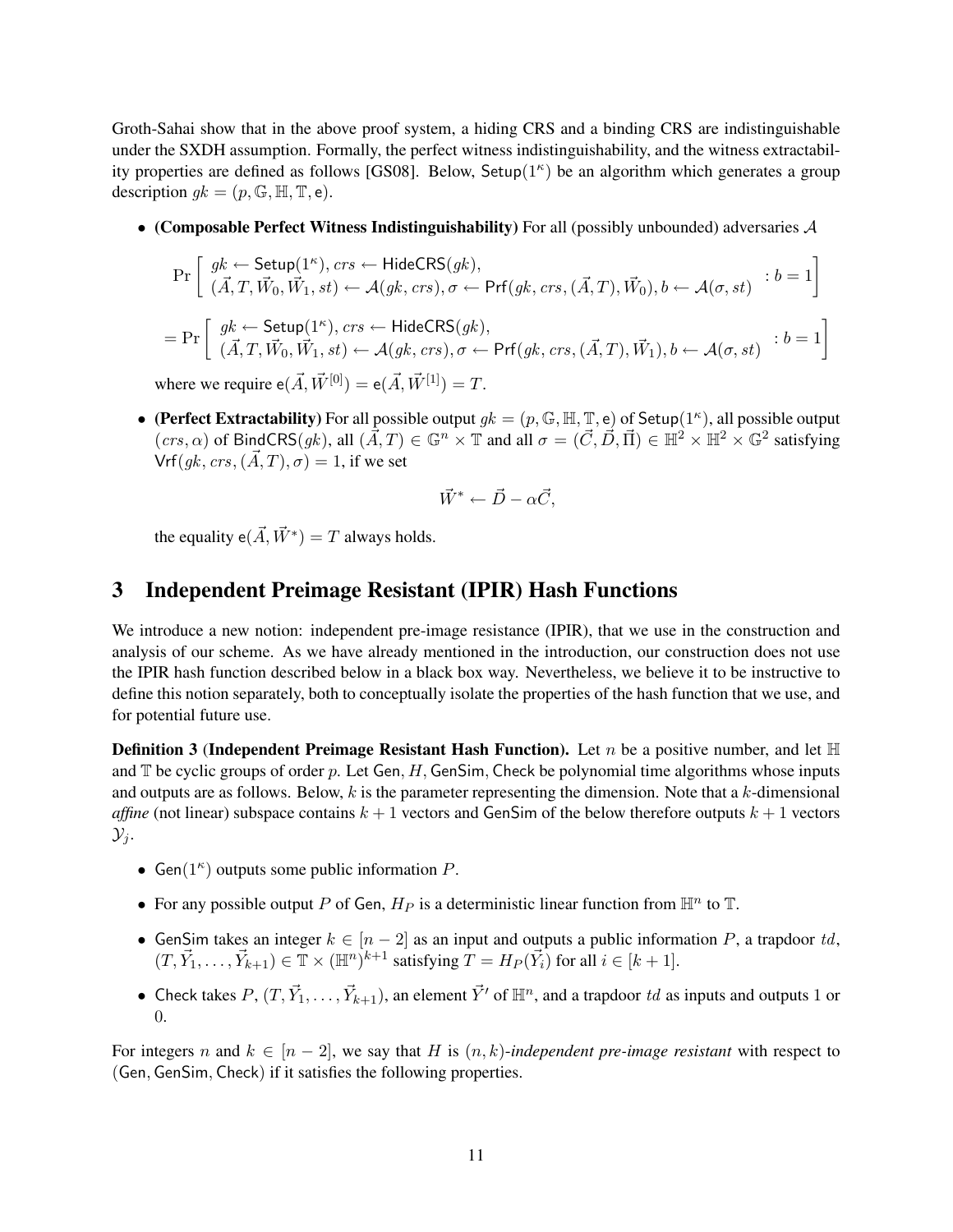- (Correctness) For all outputs  $(P, td, (T, \vec{Y}_1, ..., \vec{Y}_{k+1}))$  of GenSim and all  $\vec{Y}' \in \mathbb{H}^n$ , Check $(P, td, (T, \vec{Y}_1, \ldots, \vec{Y}_{k+1}), \vec{Y}') = 1$  holds iff  $T = H_P(\vec{Y}')$  and  $\vec{Y}' \in Aff(\vec{Y}_1, \ldots, \vec{Y}_{k+1})$  holds. Moreover, for an output  $(P, td, (T, \vec{Y}_1, ..., \vec{Y}_{k+1}))$  of GenSim, P have the same distribution as an output of Gen $(1^{\kappa})$  and  $(\vec{Y}_1,\ldots,\vec{Y}_{k+1})$  uniformly distributed on  $\{\vec{Y}} \in \mathbb{H}^n \mid H_P(\vec{Y}) = T\}^{k+1}$ .
- $((n, k)$ -Independent Preimage Resistance) For any polytime adversary A,

$$
\Pr\left[\begin{array}{cc} (P, td, (T, \vec{Y}_1, \dots, \vec{Y}_{k+1})) \leftarrow \text{GenSim}(1^{\kappa}), & T = H_P(\vec{Y}_*)\\ \vec{Y}_* \leftarrow \mathcal{A}(P, T, \vec{Y}_1, \dots, \vec{Y}_{k+1}) & \vec{Y}_* \notin \text{Aff}(\vec{Y}_1, \dots, \vec{Y}_{k+1}) \end{array}\right]
$$

is negligible.

Note that one can check whether  $\vec{Y}_* \notin Aff(\vec{Y}_1,\ldots,\vec{Y}_{k+1})$  holds or not in polytime by using Check and the a trapdoor td.

Construction of an independent pre-image resistant function. In our signature scheme we use the function  $H_{\vec{A}}(\vec{Y}) = e(\vec{A}, \vec{Y})$ . The algorithms Gen, GenSim, and Check for the function H are as follows. Below, Setup( $1^{\kappa}$ ) is an algorithm which generates a group description  $gk = (p, \mathbb{G}, \mathbb{H}, \mathbb{T}, e)$ .

- Gen $(1^{\kappa})$ : Compute  $gk \leftarrow$  Setup $(1^{\kappa})$  and generates  $\vec{A} \stackrel{\$}{\leftarrow} \mathbb{G}^n$  randomly, and output  $P \leftarrow (gk, \vec{A})$ .
- GenSim $(1^{\kappa})$  : Compute  $gk \leftarrow$  Setup $(1^{\kappa})$ , and choose randomly  $A \stackrel{\$}{\leftarrow} \mathbb{G}$ , and  $\vec{a} \stackrel{\$}{\leftarrow} \mathbb{Z}_p^n$ . Compute  $\vec{A} \leftarrow \vec{a}A$ . Choose randomly  $\vec{Y} \stackrel{\$}{\leftarrow} \mathbb{H}$ ,  $t \stackrel{\$}{\leftarrow} \mathbb{Z}_p$ , and  $\vec{y}_j \in \mathbb{Z}_p^n$  satisfying  $\langle \vec{a}, \vec{y}_j \rangle = t$  for  $j \in [k+1]$ . Choose  $n - k$  linearly independent vectors  $\vec{e}_1, \ldots, \vec{e}_{n-k}$  satisfying  $\langle \vec{e}_i, \vec{y}_j \rangle = 0$  for all  $i \in [n - k]$ ,  $j \in [k]$ . Output  $P = (gk, \vec{A}), td \leftarrow (\vec{e_i})_{i \in [n-k]},$  and  $\vec{Y}_j \leftarrow \vec{y}_j \vec{Y}$  for  $j \in [k], T \leftarrow t\vec{Y}$ .
- Check $(P, td, (T, \vec{Y}_1, \ldots, \vec{Y}_{k+1}), \vec{Y}')$ : Parse P and td as  $(gk, \vec{A})$  and  $(\vec{e}_i)_{i \in [n-k]}$  respectively. Output 1 iff  $e(\vec{A}, \vec{Y}') = T$  and  $\langle \vec{e_i}, \vec{Y}' \rangle = 0$  holds for all  $i \in [n-k]$ .

<span id="page-11-1"></span>**Proposition 4.** For any n and  $k \leq n-2$ , the scheme (Setup, H, GenSim, Check) is  $(n, k)$ -independent *pre-image resistant under the SXDH assumption.*

Correctness is straightforward. We give the proof of independent pre-image resistance in Appendix [A.1.](#page-21-1)

# <span id="page-11-0"></span>4 Proposed Scheme

Let  $n \geq 3$  and m be integers. Let Setup be a polytime algorithm that generates a group description  $qk =$  $(p, \mathbb{G}, \mathbb{H}, \mathbb{T}, e)$ , as discussed above, where  $e : \mathbb{G} \times \mathbb{H} \to \mathbb{T}$ . For  $\mathcal{H} = (\vec{H}_0, \vec{H}_1, \dots, \vec{H}_m) \in (\mathbb{H}^2)^{m+1}$  and  $M \in \{0, 1\}^m$ , we define a Water's hash function h as

$$
h_{gk}(\mathcal{H},M) = \vec{H}_0 + \sum_{k \in [m]} M_k \vec{H}_k,
$$

where  $M_k$  is the k-th bit of M. Let Prf and Vrf be the proof algorithm and the verification algorithm of the Groth-Sahai proof system reviewed in Section [2.3.](#page-9-0) Our signature scheme  $SGN = (Kg, Update, Sig, Ver)$ works as follows.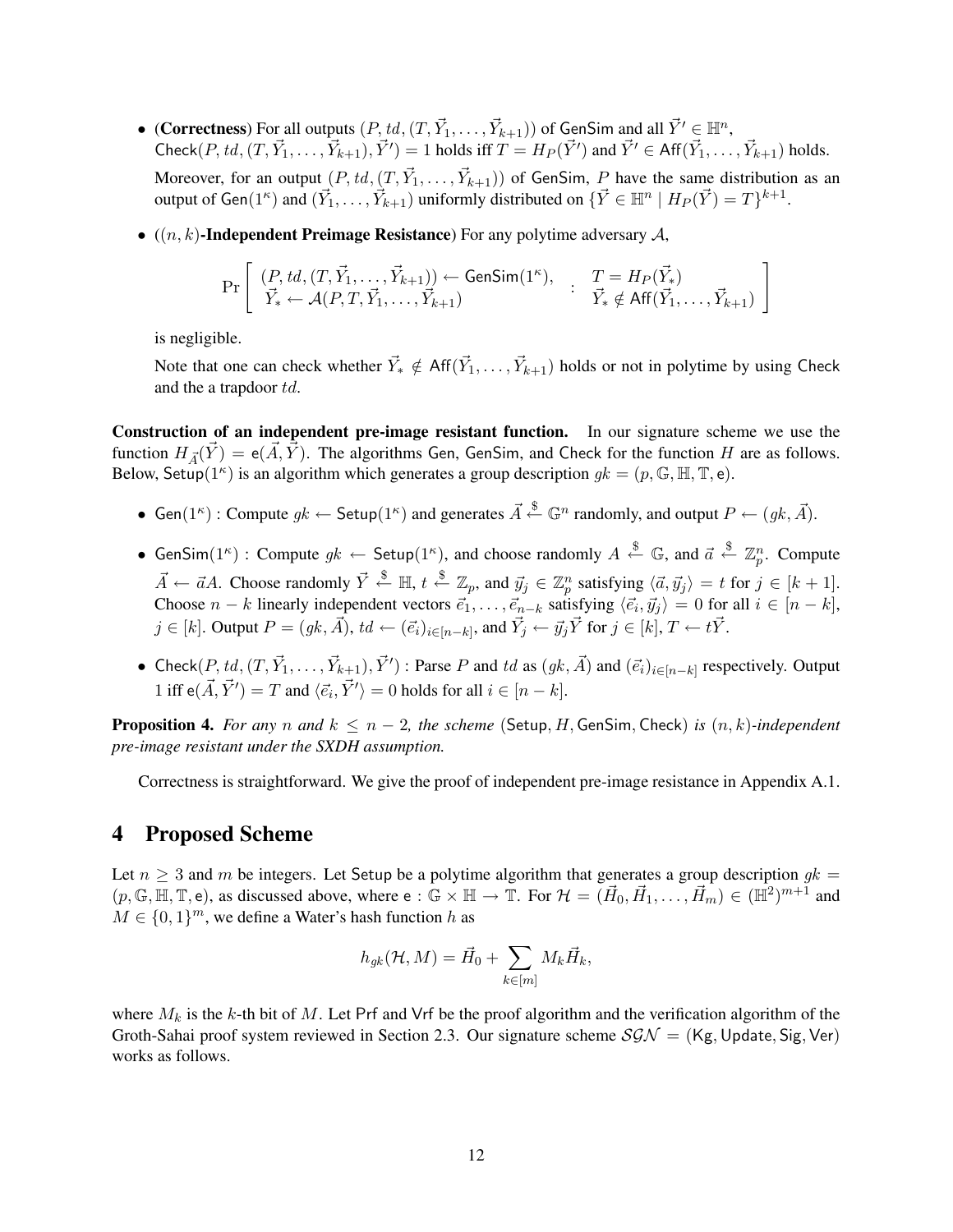${\rm Key~Generation~}$   $\mathsf{Kg}(1^\kappa);~gk~\leftarrow~ (p,\mathbb{G},\mathbb{H},\mathbb{T},\mathsf{e})~\leftarrow~\mathsf{Setup}(1^\kappa),~\vec{G}~\leftarrow~\mathbb{H}^2, \mathcal{H}~\leftarrow~(\vec{H}_0,\vec{H}_1,\ldots,\vec{H}_m)~\leftarrow~$  $(\mathbb{H}^2)^{m+1}$ .

Randomly select  $A \stackrel{\$}{\leftarrow} \mathbb{G}$ ,  $Q \stackrel{\$}{\leftarrow} \mathbb{H}$ , and  $\vec{a}, \vec{q} \stackrel{\$}{\leftarrow} \mathbb{Z}_p^n$  satisfying  $\langle \vec{a}, \vec{q} \rangle = 0$  and compute  $\vec{A} \leftarrow \vec{a}A$ ,  $\vec{Q} \leftarrow$  $\vec{q}Q$ . Select  $\vec{W}^{[0]} \stackrel{\$}{\leftarrow} \mathbb{H}^n$  randomly, compute  $T \leftarrow e(\vec{A}, \vec{W}^{[0]})$ , and outputs  $pk \leftarrow (gk, \vec{G}, \mathcal{H}, \vec{A}, T, \vec{Q})$ and  $sk^{[0]} \leftarrow \vec{W}^{[0]}$ .

- Key Update Update $_{pk}(sk^{[i]})$ : Parse  $pk$  and  $sk^{[i]}$  as  $(gk, \vec{G}, \mathcal{H}, \vec{A}, T, \vec{Q})$  and  $\vec{W}^{[i]}$  respectively, select  $s \stackrel{\$}{\leftarrow}$  $\mathbb{Z}_p$  randomly, and output  $sk^{[i+1]} \leftarrow \vec{W}^{[i+1]} \leftarrow \vec{W}^{[i]} + s\vec{Q}$ .
- Signing  $Sig(sk^{[i]}, M)$  for  $M \in \{0, 1\}^m$ : Parse pk and  $sk^{[i]}$  as  $(gk, \vec{G}, \mathcal{H}, \vec{A}, T, \vec{Q})$  and  $\vec{W}^{[i]}$ . Compute  $\vec{H}_M \leftarrow h_{gk}(\mathcal{H},M)$ , set  $crs_M \leftarrow (\vec{G}, \vec{H}_M)$ , and  $\sigma \leftarrow Prf(gk, crs_M, (\vec{A}, T), \vec{W}^{[i]})$  and output  $\sigma$ .
- **Verification** Ver( $pk, M, \sigma$ ): Parse  $pk$  as ( $gk, \vec{G}, \mathcal{H}, \vec{A}, T, \vec{Q}$ ), compute  $\vec{H}_M \leftarrow h_{qk}(\mathcal{H}, M)$ , and set  $crs_M \leftarrow$  $(\vec{G}, \vec{H}_M)$ . If Ver $(gk, crs_M, (\vec{A}, T), \sigma) = 1$ , output 1. Otherwise, output 0.

<span id="page-12-3"></span>**Theorem 5.** For any constants  $c > 0$  and any  $\gamma = \Theta(1/\sqrt{\kappa})$ , the proposed scheme SIG is  $(\rho_G, \rho_U, \rho_M, \rho_S)$ -*EU-CMA-CML secure under the SXDH assumption. Here*

$$
(\rho_G, \rho_U, \rho_M, \rho_S) = \left(\frac{c \cdot \log k}{n \log p}, \frac{c \cdot \log k}{n \log p}, 1 - \frac{2 + \gamma}{n}, 1 - \frac{2 + \gamma}{n}\right).
$$

We can achieve the fraction  $1 - o(1)$  of leakage in signing and in memory by setting  $n = \kappa$ .

#### <span id="page-12-0"></span>4.1 Security Analysis

#### <span id="page-12-1"></span>4.1.1 Overview

Our proof starts with a reduction that shows how to convert any adversary that obtains leakage on key generation and updates, to an adversary that does not require such leakage. This follows from the lemma of Brakerski *et al* [\[BKKV10\]](#page-19-9). (See Appendix [A.2](#page-22-0) for the proof.)

<span id="page-12-2"></span>**Lemma 6** (Informally given in [\[BKKV10\]](#page-19-9)). Let  $\mathcal{SGN} = (Kg, Sig, Ver, Update)$  *be a*  $(0, 0, \rho_M, \rho_S)$ -*EU*-*CMA-CML secure signature scheme. Then if*  $\rho_M = \omega(\log n)$ , *it is also*  $(c \log \kappa/m, c \log \kappa/m, \rho_M, \rho_S)$ -*EU*-*CMA-CML secure for any* c*. Here* m *is the maximum of the length of secret key.*

The proof of Theorem [5](#page-12-3) then proceeds by a sequence of games (depicted in Fig[.2\)](#page-13-1):

1. In games 1-3 we follow a standard argument about the properties of Waters' hash. Specifically, we show that with non-negligible probability the common reference strings determined by the messages that the adversary submits in signing queries are hiding CRS (and therefore hide the witness perfectly), and the CRS of the forgery is binding (and therefore the witness can be extracted).

This part of discussion of the our proof is essentially the same as that of [\[W05\]](#page-20-11) (simplified by [\[BR09\]](#page-18-4)).

2. In game 4, we change the way that secret keys are generated. Instead of being generated by the update algorithm, the secret key is now randomly chosen from an n-3 dimensional subspace  $W$  of the set  $\mathcal{Y} = \{\vec{W} | \mathsf{e}(\vec{A}, \vec{W}) = T\}$  of valid secret keys (which is of dimension  $n - 1$ ).

Indistinguishability with game 3 follows from the DDH assumption on the group H.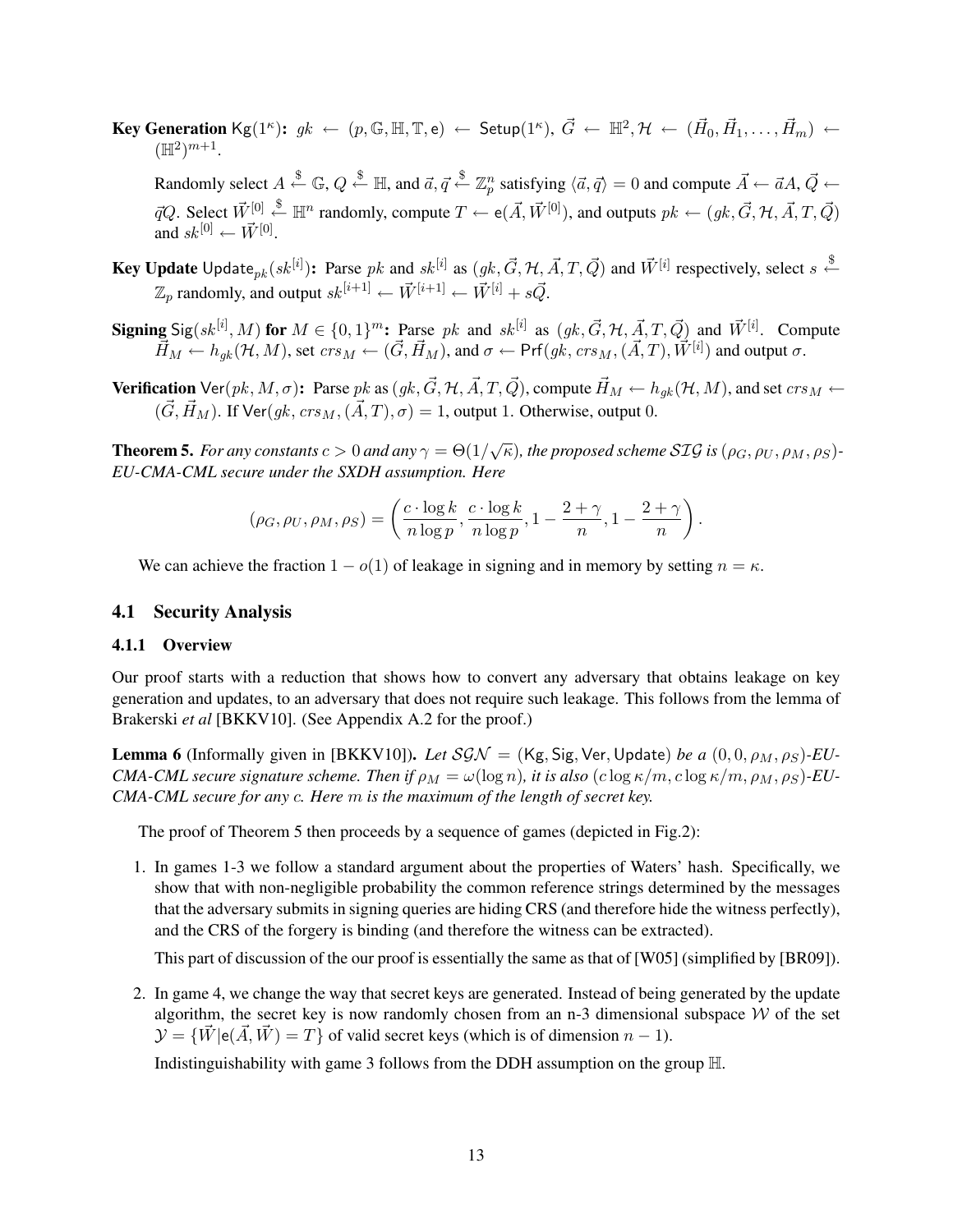|                      |                                                  | $\vec{W}^{[i]}$ becomes                                             |
|----------------------|--------------------------------------------------|---------------------------------------------------------------------|
| leak. of key gen and |                                                  | a random                                                            |
| updates becomes 0    | Waters hash                                      | element of $W$<br><b>IPIR</b>                                       |
|                      | Original—Game 0—Game 1—Game 2—Game 3—Game 4—neg. |                                                                     |
|                      |                                                  | stat.                                                               |
|                      |                                                  | indis.                                                              |
|                      |                                                  | Game <sup>†</sup> 4 ( $\vec{W}^{[i]} \stackrel{\$}{\leftarrow} Y$ ) |

<span id="page-13-1"></span>Figure 2: Games in the reduction

3. Game<sup> $\dagger$ </sup> 4 is described only to prove a specific property of Game 4 that we need. In Game<sup> $\dagger$ </sup> 4 the keys are chosen randomly from the space  $\mathcal Y$  of all valid secret keys.

We rely on the perfect witness hiding of Groth-Sahai proof and a lemma from [\[BKKV10\]](#page-19-9) to show that game 4 and Game† 4 are *statistically* indistinguishable.

We then obtain the property of Game<sup>†</sup> 4 that the subspace  $W$  is information theoretically hidden, and this property transfers to Game 4 due to the indistinguishability of the two games.

4. Finally, in Game 4 we use the fact that  $W$  is information theoretically hidden from the adversary to argue that the witness  $\vec{W}^*$  extracted from the forgery the an adversary will almost certainly be an element of  $\mathcal{Y} \setminus \mathcal{W}$ .

This allows us to violate the independent pre-image resistance of the hash function  $H_{\vec{A}}(\vec{Y}) = e(\vec{A}, \vec{Y})$ , because we can find a pre-image  $\vec{W}^*$  of T under  $H_{\vec{A}}$ , and that pre-image is independent from the set of known vectors W.

#### <span id="page-13-0"></span>4.1.2 Proof

**Additional Notation.** Let A be an adversary that breaks the  $(0, 0, \rho_M, \rho_S)$ -EU-CMA-CML security of our scheme with advantage  $\varepsilon$ . Let  $\tau$  be the number of steps of A, and let  $q_U$ ,  $q_S$ , and  $q_L$  be the number of update, signing, and leakage queries of A respectively. Let  $pk = (gk, \vec{G}, \mathcal{H}, \vec{A}, T, \vec{Q})$  be a public key and  $sk^{[i]} = \vec{W}^{[i]}$  be the *i*-th updated secret key. Let  $M_1, \ldots, M_{q_S}$  be the messages queried by A to the signing oracle, and let  $(M^*, \sigma^*)$  be a message/signature pair forged by A. For a message M, let  $crs_M$  be  $(\vec{G}, h_{gk}(M, \mathcal{H}))$ . That is,  $crs_M$  is the CRS which is used to compute Sig(sk<sup>[i]</sup>, M) and to verify it.

We denote by Succ.Game<sub>i</sub> $[\mathcal{A}]$  the probability of success of  $\mathcal{A}$  in Game *i*.

#### Games pertaining to properties of the Waters' function.

Game 0. Game 0 is the experiment of  $(0, 0, \rho_M, \rho_S)$ -EU-CMA-CML security, played with the adversary A. By definition, we have Succ.Game<sub>0</sub>[A] =  $\varepsilon$ .

**Game 1.** Game 1 proceeds the same as Game 0, except that the public parameters of the hash function  $H$ are generated differently. Specifically, let  $\theta = [q_S/\varepsilon]$  and  $\mathcal{U} = [-m(\theta - 1)...0] \times [0..\theta - 1]^m$ . Then, the public parameters of  $H$  are computed as:

$$
\vec{U}, \vec{V} \stackrel{\$}{\leftarrow} \mathbb{H}^2; \quad \vec{u} \leftarrow (u_0, \dots, u_m) \stackrel{\$}{\leftarrow} \mathcal{U}; \quad \vec{v} \leftarrow (v_1, \dots, v_m) \stackrel{\$}{\leftarrow} \mathbb{Z}_p^{m+1}
$$
\n
$$
\vec{H}_k \leftarrow u_k \vec{U} + v_k \vec{V} \text{ for each } k \in [0..m] \text{ and set } \mathcal{H} \leftarrow (\vec{H}_0, \dots, \vec{H}_m)
$$

This change does not change the distribution of H. Hence, we get Succ.Game<sub>0</sub>[A] = Succ.Game<sub>1</sub>[A].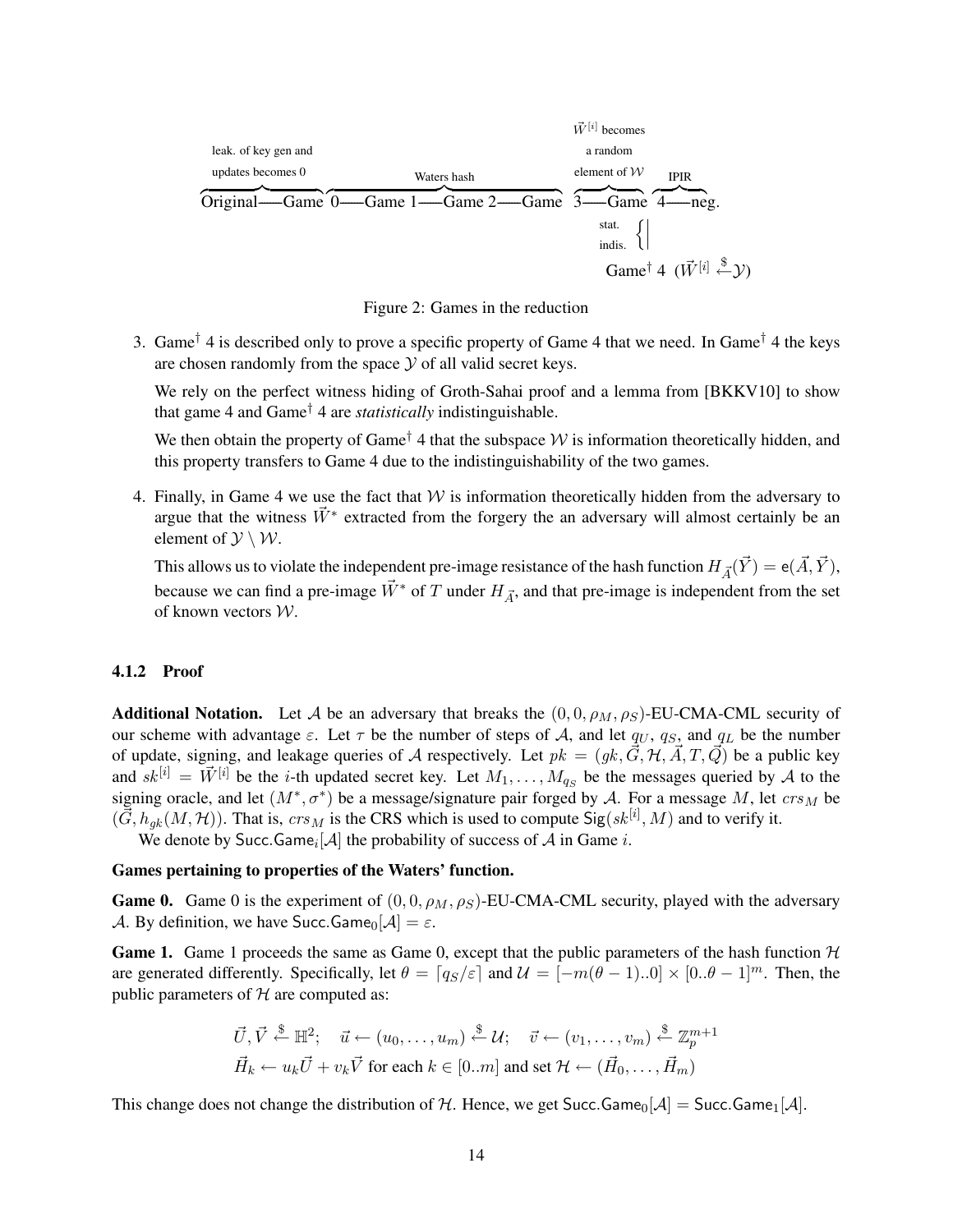We define the functions  $K(\vec{u}, M)$  and  $L(\vec{v}, M)$  as follows (following [\[BR09\]](#page-18-4)). Note that K is computed over  $\mathbb Z$  but L is computed over  $\mathbb Z_p$ .

$$
K(\vec{u},M):=u_0+\sum_{k\in[m]}u_kM_k\quad \ \ L(\vec{v},M):=v_0+\sum_{k\in[m]}v_kM_k\mod p
$$

Then, we can rewrite:

$$
h_{gk}(M,\mathcal{H})=K(\vec{u},M)\vec{U}+L(\vec{u},M)\vec{V}.
$$

Game 2. Game 2 proceeds identically to Game 1, except that the adversary is considered to have won only if she forges a signature, *and*  $K(\vec{u}, M_j) \neq 0$  holds for all j, and  $K(\vec{u}, M^*) = 0$  holds. Following the proof in [\[W05\]](#page-20-11) (simplified by [\[BR09\]](#page-18-4)), we get

<span id="page-14-0"></span>**Lemma 7.** Succ.Game $_2[\mathcal{A}] = \Omega(\varepsilon^2/mq_S)$ 

For completeness we give the proof in Appendix [A.3.](#page-25-0)

**Game 3.** Game 3 proceeds as Game 2, except that the vector  $\vec{V}$  is generated differently. Specifically, the challenger chooses  $\alpha \stackrel{\$}{\leftarrow} \mathbb{Z}_p$  randomly and sets  $\vec{V} \leftarrow \alpha \vec{G}$ . From the DDH assumption on  $\mathbb{H}$ , there exists a polytime adversary  $\mathcal F$  such that

$$
\text{Succ.Game}_3[\mathcal{A}] \ge \text{Succ.Game}_2[\mathcal{A}] + \text{Adv.DDH}_{\mathbb{H}}[\mathcal{F}]. \tag{4.1}
$$

If A wins this game,  $K(\vec{u}, M_j) \neq 0$  for all j and  $K(\mathcal{H}, M^*) = 0$  holds. The former ensures that  $crs_{M_i} = (\vec{G}, h_{gk}(M_i, \mathcal{H}))$  is a hiding CRS because  $h_{gk}(M_i, \mathcal{H}) = K(\vec{u}, M_i)\vec{U} + L(\vec{u}, M_i)\vec{V}$  holds and  $(\vec{G}, \vec{U})$  is not DDH with overwhelming probability.

The latter ensures that  $crs_{M^*} = (\vec{G}, h_{gk}(M^*, \mathcal{H})) = (\vec{G}, L(\vec{u}, M^*)\vec{V}) = (\vec{G}, L(\vec{u}, M^*)\alpha\vec{G})$  is a binding CRS, and the challenger of Game 3 can compute the extraction key  $L(\vec{u}, M)\alpha$  of  $crs_{M^*}$ . It therefore can extract the witness  $\vec{W}^*$  from the signature  $\sigma^*$  forged by A. We will use these properties towards the end of our analysis.

# Changing  $\vec{W}^{[i]}$  to a Random Element of  $\mathcal{W}.$

**Game 4.** Game 4 is the same game as Game 3, except that the challenger generates the part  $(\vec{A}, T, \vec{Q})$  of the public key and the secret keys  $(\vec{W}^{[i]})_{i \in [q_U]}$  differently. The challenger computes  $(\vec{A}, \vec{T}, \vec{Q})$  as follows. To compute the public key, randomly choose

$$
\vec{A} \stackrel{\$}{\leftarrow} \mathbb{G}^n, \vec{Z}_1, \dots, \vec{Z}_{n-3} \stackrel{\$}{\leftarrow} \mathbb{H}^n, \text{ and } \vec{Q} \stackrel{\$}{\leftarrow} \mathbb{H}
$$
  
satisfying  $e(\vec{A}^T, \vec{Z}_k) = 0$  for all  $k \in [n-3]$  and  $e(\vec{A}^T, \vec{Q}) = 0$ ,

Additionally, randomly choose  $\vec{Y} \stackrel{\$}{\leftarrow} \mathbb{H}^n$ , and set  $T \leftarrow e(\vec{A}, \vec{Y})$ .

To compute the private key, let

$$
\mathcal{W} = \vec{Y} + \mathsf{Span}(\vec{Z}_1, \dots, \vec{Z}_{n-3}).
$$

and randomly choose  $\vec{W}^{[i]} \overset{\$}{\leftarrow} \mathcal{W}$  for  $i \in [0..q_U]$ .

Note that the challenger of Game 4 can compute  $(\vec{A}, \vec{Z}_1, \ldots, \vec{Z}_{n-3}, \vec{Q})$  in polynomial time by first generating the discrete logarithms of these group elements from the appropriate distribution, and then computing the group elements themselves.

<span id="page-14-1"></span>The following lemma is shown in Appendix [A.4.](#page-26-0)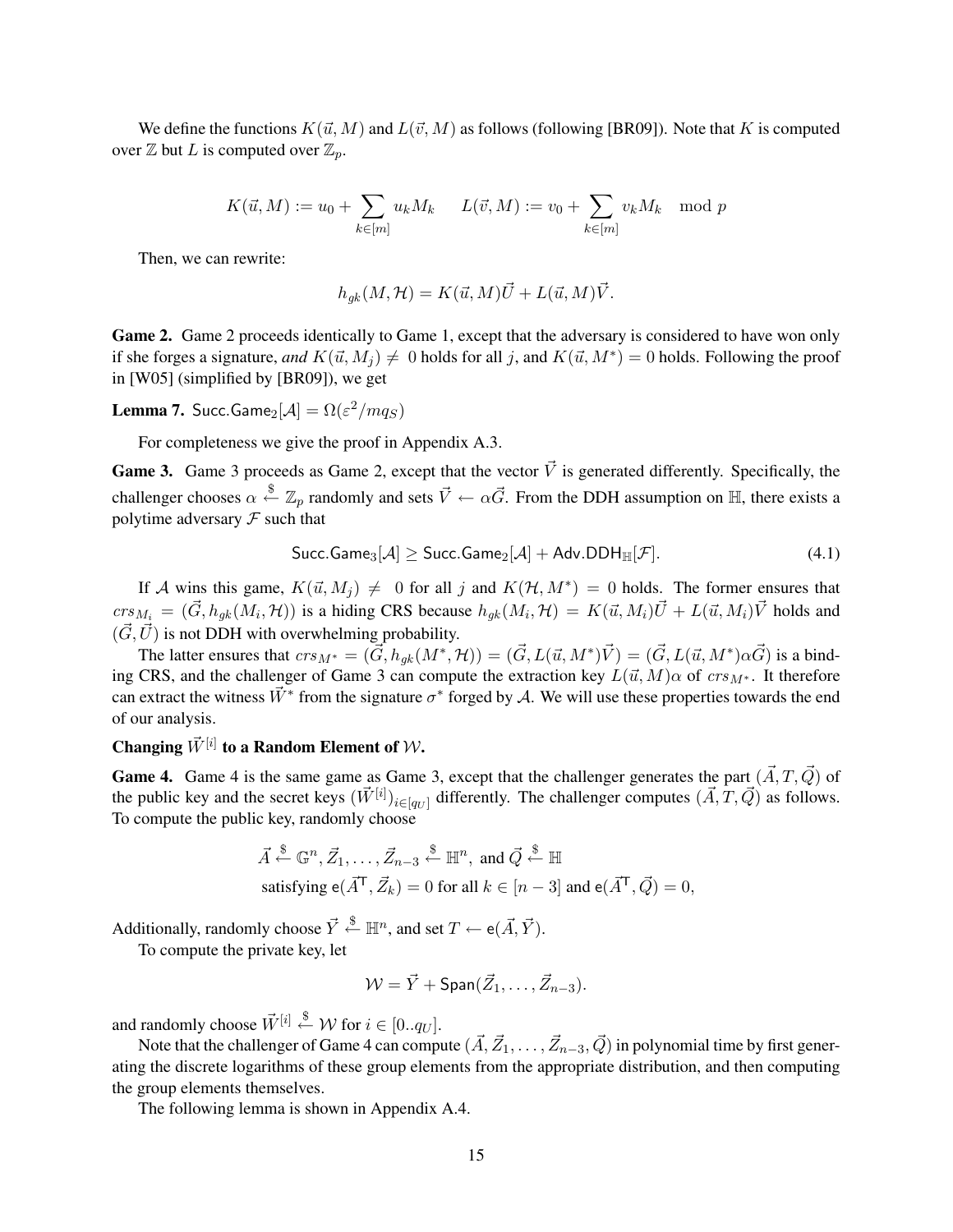**Lemma 8.** *There exists a polytime adversary*  $\mathcal{F}_2$  *for the DDH problem satisfying* 

$$
\mathsf{Succ}.\mathsf{Game}_4[\mathcal{A}]\geq \mathsf{Succ}.\mathsf{Game}_3[\mathcal{A}]+\frac{1}{n^2}\mathsf{Adv}.\mathsf{DDH}_{\mathbb{H}}[\mathcal{F}_2].
$$

#### $W$  is statistically hidden from the view of  $A$ .

**Game<sup>†</sup> 4.** Game<sup>†</sup> 4 is the same as Game 4, except that the updated key  $\vec{W}^{[i]}$  of time period i is chosen randomly from  $Y$  instead of  $W$ . Here,

$$
\mathcal{Y} = \{ \vec{W} \in \mathbb{H}^n \mid e(\vec{A}, \vec{W}) = T \}
$$

is the set of valid witnesses for the statement  $e(\vec{A}, \vec{Y}) = T$ .

The following lemma shows that Game 4 and Game† 4 are *statistically indistinguishable*. We leave the proof of the lemma until Section [4.2.](#page-15-0)

<span id="page-15-1"></span>**Lemma 9.** Let view<sub>4</sub> and view<sup>†</sup> be the views of the adversary A in Game 4 and Game<sup>†</sup> 4 respectively, where the view includes randomness of A, public key, and answers to all queries. Then,  ${\sf dist}({\sf view}_4,{\sf view}_4^\dagger)$ *is negligible, under the assumption that* A *wins.*

**Bounding the advantage of**  $A$  **in Game 4.** We now show how to use an adversary for Game 4 to break the IPIR of the hash function  $H_{\vec{A}}(\vec{Y}) = e(\vec{A}, \vec{Y})$ .

To this end, we construct an adversary B for the IPIR. B takes  $(\vec{A}^*, T^*, \vec{Y}_1^*, \dots, \vec{Y}_{n-1}^*)$  an instance of the  $(n, n-2)$  $(n, n-2)$  $(n, n-2)$ -IPIR problem for the H defined above.<sup>2</sup> B then embeds this instance in Game<sub>4</sub> by setting

$$
(\vec{A}, T, \vec{Y}) \leftarrow (\vec{A}^*, T^*, \vec{Y}_{n-1}^*),
$$
  

$$
\vec{Z}_j \leftarrow \vec{Y}_j^* - \vec{Y}_{n-1}^* \text{ for } j \in [n-3]; \quad \vec{Q} \leftarrow \vec{Y}_{n-2}^* - \vec{Y}_{n-1}^*.
$$

Then, W becomes

 $\mathcal{W} = \vec{Y} + {\sf Span}(\vec{Z}_1, \ldots, \vec{Z}_{n-3}) = {\sf Aff}(\vec{Y}_1^*, \ldots, \vec{Y}_{n-2}^*).$ 

Note that B can simulate the signing and leakage oracles since she knows the secret key  $\vec{W}^{[i]} \stackrel{\$}{\leftarrow} \mathcal{W}$ .

We know that A wins the game with non-negligible probability and outputs a forgery  $(M^*, \sigma^*)$  such that a witness  $\vec{W}^*$  satisfying  $e(\vec{A}, \vec{W}^*) = T$  can be extracted from  $\sigma^*$ .

From Lemma [9,](#page-15-1) W is statistically hidden from A. Moreover, no information about  $(\vec{Y}_{n-1}^*, \vec{Y}_{n-2}^*)$  is given to A, except for  $\vec{Q} = \vec{Y}_{n-2}^* - \vec{Y}_{n-1}^*$ . Hence,  $\vec{W}^*$  is independent from all of  $\vec{Y}_1^*, \ldots, \vec{Y}_{n-2}^*$  with overwhelming probability. However, in this case, by outputting  $\vec{W}^*$ ,  $\mathcal B$  violates the  $(n, n-2)$ -IPIR of  $H_{\vec{A}}$ . Theorem [5](#page-12-3) therefore holds.

#### <span id="page-15-0"></span>4.2 Proof of Lemma [9](#page-15-1)

In this section, we use the notation from Section [4.1.2,](#page-13-0) and all algorithms are computationally unbounded, unless otherwise stated.

<span id="page-15-2"></span><sup>&</sup>lt;sup>2</sup>We stress that we are considering an affine subspace of  $\mathbb{H}^n$  (rather than linear). Hence, there exist  $n-1$  *independent vectors in the*  $n-2$  *dimensional affine subspace*. The instance of  $(n, n-2)$ -independent pre-image resistance contains  $n-1$  vectors  $\vec{Y}_j^*$ .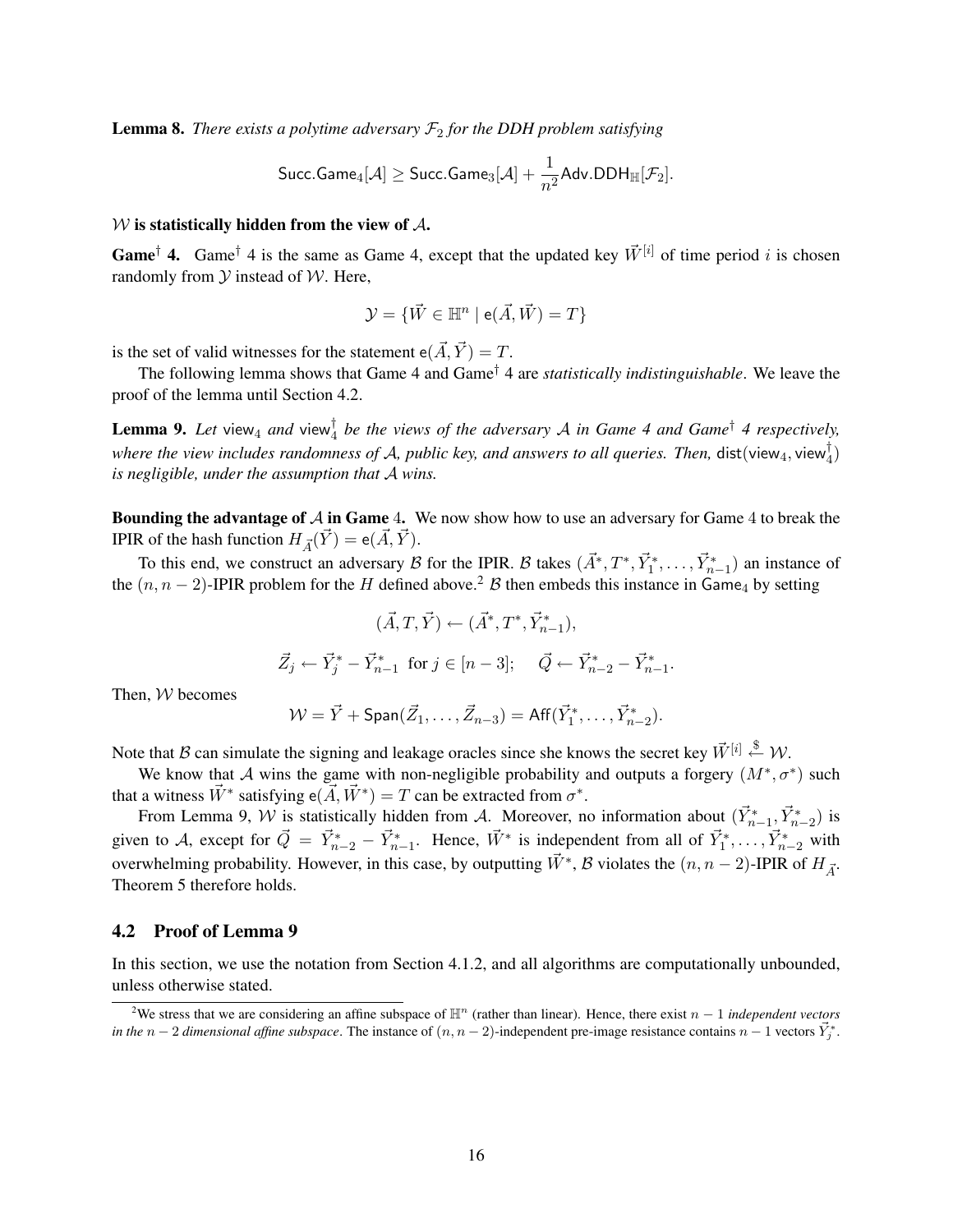Leakage resilient random subspace game [\[BKKV10\]](#page-19-9). In order to show Lemma [9,](#page-15-1) we use the following adaptation of the information theoretic argument about leakage from random subspaces from [\[BKKV10\]](#page-19-9): let  $b \in \{0, 1\}, n, \ell, q$  be integers satisfying  $n \geq \ell \geq 2$ , p be a prime, P be a finite set, and K be a ndimensional vector space over  $\mathbb{Z}_p$ . We will make use of the following game played with a computationally unbounded adversary D:

- 1. Let  $Z_1, \ldots, Z_\ell \stackrel{\$}{\leftarrow} \mathcal{K}$ . Let  $\Gamma_i \stackrel{\$}{\leftarrow}$  Span $(Z_1, \ldots, Z_\ell)$  if  $b = 0$  and  $\Gamma_i \stackrel{\$}{\leftarrow} \mathcal{K}$  if  $b = 1$ .
- 2. D adaptively submits (possibly not polynomial time computable) functions  $F_i, \ldots, F_q : \mathcal{K} \to \mathcal{P}$  as leakage queries, and is given  $F_i(\Gamma_i)$  for each i. We stress that each  $F_i$  may depend on the previous answers  $F_1(\Gamma_1), \ldots, F_{i-1}(\Gamma_{i-1})$  from the challenger.
- 3. Finally,  $D$  outputs a bit  $b'$ .

<span id="page-16-0"></span>Proposition 10 (Implicitly used in [\[BKKV10\]](#page-19-9)). *Let* D *be an adversary for the above game. Then, for all*  $\delta \geq 0$ , if  $|\mathcal{P}| \leq p^{\ell-1} \delta^2/q^2$ , then

$$
|\Pr[\mathcal{D} \text{ outputs } 1 | b = 0] - \Pr[\mathcal{D} \text{ outputs } 1 | b = 1]| \le \delta.
$$

The proof of Proposition [10](#page-16-0) is given in Appendix [A.5.](#page-28-0)

**Overview.** The simplest idea to prove Lemma [9](#page-15-1) is sending a function  $F(\vec{X}) = f(\vec{Y} + \vec{X}, R_M)$  as a query to the oracle of the game of Proposition [10](#page-16-0) with  $\ell = n - 3$  and  $\mathcal{K} = \{W | e(\vec{A}, \vec{W}) = 0\}$ . Here f is the leakage function of a signing query,  $\vec{Y}$  is a vector used in Game 4 and Game<sup>†</sup> 4, and  $R_M$  is the randomness used in the signing.

Then, the answer  $F(\Gamma_i) = f(\vec{Y} + \Gamma_i)$  from the oracle is equal to the leakge in Game 4 or Game<sup>†</sup> 4 because  $\vec{W}^{[i]} \leftarrow \vec{Y} + \Gamma_i$  is a random element of  $\mathcal{W} = \vec{Y} + \mathsf{Span}(Z_1, \dots, Z_{n-3})$  or  $\mathcal{Y} = \vec{Y} + \mathcal{K}$  depending on whether  $b = 0$  or not. Game 4 and Game<sup>†</sup> 4 therefore seem to be indistinguishable.

This initial approach fails because a simulator has to generate a Groth-Sahai proof  $\sigma_M$  for the witness  $\vec{W}^{[i]} \leftarrow \vec{Y} + \Gamma_i$  also without knowing  $\Gamma_i$  itself.

One approach to overcome this problem is setting a function  $F(\vec{X})$  to the concatenation of the Groth-Sahai proof and leakage  $f(\vec{Y} + \vec{X}, R_M)$ . However, this approach fails also because the bit length of leakage function  $|F(\vec{X})|$  beccomes too large for showing EU-CMA-CML security. Note that this is the approach which Brakerski et.al. used to show weaker security of their scheme [\[BKKV10\]](#page-19-9) than ours.

To overcome this problem, we exploit the perfect witness indistinguishability of the Groth-Sahai proof. This property enables us to generate  $\sigma_M$  using arbitral witness and makes the challenger to find suitable randomness  $R_M$ .

In greater detail, let  $\sigma_M$  be a Groth-Sahai proof generated by arbitral witness, and  $F(\Gamma_i)$  be the function which computes  $\vec{W}^{[i]} \leftarrow \vec{Y} + \Gamma_i$ , "reverse engineers" the randomness  $R_M$  that would yield the same proof  $\sigma_M$  = Prf $(gk, crs, (\vec{A}, T), \vec{W}^{[i]}; R_M)$ , (where  $R_M$  always exists because of the perfect witness indistinguishability) and outputs  $\lambda_M = f(\vec{W}^{[i]}, R_M)$ . Then  $\sigma_M$  and  $\lambda_M$  are a Groth-Sahai proof and its leakage using witness  $\vec{W}^{[i]}$  respectively. Note that F is not necessarily efficiently computable, because of the definition of game of Proposition [10.](#page-16-0) Because of the above discussion, we suceeds in overcomming the problem mentioned before.

Additional Notation. In this section, we use the same notations as those in Section [4.1.2.](#page-13-0)

For an element  $(\vec{A}, T)$  of  $\mathbb{G}^n \times \mathbb{H}$ , a hiding CRS *crs*, and a witness  $\vec{W} \in \mathcal{Y}$ , let

$$
\Pr[gk, crs, (\vec{A}, T)]
$$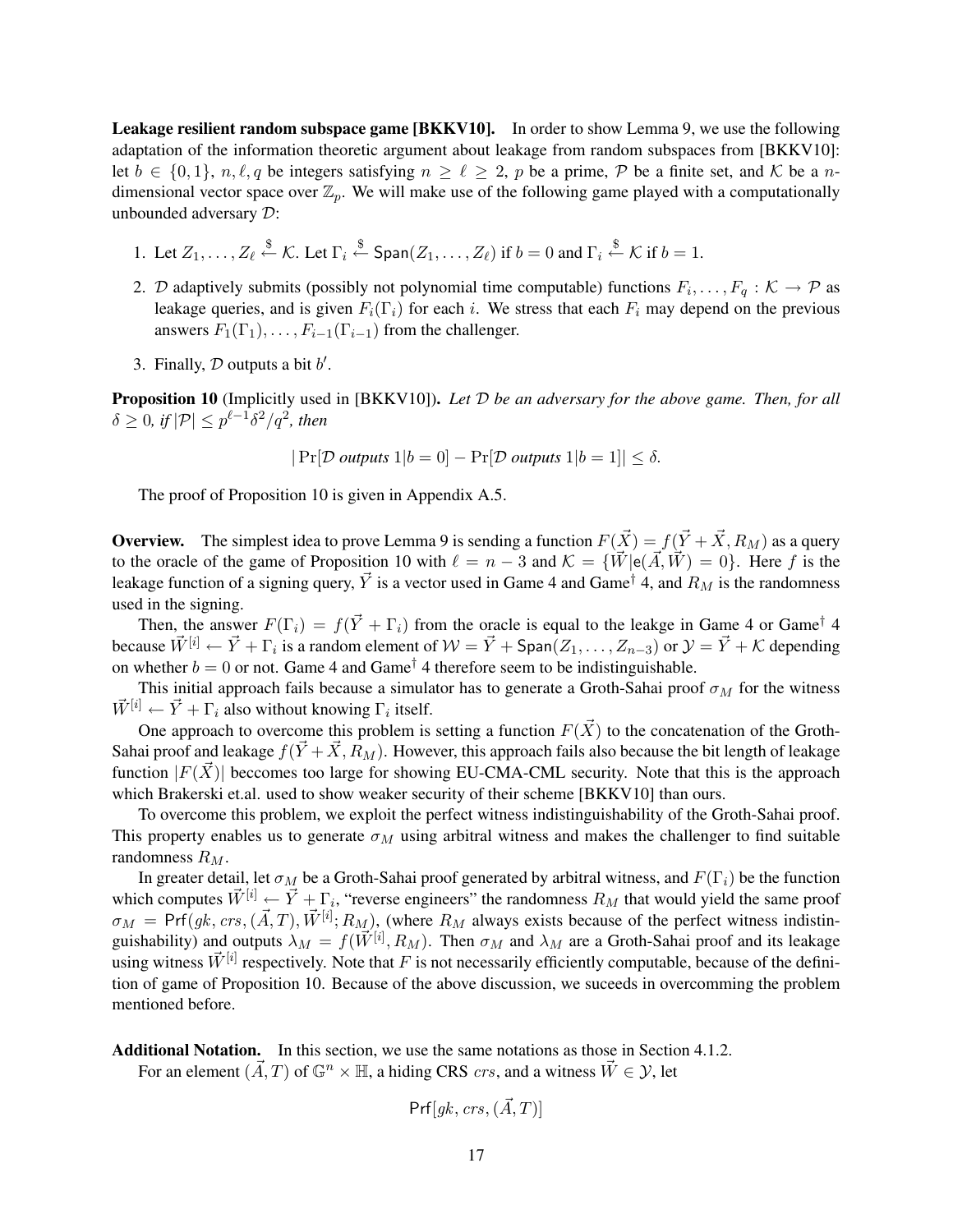be the set of possible outputs of  $Pr(f(qk, crs, (\vec{A}, T), \vec{W})$ . Note that the distribution induced on the set  $Pr[f]gk, crs, (\vec{A}, T)]$  by the prover algorithm of Groth-Sahai does not depend on  $\vec{W}$ . This is because the Groth-Sahai proof system is perfectly witness indistinguishable.

For  $\sigma \in Prf[gk, crs, (\overline{A}, T)]$  and a witness  $\overline{W} \in \mathcal{Y}$ , let

rnd(gk, crs,  $(\vec{A}, T), \sigma, \vec{W}$ )

denote the randomness R such that  $\sigma = Prf(qk, crs, (\vec{A}, T), \vec{W}; R)$ . We will show that rnd is well defined in Appendix [A.6.](#page-29-0) Note that rnd is not necessarily efficiently computable.

The actual proof. We now prove Lemma [9.](#page-15-1) Let  $B$  be a (possibly unbounded) adversary  $B$  for Game 4 and Game<sup>†</sup> 4, and suppose that  $|\tilde{\text{Succ}}$  Game<sub>4</sub> $[\mathcal{B}]$  – Succ.Game $\frac{1}{4}[\mathcal{B}] > \delta$ .

To avoid cumbersome notation, and for simplicity of exposition, we explain how to handle the case when the adversary only makes a single signing query between every two updates (recall that a signing query includes leakage). The general case follows in a straightforward way.

**Description of an adversary D.** By using B, we construct an adversary D which has advantage  $\delta$  in distinguishing the two distributions in Proposition [10](#page-16-0) with  $\ell = n - 3$  and  $\mathcal{K} = \{\vec{W} | e(\vec{A}, \vec{W}) = 0\}.$ 

D generates all the parameters of Game 4 or Game<sup>†</sup> 4 *except*  $(Z_1, \ldots, Z_{n-3})$  and feeds the public key to B. More specifically, D generates  $\vec{Y}$  and  $pk = (gk, \vec{G}, H, \vec{A}, T, \vec{Q})$ , where  $T = e(\vec{A}, \vec{Y})$ , and gives pk to B. Whenever the adversary B submits a signing query  $(M, f)$ , D first computes  $crs<sub>M</sub>$ , chooses randomness  $R_M$  for the signing algorithm, and generates a signature

$$
\sigma_M \stackrel{\$}{\leftarrow} \Pr[f]gk, crs_M, (\vec{A}, T)].
$$

Note that  $D$  generates signatures in the above way regardless of the key updates.  $D$  then constructs a function f as follows, sends it as a query to the challenger, obtains an answer  $\lambda_M$ , and sends  $\sigma_M$  and  $\lambda_M$  to B as a signature and its leakage respectively.

> Description of  $\hat{f}$ , where  $(\vec{Y}, gk, crs<sub>M</sub>, (\vec{A}, T), \sigma<sub>M</sub>)$  is hard-wired in  $\hat{f}$ . 1. Take input  $\Gamma_i$ . 2. Let  $\vec{W}^{[i]} \leftarrow \vec{Y} + \Gamma_i$  and  $R'_M \leftarrow \text{rnd}(gk, crs_M, (\vec{A}, T), \sigma_M, \vec{W}^{[i]})$ . 3. Output  $\lambda_M = f(\vec{W}^{[i]}, R'_M)$ .

 $D$  does nothing when  $B$  makes update queries.  $D$  finally outputs 1 iff  $B$  wins.

**Correctness of the simulation.** We now argue that when  $\Gamma_i$  is selected from  $\text{Span}(Z_1, \ldots, Z_{n-3})$  and  $\mathcal{K} = \{\overrightarrow{W} | \overrightarrow{e}(\overrightarrow{A}, \overrightarrow{W}) = 0\}$ ,  $\mathcal{D}$  simulates  $\mathcal{B}$  perfectly in Game 4 and Game<sup>†</sup> 4 respectively.

The main issue seems to be how we generate signatures: in Game 4 and Game† 4, signatures are computed using witness  $\vec{W}^{[i]}$  selected from W and Y respectively, while in the simulation of B by D they are selected randomly from Prf[gk, crs,  $(\vec{A}, T)$ ]. Note that selecting a proof randomly from Prf[gk, crs,  $(\vec{A}, T)$ ] is equivalent to generating a proof given a witness. This is implied by the fact that for each proof and witness there exists a *unique* randomness of the prover that yields this proof.

From the perfect witness indistinguishability of the Groth-Sahai proof system we have that the tuples

$$
(\Pr f(gk, crsM, (\vec{A}, T), \vec{V}; R_M), f(\vec{W}^{[i]}, R'_M)) \text{ and}
$$
  

$$
(\Pr f(gk, crsM, (\vec{A}, T), \vec{W}^{[i]}; R'_M), f(\vec{W}^{[i]}, R'_M))
$$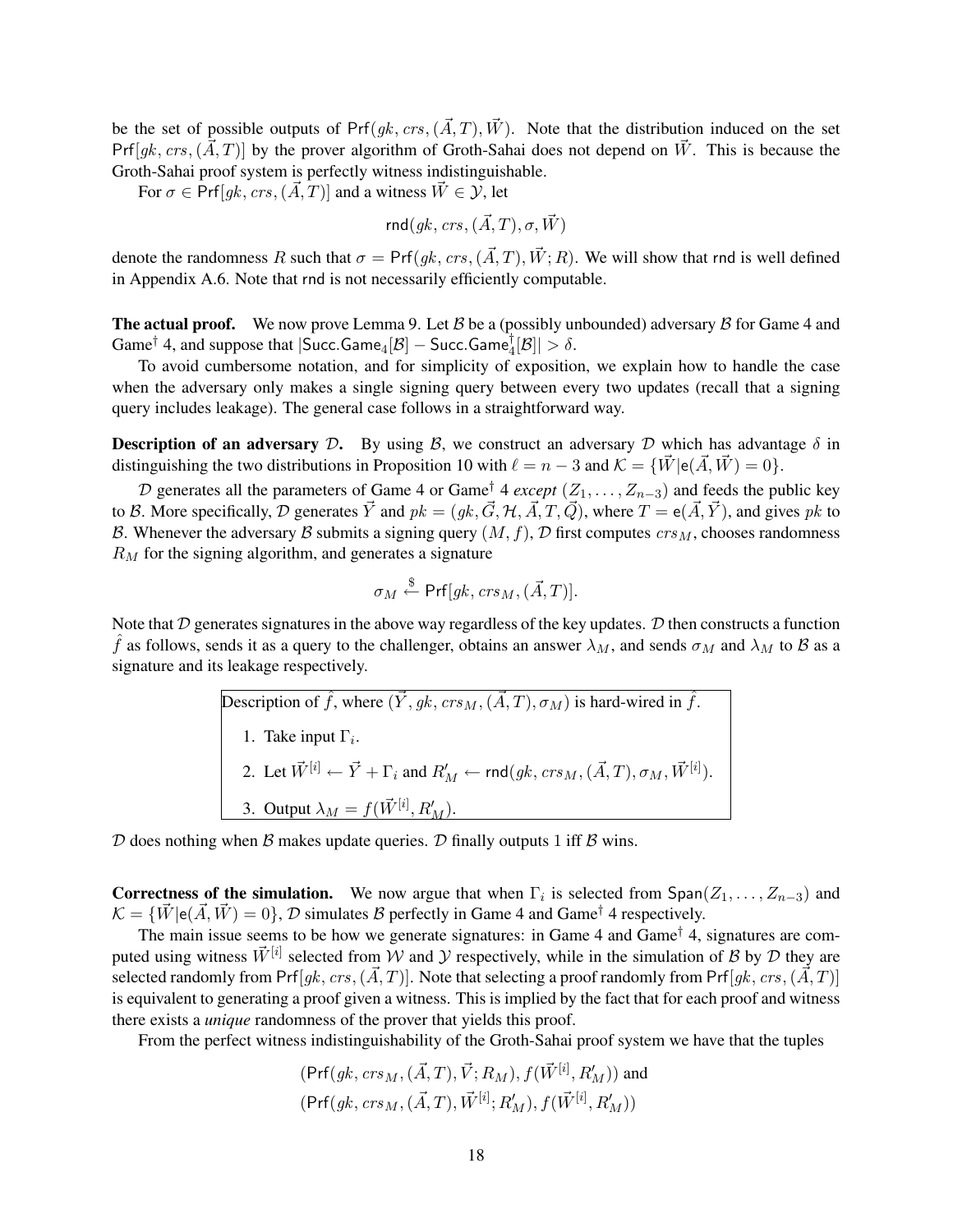are identically distributed when  $R_M$  is uniformly random. Here,  $\vec{W}^{[i]} = \vec{Y} + \Gamma_i$ .

In other words, the pair  $(\sigma_M, \lambda_M)$  produced by D is a valid (signature, leakage) pair when the secret key is  $\vec{W}^{[i]} = \vec{Y} + \Gamma_i$ .

If  $\Gamma_i$  is selected from  $\text{Span}(Z_1,\ldots,Z_{n-3})$  or K, the secret key  $\vec{W}^{[i]} = \vec{Y} + \Gamma_i$  is a random element of  $W = \vec{Y} + \text{Span}(Z_1, \ldots, Z_{n-3})$  or  $\mathcal{Y} = \vec{Y} + \mathcal{K}$  respectively. Therefore, the tuples  $(\sigma_M, \lambda_M)$  given by  $\mathcal D$  to B are distributed according to the distribution on signatures and leakage in Game 4 and Game<sup>†</sup> 4, when  $\Gamma_i$  is selected either Span( $Z_1, \ldots, Z_{n-3}$ ) or K respectively. This contradicts Proposition [10.](#page-16-0) Lemma [9](#page-15-1) therefore holds.

# <span id="page-18-0"></span>5 Conclusion

In this work, we propose a signature scheme that protected against (1) continual memory leakage combined with (2) all types of continual processing (computational) leakage, namely leakage from key generation, key updates, and signing. Our scheme remains secure even when the leakage during signing is a function  $f(sk, r)$  of both the secret key and the randomness.

The security of our scheme is proven in the standard model. Moreover, the amount of information that our scheme is allowed to leak during each time period is optimal, in the sense that our scheme remains secure even if  $1 - o(1)$  fraction of the secret key of each time period is leaked.

Recently (in fact, one day after we wrote a preliminary version of this paper), we learned that in a concurrent and independent work, Boyle, Segev, and Wichs [\[BSW10\]](#page-18-5) proposed a different signature scheme which also tolerates the same amount of leakage as our scheme.

# References

- <span id="page-18-6"></span>[AFGKHO10] Masayuki Abe, Georg Fuchsbauer, Jens Groth, Kristiyan Haralambiev, Miyako Ohkubo: Structure-Preserving Signatures and Commitments to Group Elements. CRYPTO 2010: pp.209-236.
- <span id="page-18-2"></span>[AGV09] Adi Akavia, Shafi Goldwasser, Vinod Vaikuntanathan: Simultaneous Hardcore Bits and Cryptography against Memory Attacks. TCC 2009: 474-495
- <span id="page-18-3"></span>[ADW09] Joël Alwen, Yevgeniy Dodis, Daniel Wichs: Leakage-Resilient Public-Key Cryptography in the Bounded-Retrieval Model. CRYPTO 2009: pp.36-54
- <span id="page-18-5"></span>[BSW10] Elett Boyle, Gil Segev, Daniel Wichs. Fully Leakage-Resilient Signatures. eprint archive. (2010/488), 2010.
- <span id="page-18-1"></span>[BB05] David Brumley and Dan Boneh. Remote timing attacks are practical.Computer Networks, 48(5): 2005 pp.701–716,
- <span id="page-18-4"></span>[BR09] Mihir Bellare, Thomas Ristenpart: Simulation: without the Artificial Abort: Simplified Proof and Improved Concrete Security for Waters' IBE Scheme. EUROCRYPT 2009, pp.407-424.
- <span id="page-18-7"></span>[BFO08] Alexandra Boldyreva, Serge Fehr, Adam O'Neill: On Notions of Security for Deterministic Encryption, and Efficient Constructions without Random Oracles. CRYPTO 2008: pp.335-359
- [BSS99] Ian F. Blake, Gadiel Seroussi, Nigel Paul Smart: Elliptic Curves in Cryptography, London Mathematical Society 265, Cambridge University Press, 1999.
- [BB04] Dan Boneh, Xavier Boyen: Secure Identity Based Encryption Without Random Oracles. CRYPTO 2004: pp.443-459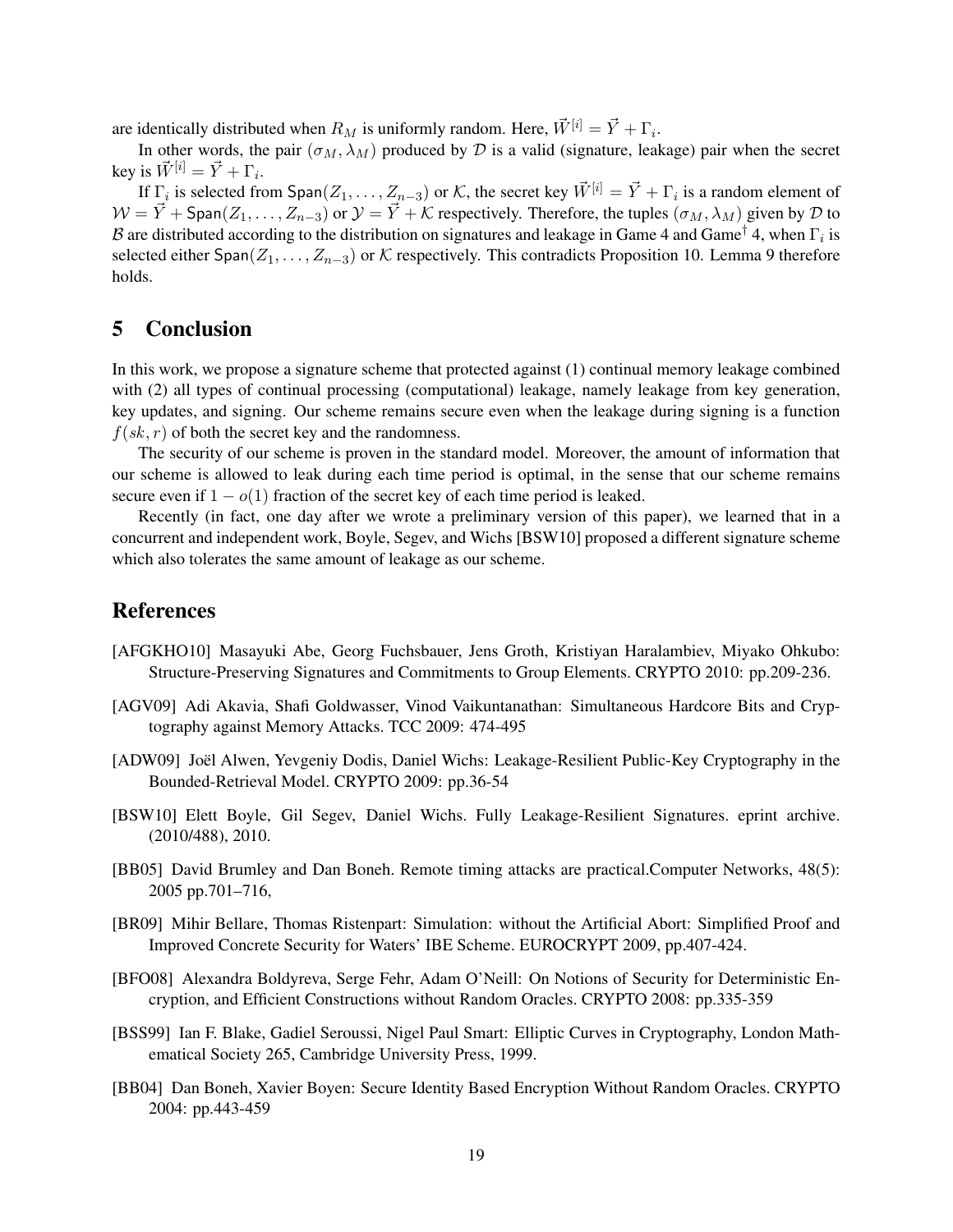- <span id="page-19-5"></span>[BG10] Zvika Brakerski and Shafi Goldwasser. Circular and Leakage Resilient Public-Key Encryption under Subgroup Indistinguishability - (or: Quadratic Residuosity Strikes Back). CRYPTO 2010 pp.1-20.
- <span id="page-19-9"></span>[BKKV10] Zvika Brakerski, Yael Tauman Kalai, Jonathan Katz, Vinod Vaikuntanathan. Overcoming the Hole in the Bucket: Public-Key Cryptography Resilient to Continual Memory Leakage. FOKS 2010.
- <span id="page-19-1"></span>[DKL09] Yevgeniy Dodis and Yael Tauman Kalai and Shachar Lovett. On cryptography with auxiliary input. STOC 2009. pp.621-630
- <span id="page-19-8"></span>[DHLW10] Yevgeniy Dodis, Kristiyan Haralambiev, Adriana Lopez-Alt, Daniel Wichs. Cryptography Against Continuous Memory Attacks. FOCS 2010.
- [DHLW10b] Yevgeniy Dodis, Kristiyan Haralambiev, Adriana Lopez-Alt, Daniel Wichs. Efficient Public-Key Cryptography in the Presence of Key Leakage. Cryptology ePrint Archive, Report 2010/154.
- <span id="page-19-3"></span>[DGK+10] Yevgeniy Dodis and Shafi Goldwasser and Yael Tauman Kalai and Chris Peikert and Vinod Vaikuntanathan. Public-Key Encryption Schemes with Auxiliary Inputs. TCC 2010: pp.361-381
- <span id="page-19-10"></span>[DP08] Stefan Dziembowski, Krzysztof Pietrzak: Leakage-Resilient Cryptography. FOCS 2008: 293-302
- <span id="page-19-15"></span>[DS05] Yevgeniy Dodis, Adam Smith: Correcting errors without leaking partial information. STOC 2005: pp.654-663
- <span id="page-19-6"></span>[DP10] Yevgeniy Dodis, Krzysztof Pietrzak: Leakage-Resilient Pseudorandom Functions and Side-Channel Attacks on Feistel Networks. CRYPTO 2010: pp.21-40
- <span id="page-19-2"></span>[FKPR10] Sebastian Faust, Eike Kiltz, Krzysztof Pietrzak, Guy N. Rothblum: Leakage-Resilient Signatures. TCC 2010: pp.343-360
- <span id="page-19-4"></span>[FRR+10] Sebastian Faust, Tal Rabin, Leonid Reyzin, Eran Tromer, Vinod Vaikuntanathan: Protecting Circuits from Leakage: the Computationally-Bounded and Noisy Cases. EUROCRYPT 2010: 135- 156
- <span id="page-19-11"></span>[FS86] Amos Fiat and Adi Shamir: How to Prove Yourself: Practical Solutions to Identification and Signature Problems. CRYPTO 1986: pp. 186-194
- <span id="page-19-13"></span>[FLS90] Uriel Feige, Dror Lapidot, Adi Shamir: Multiple Non-Interactive Zero Knowledge Proofs Based on a Single Random String (Extended Abstract) FOCS 1990: pp.308-317
- <span id="page-19-14"></span>[GPS08] Steven D. Galbraith, Kenneth G. Paterson, Nigel P. Smart: Pairings for cryptographers. Discrete Applied Mathematics 156(16): pp.3113-3121, 2008
- <span id="page-19-7"></span>[GR10] Shafi Goldwasser, Guy N. Rothblum: Securing Computation against Continuous Leakage. CRYPTO 2010: pp.59-79
- [GSW10] Essam Ghadafi, Nigel P. Smart, Bogdan Warinschi: Groth-Sahai Proofs Revisited. Public Key Cryptography 2010: pp.177-192
- <span id="page-19-12"></span>[GS08] Jens Groth, Amit Sahai: Efficient Non-interactive Proof Systems for Bilinear Groups. EURO-CRYPT 2008: 415-432
- <span id="page-19-0"></span>[HSH+08] J. Alex Halderman, Seth D. Schoen, Nadia Heninger, William Clarkson, William Paul, Joseph A. Calandrino, Ariel J. Feldman, Jacob Appelbaum, Edward W. Felten: Lest We Remember: Cold Boot Attacks on Encryption Keys. USENIX Security Symposium 2008: pp.45-60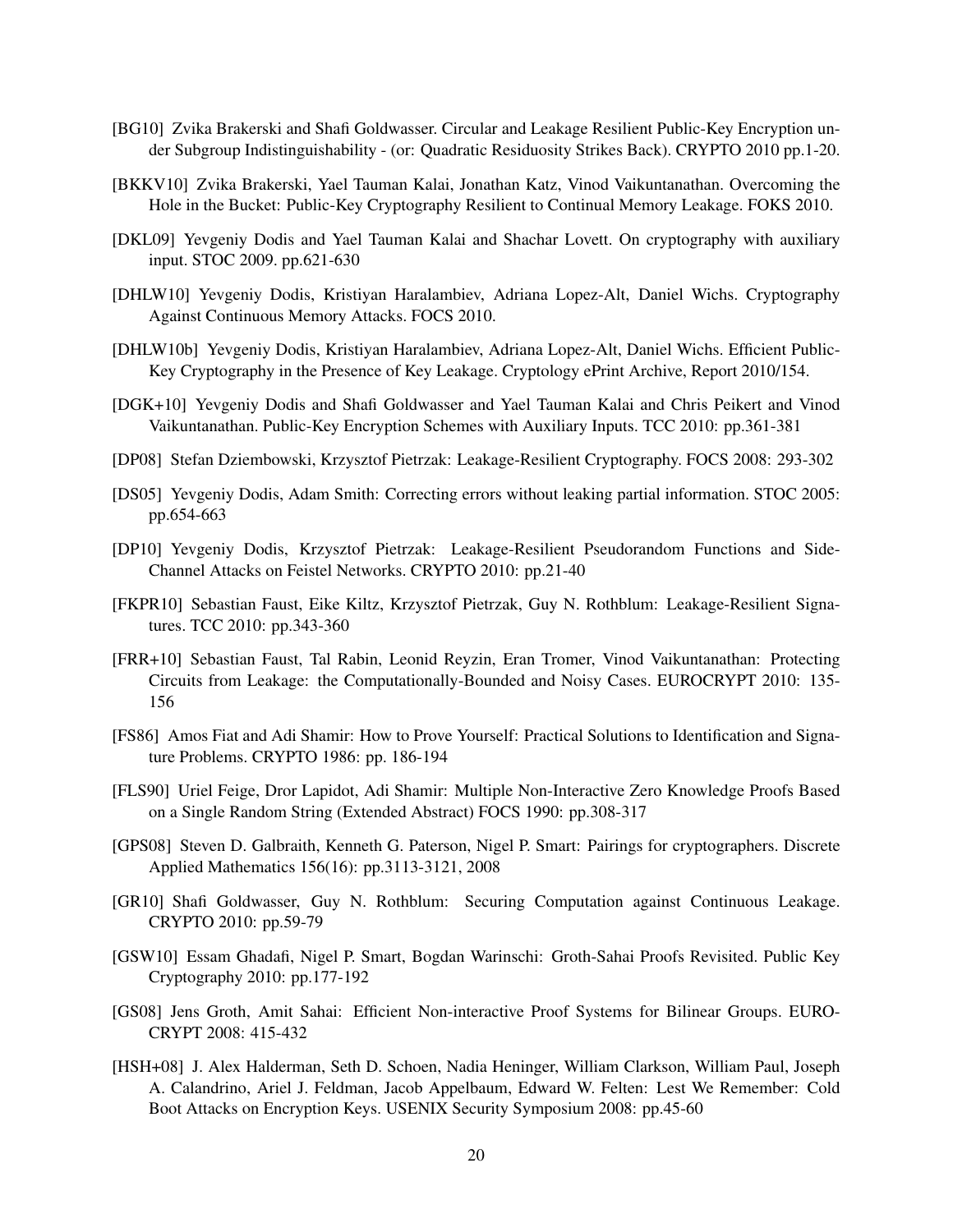- <span id="page-20-10"></span>[JV10] Ali Juma, Yevgeniy Vahlis: Protecting Cryptographic Keys against Continual Leakage. CRYPTO 2010: pp.41-58
- <span id="page-20-4"></span>[ISW03] Yuval Ishai, Amit Sahai, David Wagner: Private Circuits: Securing Hardware against Probing Attacks. CRYPTO 2003: 463-481
- [KJJ98] Paul Kocher and Joshua Jaffe and Benjamin Jun. Introduction to Differential Power Analysis and Related Attacks. 1998. http://www.cryptography.com/dpa/technical/
- <span id="page-20-1"></span>[KJJ99] Paul C. Kocher and Joshua Jaffe and Benjamin Jun. Differential Power Analysis. CRYPTO 1999: pp.388-397
- <span id="page-20-9"></span>[KV09] Jonathan Katz, Vinod Vaikuntanathan: Signature Schemes with Bounded Leakage Resilience. ASI-ACRYPT 2009: pp.703-720
- <span id="page-20-5"></span>[MR04] Silvio Micali, Leonid Reyzin: Physically Observable Cryptography (Extended Abstract). TCC 2004: 278-296
- <span id="page-20-8"></span>[NS09] Moni Naor and Gil Segev. Public-Key Cryptosystems Resilient to Key Leakage.CRYPTO 2009. pp18-35.
- <span id="page-20-7"></span>[P09] Krzysztof Pietrzak: A Leakage-Resilient Mode of Operation. EUROCRYPT 2009: pp.462-482
- <span id="page-20-0"></span>[QS01] Jean-Jacques Quisquater, David Samyde: ElectroMagnetic Analysis (EMA): Measures and Counter-Measures for Smart Cards. E-SMART '01: Proceedings of the International Conference on Research in Smart Cards 2001: pp.200–210
- <span id="page-20-3"></span>[R97] Ronald L. Rivest: All-or-Nothing Encryption and the Package Transform. FSE 1997: pp.210-218
- <span id="page-20-2"></span>[S79] Adi Shamir: How to Share a Secret. Commun. ACM 22(11): 612-613 (1979)
- <span id="page-20-6"></span>[SMY09] François-Xavier Standaert and Tal Malkin and Moti Yung. A Unified Framework for the Analysis of Side-Channel Key Recovery Attacks. EUROCRYPT 2009: pp.443-461
- <span id="page-20-11"></span>[W05] Brent Waters: Efficient Identity-Based Encryption Without Random Oracles. EUROCRYPT 2005: pp.114-127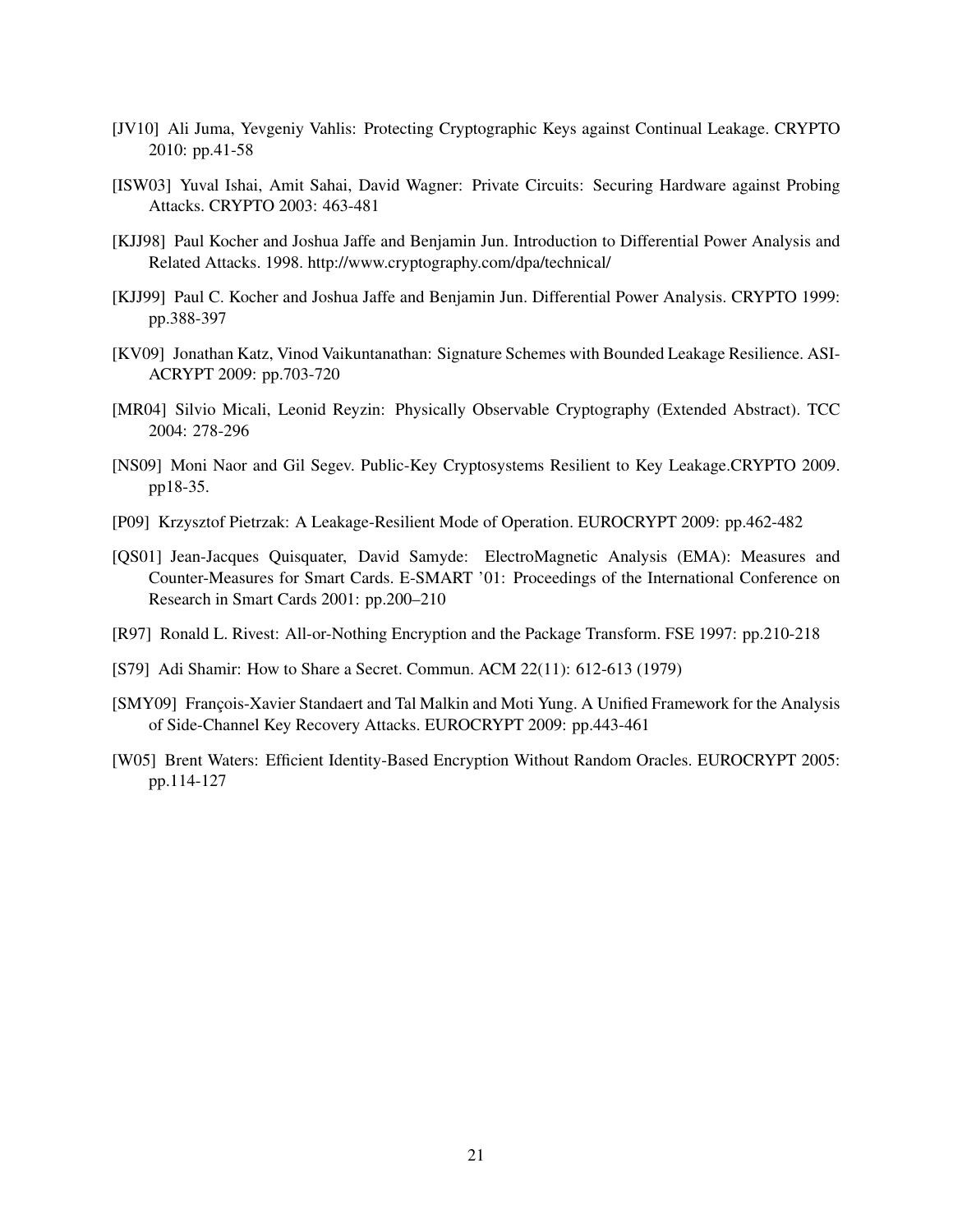# <span id="page-21-0"></span>A Proof of Lemmata and Propositions

#### <span id="page-21-1"></span>A.1 Proof of Proposition [4](#page-11-1)

In order to prove Proposition [4,](#page-11-1) we review the double pairing problem and show that this problem is hard to solve under the DDH assumption.

<span id="page-21-2"></span>Proposition 11 (Hardness of Double Pairing Problem on ℍ under DDH on G [\[AFGKHO10\]](#page-18-6)). For any polytime adversary A,

$$
\Pr\left[\begin{array}{ll}\mathit{gk} \leftarrow (\mathit{p}, \mathbb{G}, \mathbb{H}, \mathbb{T}) \leftarrow \mathsf{Setup}(1^{\kappa}), \\ C, D \stackrel{\$}{\leftarrow} \mathbb{G}, (U, V) \leftarrow \mathcal{A}(\mathit{gk}, C, D)\end{array} : \mathsf{e}(C, U) + \mathsf{e}(D, V) = 0, (U, V) \neq 0\right]\right]
$$

is negligible under the DDH assumption on G. The problem defined in the above probability is called the *double paring problem*.

*Proof of Proposition [11.](#page-21-2)* (idea) Let  $(C, D, C', D')$  be an instance of the DDH problem on  $\mathbb{G}$ . If one can find  $(W_1, W_2) \in \mathbb{H}^2$  satisfying  $e(C, W_1) + e(D, W_2) = 0$ , one can know whether  $(C, D, C', D')$  is a DDH tuple or not, by checking whether  $e(C, U) + e(D, V) = 0$  holds or not.  $\Box$ 

*Proof of Proposition* [4.](#page-11-1) Let n and  $k < n - 1$  be natural numbers. Let A be an adversary for the  $(n, k)$ -IPIR of the function  $\vec{W} \mapsto e(\vec{A}^T, \vec{W})$ . By using A as a subroutine, we construct an adversary B for the double pairing problem on H.

**Description of B.** B takes an instance  $(C, D)$  of the double pairing problem on H, selects  $\vec{c}, \vec{d} \stackrel{\$}{\leftarrow} \mathbb{Z}_p^n$  and  $\vec{Y}_{n-1} \overset{\$}{\leftarrow} \mathbb{H}^n$  randomly, and computes

$$
P \leftarrow \vec{A} \leftarrow \vec{c}C + \vec{d}D, \quad T \leftarrow e(\vec{A}^{\mathsf{T}}, \vec{Y}_{n-1}).
$$

B then takes a random basis  $(\vec{Z}_j)_{j \in [n-2]}$  of the kernel of the linear function

$$
\phi \; : \; \vec{X} \in \mathbb{H}^n \;\; \mapsto \;\; (\vec{c}^\mathsf{T} \vec{X}, \vec{d}^\mathsf{T} \vec{X}) \in \mathbb{T}^2
$$

as follows.

• Select  $\vec{z}_1, \dots, \vec{z}_{n-2} \in \mathbb{Z}_p^n$  satisfying

$$
- \langle \vec{c}, \vec{z_j} \rangle = \langle \vec{d}, \vec{z_j} \rangle = 0,
$$

- $\vec{z}_1, \ldots, \vec{z}_{n-2}$  are linearly independent with each other.
- Select  $W \stackrel{\$}{\leftarrow} \mathbb{H}^n$  randomly.
- Compute  $\vec{Z}_j \leftarrow \vec{z}_j W$  for each  $j \in [n-2]$ .

 $B$  then computes

$$
\vec{Y}_j \leftarrow \vec{Y}_{n-1} + \vec{Z}_j \quad \text{for each } j \in [n-2],
$$

feeds  $(P, T, \vec{Y}_1, \ldots, \vec{Y}_{k+1})$  to  $\mathcal{A}$ , gets an output  $\vec{Y}'$  of  $\mathcal{A}$ , computes

$$
\vec{Z}' \leftarrow \vec{Y}' - \vec{Y}_{n-1}, \quad (U, V) \leftarrow (\vec{c}^T \vec{Z}', \vec{d}^T \vec{Z}')
$$

and outputs  $(U, V)$ .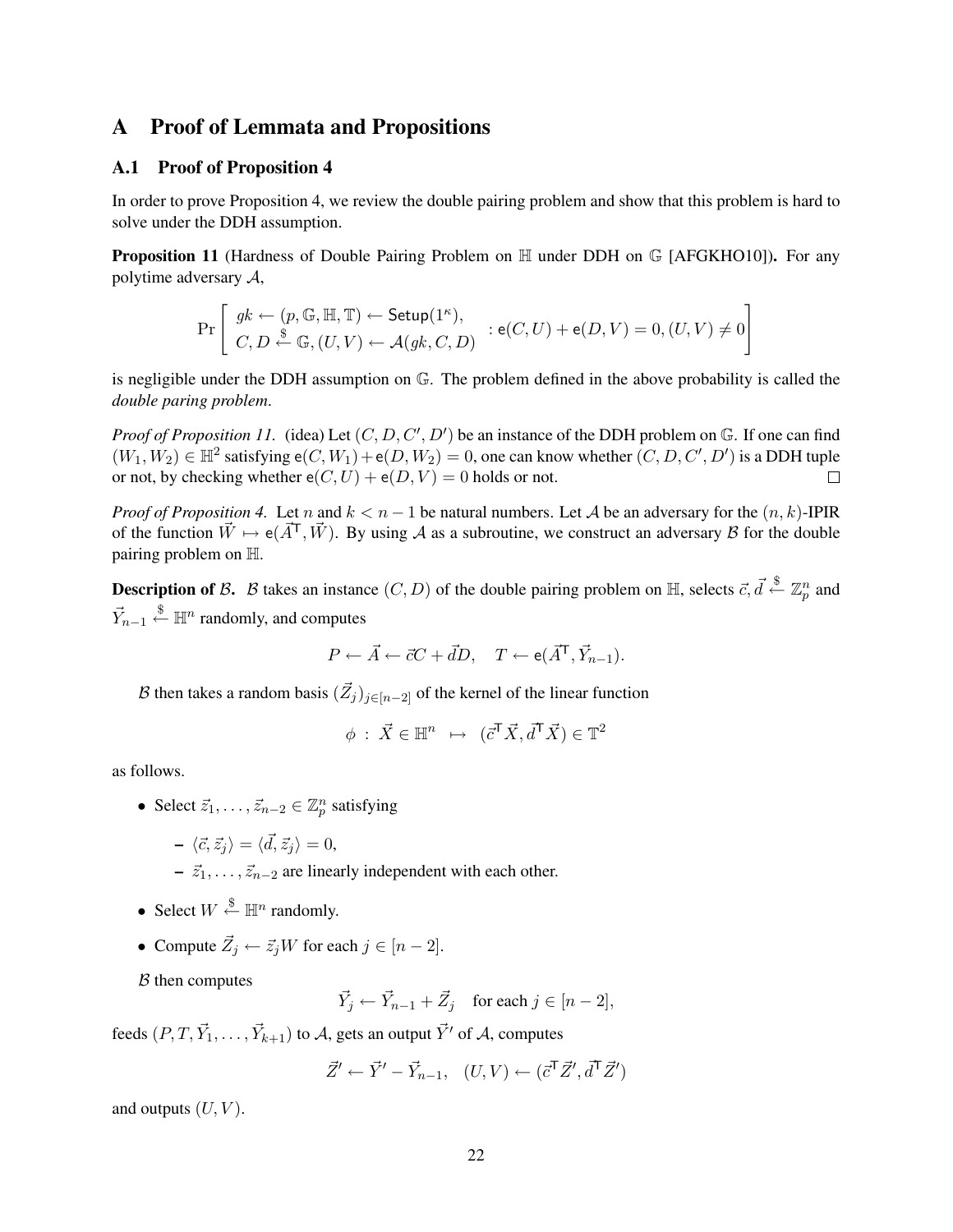Since  $\vec{Z}_j$  is in the kernel of  $\phi$ , it satisfies  $e(\vec{A}, \vec{Z}_j) = e(\vec{c}C + \vec{d}D, \vec{Z}_j) = 0$ . Hence,  $e(\vec{A}, \vec{Y}_j) = 0$  $e(\vec{A}, \vec{Y}_{n-1} + \vec{Z}_j) = e(\vec{A}, \vec{Y}_{n-1}) = T$  holds. This means that  $B$  simulates the view of A correctly.

**Success Probability of B.** We show that the output  $(U, V)$  of B is an answer to the instance  $(C, D)$  of the double pairing problem with non-negligible probability. Specifically, we show

<span id="page-22-2"></span><span id="page-22-1"></span>
$$
e(C, U) + e(D, V) = 0
$$

$$
(C, D) \neq 0.
$$

From the definition of the game of the IPIR, the output  $\vec{Y}'$  of A satisfies the following properties with non-negligible probability:

$$
e(\vec{A}^{\mathsf{T}}, \vec{Y}') = T \tag{A.1}
$$

$$
\vec{Y}'
$$
 is linearly independent from  $\vec{Y}_1, \dots, \vec{Y}_{k+1}$  (A.2)

From equation [\(A.1\)](#page-22-1) and  $e(\vec{A}^T, \vec{Y}_{n-1}) = T$ , it follows that  $e(\vec{A}^T, \vec{Z}') = 0$ . Hence, it follows that

$$
e(C, U) + e(D, V) = e(\vec{c}^T C, \vec{Z}') + e(\vec{d}^T D, \vec{Z}') = e(\vec{A}^T, \vec{Z}') = 0.
$$

We next show that  $(C, D) \neq 0$ . Since B did not feed  $(\vec{Y}_{k+2}, \ldots, \vec{Y}_{n-1})$  to A, the distribution of this tuple is independent from the view of A. From [\(A.2\)](#page-22-2), this means that  $\vec{Y}'$  is linearly independent from all of  $\overline{\vec{Y}_1}, \ldots, \overline{\vec{Y}_{n-1}}$ . Therefore, the value  $\overline{\vec{Z}}' = \overline{\vec{Y}}' - \overline{\vec{Y}}_{n-1}$  is linearly independent from all of  $\overline{\vec{Y}}_j - \overline{\vec{Y}}_{n-1} = \overline{\vec{Z}}_j$  for  $j \in [n-2]$ .

Recall that the tuple  $(\vec{Z}_j)_{j\in[n-2]}$  is the basis of ker  $\phi$ . Since  $\vec{Z}'$  is linearly independent from all of  $\vec{Z}_j$  for  $j \in [n-2], \vec{Z}'$  is not in the kernel of  $\phi$ . This means that  $(U, V) = (\vec{c}^T \vec{Z}', \vec{d}^T \vec{Z}') = \phi(\vec{Z}')$  is not 0. From the above discussion,  $\beta$  succeeds with non-negligible probability.  $\Box$ 

## <span id="page-22-0"></span>A.2 Proof of Lemma [6](#page-12-2)

We prove Lemma [6](#page-12-2) by using the Chernoff bound.

**Lemma 12** (Chernoff Bound). Let  $0 \le p \le 1$ , and let  $X_1, \ldots, X_m$  be independent 0-1 random variables, *so that*  $Pr[X_i = 1] = p$  *for each i. Then, for all*  $\varepsilon > 0$ *, we have* 

$$
\Pr\left[\left|\frac{\sum_{i=1}^{m} X_i}{m} - p\right| \le \varepsilon\right] \ge 1 - 2 \cdot e^{-2m\varepsilon^2}
$$

*Proof of Lemma* [6.](#page-12-2) Suppose that there is an adversary A that has advantage  $\varepsilon_A$  in breaking  $(0, 0, \rho_M, \rho_S)$ -EU-CMA-CML security of the signature scheme  $S\mathcal{GN}$ . To simplify the notation, we recognize the key generation as "the 0-th key update".

By using A as a subroutine, we construct an adversary B which can break  $(\rho_G, \rho_U, \rho_M, \rho_S)$ -EU-CMA-CML security of  $SGN$ , where

$$
\rho_G = \rho_U = \frac{c \cdot \log k}{n \log p}.
$$

Idea Behind the Construction of  $\beta$ . Before giving the details, we give the idea behind the construction of  $\mathcal{B}$ .

The main problem is the simulation of answering the leakages in (the 0-th or later) key updates:  $\beta$  has to answer to A leakage  $f(sk^{[i]}, r)$  in updates, although B herself cannot get these leakage from the challenger.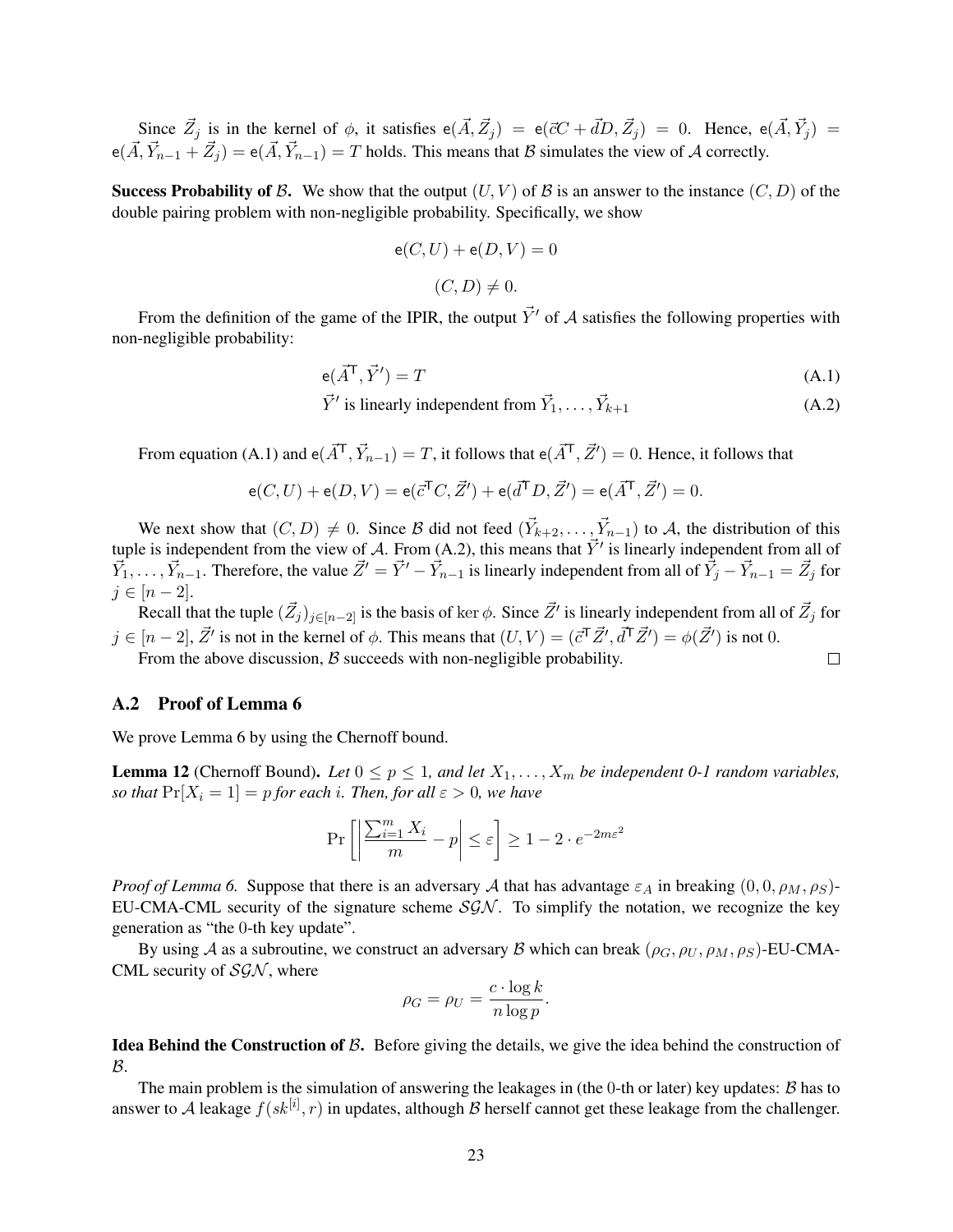We overcome this problem by defining a function  $F_{st}$  which "guesses" the leakage  $\alpha$ . B then sends  $F_{st}$  to the challenger as a (memory) leakage query, and passes the answer  $F_{st}(sk^{[i]})$  to  ${\cal A}$  as the leakage of updates.

The description of  $F_{st}(sk^{[i]})$  is as follows. Let  $\bar{\mathcal{A}}$  be the copy of the description of  $\mathcal{A}$  and st be the current state of A. For any  $\alpha \in \{0,1\}^{c \log \kappa}$ ,  $F_{st}(sk^{[i]})$  executes  $\overline{A}(st)$  as a subroutine, after giving  $\alpha$  to  $\overline{A}$ as the leakage of update. Above, the descrption of  $\bar{\cal A}$  and the state st are hard-wired in  $F_{st}(sk^{[i]})$  by  $B$ . Note that  $F_{st}(sk^{[i]})$  can answer to oracle queries because it knows  $sk^{[i]}$  as an input.

By doing the above execution a lot of times,  $F_{st}(sk^{[i]})$  guesses  $\alpha$  which maximizes the success probability of A.  $F_{st}(sk^{[i]})$  finally outputs this  $\alpha$ . Note that  $F_{st}(sk^{[i]})$  can do above procedures in polynomial time because the amount of update leakages are  $O(\log n)$  in our case and therefore only polynomial number of candidate  $\alpha$  of leakage are there.

**Detailed Description of**  $F_{st}$ . We first give the detailed description  $F_{st}$  for the *i*-th update for  $i \ge 1$ . Bellow, the copy  $\bar{\mathcal{A}}$  of the description of  $\mathcal{A}$  and the current state st of  $\mathcal{A}$  are hard-wired in  $F_{st}$  by  $\mathcal{B}$ :

- 1. Take sk as an input.
- 2. For every candidate of leakage value  $\alpha \in \{0,1\}^{c \log \kappa}$ , repeat the following procedure  $\kappa$  times, each time rewinding  $\overline{A}$  to state st:
	- (a) Give  $\alpha$  to  $\bar{A}(st)$  as a leakage in the key update.
	- (b) Simulate  $A$  to completion, answering all queries correctly, and randomly updating the secret key.

Note that since  $F_{st}$  has sk as input, it can sign, compute leakage, and randomize sk inside its computation and can therefore answer all queries asked by  $\overline{A}$ .

- 3. Compute the fraction of times  $\bar{\delta}_{\alpha}$  that the above procedure concluded with A producing a successfully forged signature.
- 4. Output  $\alpha$  which maximize  $\delta_{\alpha}$ . (If there are two or more such  $\alpha$ , output any one of them.)

The function  $F_{st}$  for the key generation, which we will write  $F'_{st}$  due to differentiate the function for other updates, is the same as the above one, except that  $F'_{st}$  inputs to  $\bar{\mathcal{A}}$  not only  $\alpha$  but also the public key *pk.* (*pk* is hard-wired in it by  $\mathcal{B}$ .)

**Detailed Description of B.** The description of  $B$  is as follows.

- 1. Take  $pk$  as an input.
- 2. Execute A until it sends a leakage function of the key generation as a query.
- 3. Copy the current state st of A, make query  $F'_{st}$ , and pass the answer to A.
- 4. Execute A until it halts, answering queries as follows.
	- (a) If  $A$  makes a signing or a leakage query, pass it to the challenger, get an answer, and pass the answer to A.
	- (b) If  $A$  makes an update query with leakage function f, make update query with no leakage function, copy the current state st of A, sends  $F_{st}$  to the challenger as a memory leakage query, and pass the answer to A.
- 5. If A succeeds in outputting a forgery, output this forgery. Otherwise, output  $\perp$ .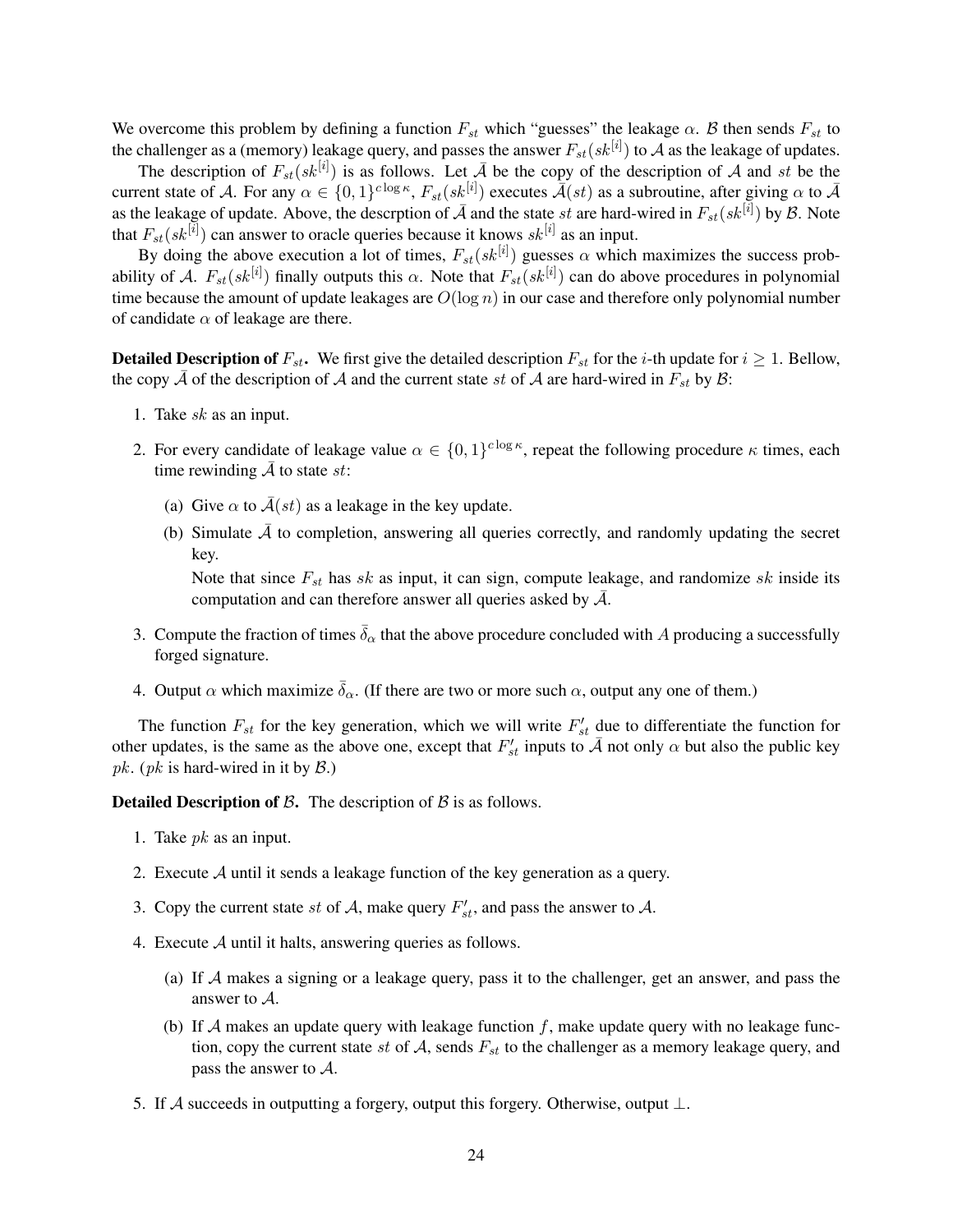**Success Probability of B.** To simplify the analysis, we make the challenger compute all  $sk^{[i]}$  for  $i \in [0..q_U]$ at the beginning of game. This change enables us to avoid cumbersome discussion about the dependency of random valiables. Note that this change clearly do not effect the success probability of B.

Let

$$
\eta \leftarrow \frac{\varepsilon_A}{2(q_u+1)}.
$$

Let st<sub>i−1</sub> be a state of A just after making the i-th update query in the game with B and before getting the answer to the query.

In order to clarify the number i of times of updates, we let  $\bar{\delta}_{\alpha}^{(i)}$  denote  $\bar{\delta}_{\alpha}$ .

The function  $F_{st_{i-1}}$  computes the estimate  $\bar{\delta}_{\alpha}^{(i)}$  of the probability  $\delta_{\alpha}^{(i)}$  that  $\bar{\mathcal{A}}$  will win when she gets  $\alpha$ as a leakage of the  $i$ -th key update.

The Chernoff bound implies that

$$
\Pr\left[\left|\bar{\delta}_{\alpha}^{(i)} - \delta_{\alpha}^{(i)}\right| < \eta\right] \le 1 - 2 \cdot e^{-2\kappa \eta^2} = 1 - \text{neg}(\kappa). \tag{A.3}
$$

We estimate  $\max_{\alpha} \delta_{\alpha}^{(i)}$  and  $\overline{\delta}_{\alpha}^{(i)}$  recurively as follows. Suppose that

<span id="page-24-3"></span><span id="page-24-0"></span>
$$
\max_{\alpha} \delta_{\alpha}^{(i)} \ge \varepsilon_A - i\eta \tag{A.4}
$$

holds. Recall that  $F_{st_{i-1}}$  outputs  $\alpha$  which maximizes  $\bar{\delta}_{\alpha}^{(i)}$ . From equation [\(A.3\)](#page-24-0),  $F_{st_{i-1}}$  outputs  $\alpha$  satisfying

<span id="page-24-1"></span>
$$
\bar{\delta}_{\alpha}^{(i)} \ge \varepsilon_A - (i+1)\eta \tag{A.5}
$$

with overwhelming probability. Since A gets the output  $\alpha$  of  $F_{st_{i-1}}$  as the leakage of the *i*-th update, equation [\(A.5\)](#page-24-1) implies that the adverasary A wins with probability  $\varepsilon_A - (i + 1)\eta$ , even after getting  $\alpha$  as the leakage of the  $i$ -th update.

This means that, if A gets the "correct" leakage in the  $(i + 1)$ -th update, A wins with probability  $\varepsilon_A$  –  $(i + 1)\eta$  even after getting the leakage of the  $(i + 1)$ -th update. In other word, there exists an answer  $\beta$  to the  $(i + 1)$ -th update query satisfying  $\delta_{\beta}^{(i+1)} \ge \varepsilon_A - (i + 1)\eta$ . In particular,

<span id="page-24-2"></span>
$$
\max_{\alpha} \delta_{\alpha}^{(i+1)} \ge \varepsilon_A - (i+1)\eta \tag{A.6}
$$

holds. The equation [\(A.6\)](#page-24-2) enables us to estimate  $\bar{\delta}_{\alpha}^{(i+1)}$ , by the same way that the equation [\(A.4\)](#page-24-3) enables us to estimate  $\bar{\delta}_{\alpha}^{(i)}$ .

By using the above estimation  $q_U + 1$  times, we can get the estimate

$$
\bar{\delta}^{(q_U)}_{\alpha} \geq \varepsilon_A - (q_U+1)\eta = \varepsilon_A/2.
$$

From the definition of  $\delta_{\alpha}^{(i)}$  and  $\beta$  it follows that

$$
\bar{\delta}_{\alpha}^{(q_U)} = \Pr[\mathcal{B} \text{ wins}].
$$

Hence, B wins with probability  $\varepsilon_A - (q_U + 1)\eta = \varepsilon_A/2$ , which is non-negligible. This contradicts the assumption.  $\Box$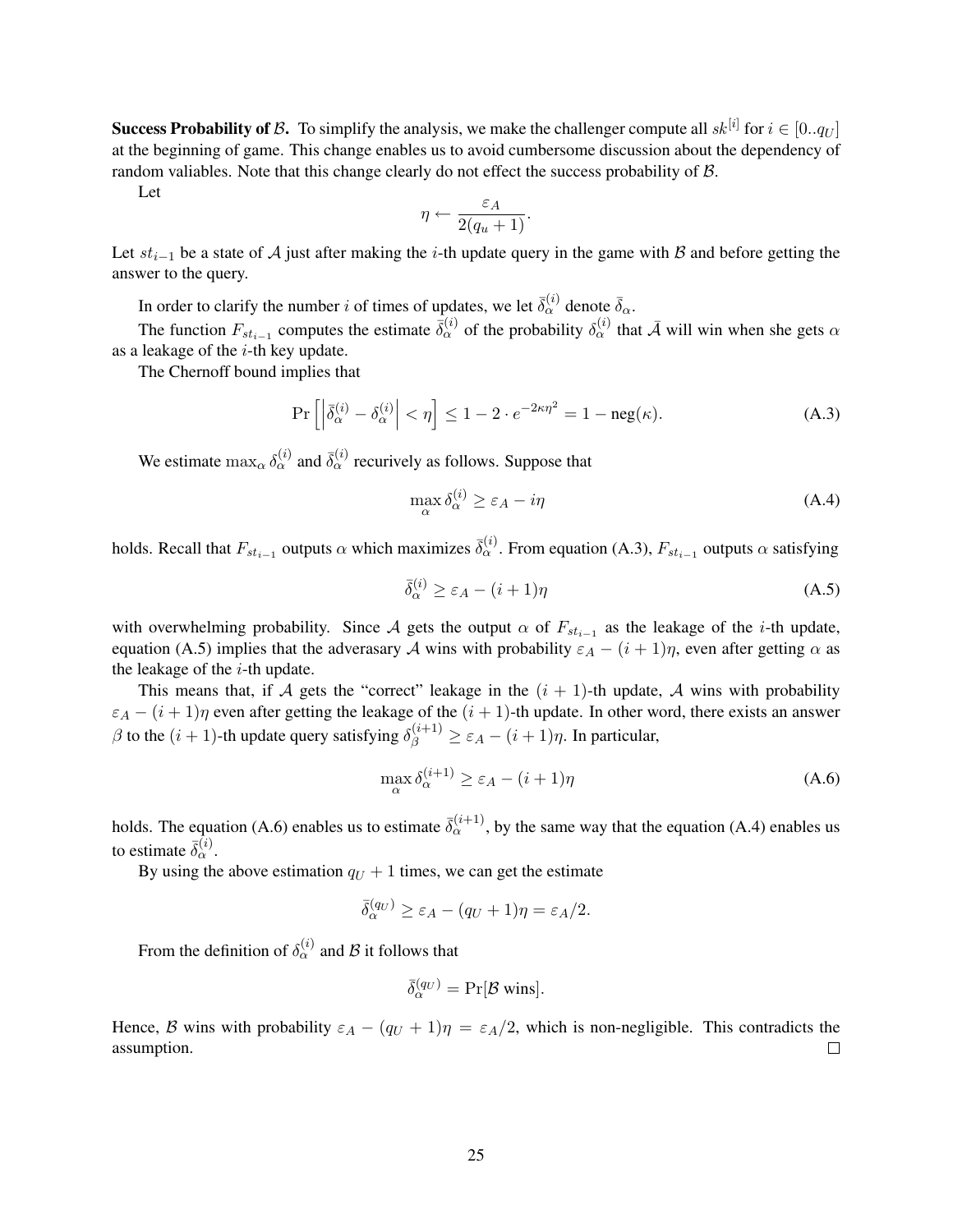## <span id="page-25-0"></span>A.3 Proof of Lemma [7](#page-14-0)

This part of proof is essentially same as the simplified security proof [\[BR09\]](#page-18-4) of the Waters' ID-based encryption [\[W05\]](#page-20-11). Our proof however is even more simpler than [\[BR09\]](#page-18-4), because our usage of Waters' hash function enables us to skip the following part of discussion of [\[BR09\]](#page-18-4): In [\[BR09\]](#page-18-4), Bellare and Ristenpart showed that that the advantage of an adversary does not depend on when the challenger checks equalities  $K(\vec{u}, M_i) \neq 0$ . In our case, however, it is clear that the advantage does not depend on it.

*Proof of Lemma* [7.](#page-14-0) Let A be an adversary of Game<sub>2</sub>. Let  $q_S$  be the number of signing queries of A,  $M_i$ be the j-th signing query of A, and  $(M_*, \sigma_*)$  be a forgery of A. To simplify the notation we write  $\vec{M} =$  $(M_*, M_1, \ldots, M_{q_S}).$ 

Let GD be the event that, at the end of Game<sub>2</sub>, both  $K(\vec{u}, M_i) \neq 0$  for all j and  $K(\vec{u}, M_*) = 0$  holds. Let BD be the event that GD does not occur.

For any vector  $\vec{M}' = (M'_*, M'_1, \dots, M'_{q_S})$ , let

$$
\gamma(\vec{M}') = \Pr[K(\vec{u}, M'_*) = 0, K(\vec{u}, M_1) \neq 0, \dots, K(\vec{u}, M'_{qs}) \neq 0].
$$

Here the probability is taken over the choice of  $\vec{u} \stackrel{\$}{\leftarrow} \mathcal{U}$ . This is probability of GD under the particular sequence of the signing queries  $M'_1, \ldots, M'_{q_S}$  and the output message  $M'_*$ .

We use the following two lemmata for proving Lemma [7.](#page-14-0)

**Lemma 13** ([\[BR09\]](#page-18-4)). Let  $m$ ,  $\theta$ , and  $q_S$  be parameters which is used to define Waters' function. Then for  $any \ \vec{M}' = (M'_*, M'_1, \dots, M'_{q_S}) \in (\{0,1\}^m)^{q_S+1}$ , *it follows that* 

$$
\frac{1}{m(\theta - 1) + 1} \left( 1 - \frac{qs}{\theta} \right) \le \gamma(\vec{M}') \le \frac{1}{m(\theta - 1) + 1}.
$$

**Lemma 14** ([\[BR09\]](#page-18-4)). Let  $\vec{M}' = (M'_*, M'_1, \ldots, M'_{q_S})$  be a tuple of messages. Let  $Q(\vec{M}')$  be event that A in Game<sub>2</sub> results in making queries  $M'_1, \ldots, M'_{q_S}$  and outputting  $M'_*$ . Then, it follows that

• 
$$
\Pr[\text{GD} \land \text{Q}(\vec{M}')] = \gamma(\vec{M}') \Pr[\text{Q}(\vec{M}')].
$$

The above two lemmata are proved in [\[BR09\]](#page-18-4) based only on the computations of probabilities, using the game as a blackbox. These lemmata therefore holds even for our games.

Let  $\mathsf F$  be the event that the forgery of  $\mathcal A$  is accepted by the verification algorithm. Because the distribution of the value  $\vec{u}$  is independent from that of the view of  $A$ , the success probability of forging does not depend whether GD holds or not. Hence, it follows that

$$
\Pr[F \mid GD] = \Pr[F]
$$

That is,

$$
\Pr[F \wedge GD] = \Pr[F] \Pr[GD].
$$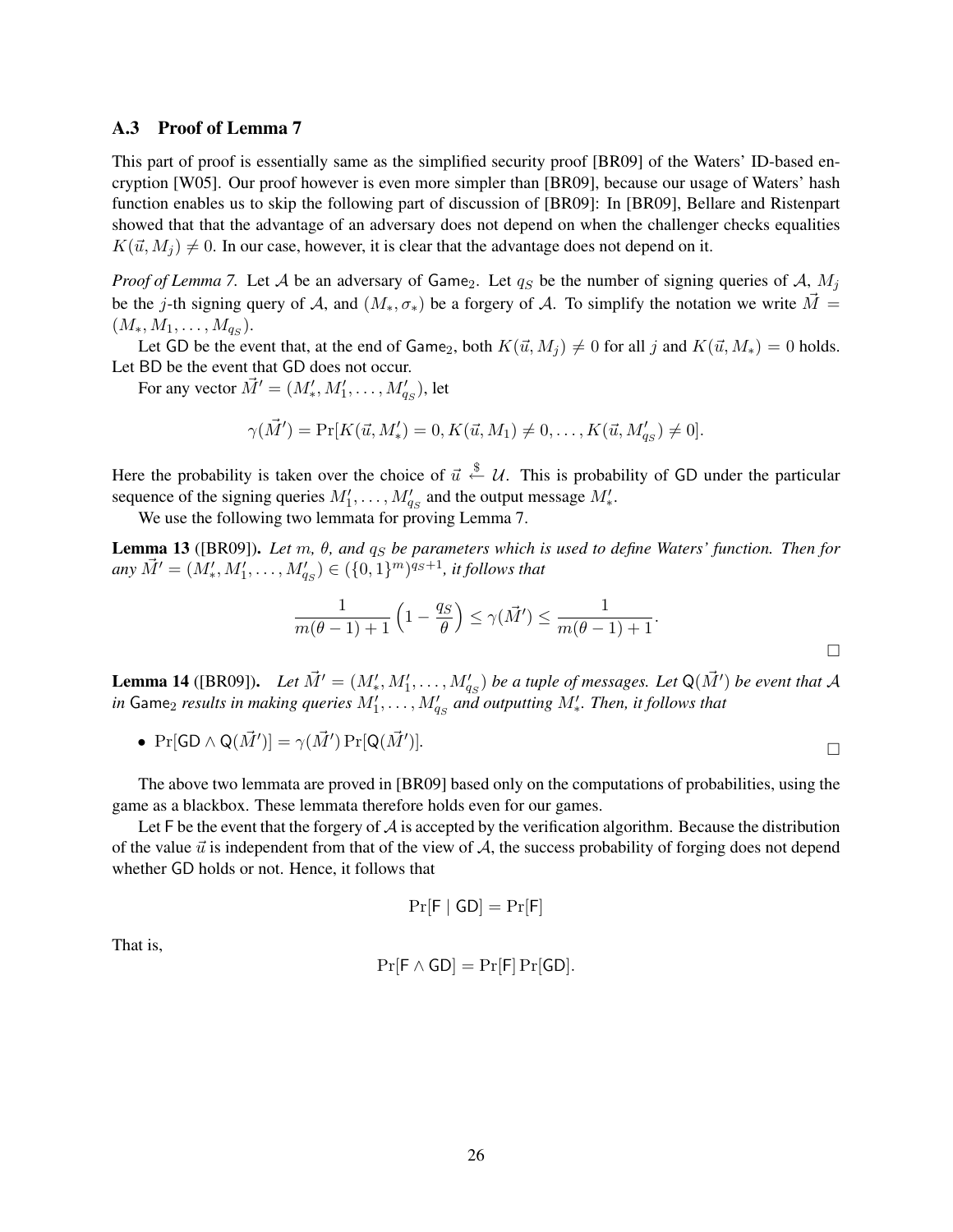From the above arguments, it follows that

$$
\begin{aligned}\n\text{Succ.Game}_{2}[\mathcal{A}] &= \Pr[\mathsf{F} \land \mathsf{GD}] \\
&= \Pr[\mathsf{F}] \cdot \Pr[\mathsf{GD}] \\
&= \text{Succ.Game}_{1}[\mathcal{A}] \cdot \sum_{\vec{M}'} \Pr[\mathsf{GD} \land \mathsf{Q}(\vec{M}')] \\
&= \varepsilon \cdot \sum_{\vec{M}'} \left( \gamma(\vec{M}') \Pr[\mathsf{Q}(\vec{M}')] \right) \\
&\geq \varepsilon \cdot \min_{\vec{M}'} \{ \gamma(\vec{M}') \} \cdot \sum_{\vec{M}'} \cdot \Pr[\mathsf{Q}(\vec{M}')] \\
&\geq \varepsilon \cdot \frac{1}{m(\theta - 1) + 1} \left( 1 - \frac{q_S}{\theta} \right) \cdot 1.\n\end{aligned}
$$

Since we set  $\theta = \lfloor q_s/\varepsilon \rfloor$ , the light hand side of the above inequality is not smaller than

Right Hand Side 
$$
\geq \varepsilon \cdot \frac{1}{m((q_S/\varepsilon)-1)+1}(1-\varepsilon) \geq \frac{\varepsilon^2(1-\varepsilon)}{m(q_S-\varepsilon)} = \Omega(\varepsilon^2/mq_S).
$$

## <span id="page-26-0"></span>A.4 Proof of Lemma [8](#page-14-1)

<span id="page-26-1"></span>Lemma 15. *Let* n *be a natural number and* B *be an adversary. Define game* Game[B] *as follows: The challenger takes*

$$
\vec{Z}_{n-2}' \stackrel{\$}{\leftarrow} \mathbb{H}^{n-1}, \quad \nu_1, \ldots, \nu_{n-3} \stackrel{\$}{\leftarrow} \mathbb{Z}_p
$$

*randomly, sets*

$$
(Z'_1,\ldots,Z'_{n-3}) \leftarrow (\nu_1 \vec{Z}'_{n-2},\ldots,\nu_{n-3} \vec{Z}'_{n-2}).
$$

and gives  $(Z'_1,\ldots,Z'_{n-3},Z'_{n-2})$  or a randomly selected element of  $(\Bbb{H}^{n-1})^{n-2}$  to  $\cal N.$   $\cal B$  has to guess whether *the input is random one or not. Then, for any adversary* B*, there exists an adversary* F *satisfying*

$$
\mathsf{Adv}.\mathsf{Game}[\mathcal{B}]\geq \frac{1}{n^2}\mathsf{Adv}.\mathsf{DDH}_{\mathbb{H}}[\mathcal{F}].
$$

We omit the proof of Lemma [15](#page-26-1) because it is well-known.

*Proof of Lemma* [8.](#page-14-1) By using an adversary  $A$  of Game<sub>3</sub>, we construct an adversary  $B$  for the game of Lemma [15.](#page-26-1)

**Descrption of Simulator.** B takes a group description  $gk = (p, \mathbb{G}, \mathbb{H}, \mathbb{T}, e)$  and an instance  $(\vec{Z}'_1, \dots, \vec{Z}'_{n-2}) \in$  $(\mathbb{H}^{n-1})^{n-2}$  of the game of Lemma [15](#page-26-1) as an input. She then generates matrix  $Z = (\vec{Z}_1, \ldots, \vec{Z}_{n-3}) \in$  $\mathbb{H}^{n \times (n-3)}$  and vectors  $\vec{A} \in \mathbb{G}^n$  and  $\vec{Q} \in \mathbb{H}^n$  satisfying

$$
e(\vec{A}^{T}, \vec{Z}_{1}) = \dots = e(\vec{A}^{T}, \vec{Z}_{n-2}) = e(\vec{A}^{T}, \vec{Q}) = 0,
$$
  

$$
\exists X_{1}, \dots, X_{n-2} \in \mathbb{H}^{n} : \vec{Z}_{\ell} = \vec{Z}_{\ell}' || X_{\ell}, \ \vec{Q} = \vec{Z}_{n-2}' || X_{n-2}.
$$

Specifically, it generates  $Z = (\vec{Z}_1, \dots, \vec{Z}_{n-3}) \in \mathbb{H}^{n \times (n-3)}$ ,  $\vec{A}$ , and  $\vec{Q}$  as follows.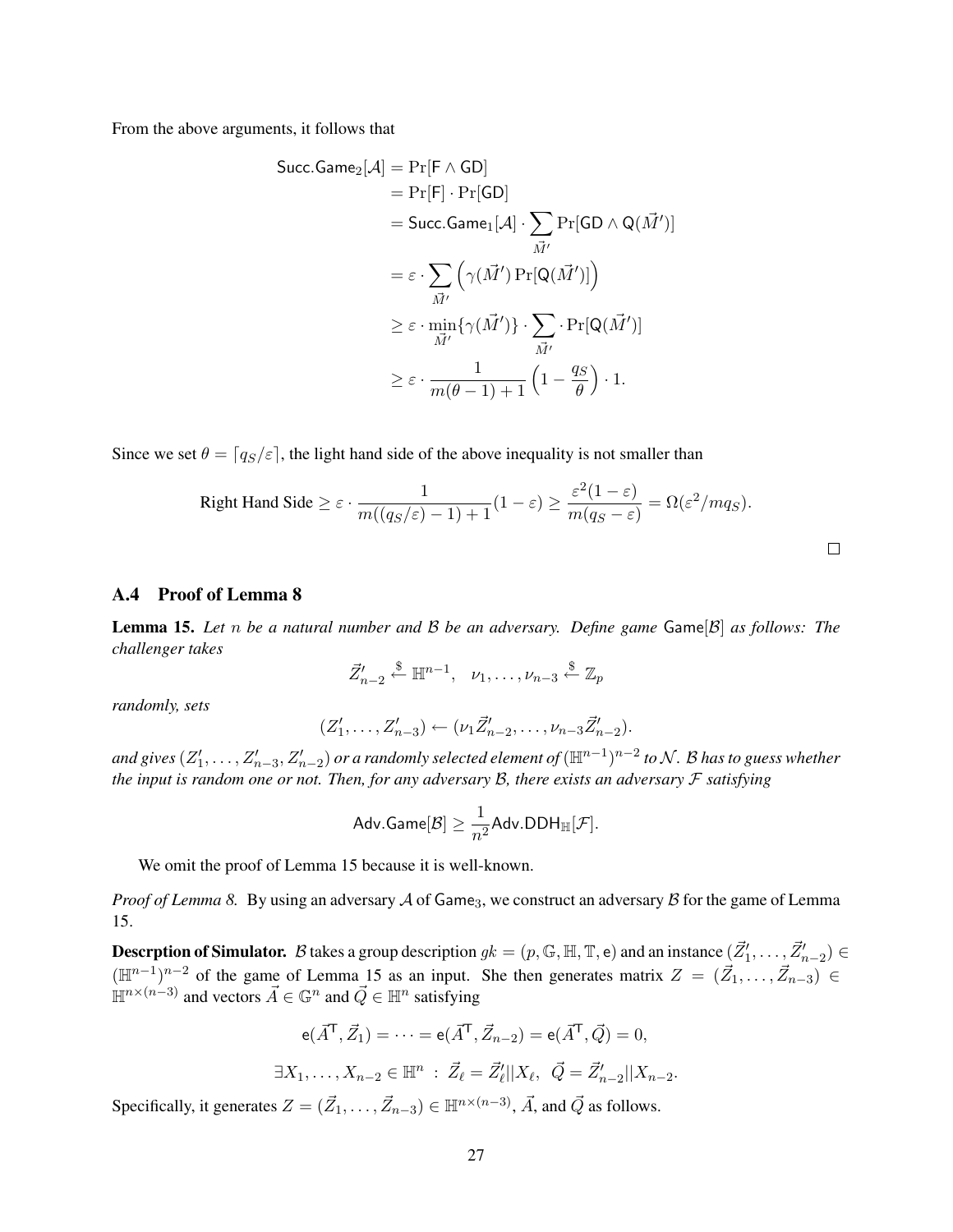• Take  $A_n \stackrel{\$}{\leftarrow} \mathbb{G}$  and  $a_1, \ldots, a_{n-1} \stackrel{\$}{\leftarrow} \mathbb{Z}_p$  randomly and set

$$
\vec{A} \leftarrow (a_1 A_n, \dots, a_{n-1} A_n, A_n)^{\mathsf{T}}.
$$

• For each  $\ell \in [n-2]$ , parse  $\vec{Z}'_{\ell}$  as  $(Z_{\ell,1}, \ldots, Z_{\ell,n-1})$  and set

$$
\vec{Z}_{\ell} \leftarrow (Z_{\ell,1},\ldots,Z_{\ell,n-1},-\sum_{k\in[n-1]}a_kZ_{\ell,k})^{\mathsf{T}}.
$$

• Set

$$
Z \leftarrow (\vec{Z}_1, \ldots, \vec{Z}_{n-3}); \quad Q \leftarrow \vec{Z}_{n-2}.
$$

B then randomly takes

$$
\vec{Y}' \stackrel{\$}{\leftarrow} \mathbb{H}^n; \qquad sk^{[i]} \leftarrow \vec{W}^{[i]} \stackrel{\$}{\leftarrow} \vec{Y}' + \mathsf{Span}(Z_1, \dots, Z_{n-3}) \text{ for each } i \in [0..q_U].
$$

and computes

$$
T \leftarrow \mathsf{e}(\vec{A}^{\mathsf{T}}, \vec{Y}').
$$

B generates the other parts  $(\vec{G}, \mathcal{H})$  of the public key than  $(qk, \vec{A}, T)$ , by using the same way as the challenger of Game<sub>4</sub> does. It then sets  $pk \leftarrow (gk, \vec{G}, \mathcal{H}, \vec{A}, T, \vec{Q})$  and feeds pk to  $\vec{A}$ .

If A makes query (update, f), B will use  $\tilde{W}^{[i+1]}$  as the secret key. It resets  $i \leftarrow i+1$ . B simulates signing queries and leakage queries by using  $\vec{W}^{[i]}$  as the current secret key. B finally outputs 1 or 0, depending on whether  $A$  wins the game or not.

**Correctness of Simulation.** If the instance  $I = (\vec{Z}'_1, \dots, \vec{Z}'_{n-2})$  is randomly selected elements of  $(\mathbb{H}^{n-1})^{n-2}$ , the view of A simulated by B is clearly the same as that in Game<sub>5</sub>. In contrast, if the instance I satisfies  $\vec{Z}'_l = \nu_l \vec{Z}'_{n-2}$  for some  $(\nu_l)_{l \in [n-3]}$ , one can easily show that

$$
\vec{Z}_{\ell} = \mu_{\ell} \vec{Z}_{n-2} = \mu_{\ell} Q
$$

holds for any  $\ell \in [n-3]$ .

Then, for  $i \geq 1$ ,

$$
\vec{W}^{[i]} \in \vec{Y}' + \mathsf{Span}(Z_1, \dots, Z_{n-3}) = \vec{Y}' + \mathsf{Span}(\vec{Q})
$$

holds. Hence, there exists  $u^{[i]} \in \mathbb{Z}_p$  satisfying

$$
\vec{W}^{[i]} = \vec{Y}' + u^{[i]} \vec{Q}.
$$

Let

$$
\vec{Y} \leftarrow \vec{Y}' + \bar{u}^{[0]}\vec{Q}, \quad \hat{s}^{[i]} \leftarrow u^{[i]} - u^{[i-1]} \bmod p
$$

Then, it follows that

$$
\vec{W}^{[0]} = \vec{Y}, \hspace{0.5 cm} \vec{W}^{[i+1]} = \vec{W}^{[i]} + s^{[i]} \vec{Q}
$$

That is, the distribution of  $\vec{W}^{[i+1]}$  generated by  $\beta$  is the same as that of  $\vec{W}^{[i+1]}$  in Game<sub>4</sub>. Hence, the view of A simulated by B is clearly the same as that in Game<sub>4</sub>. From the above discussion, the lemma holds.  $\square$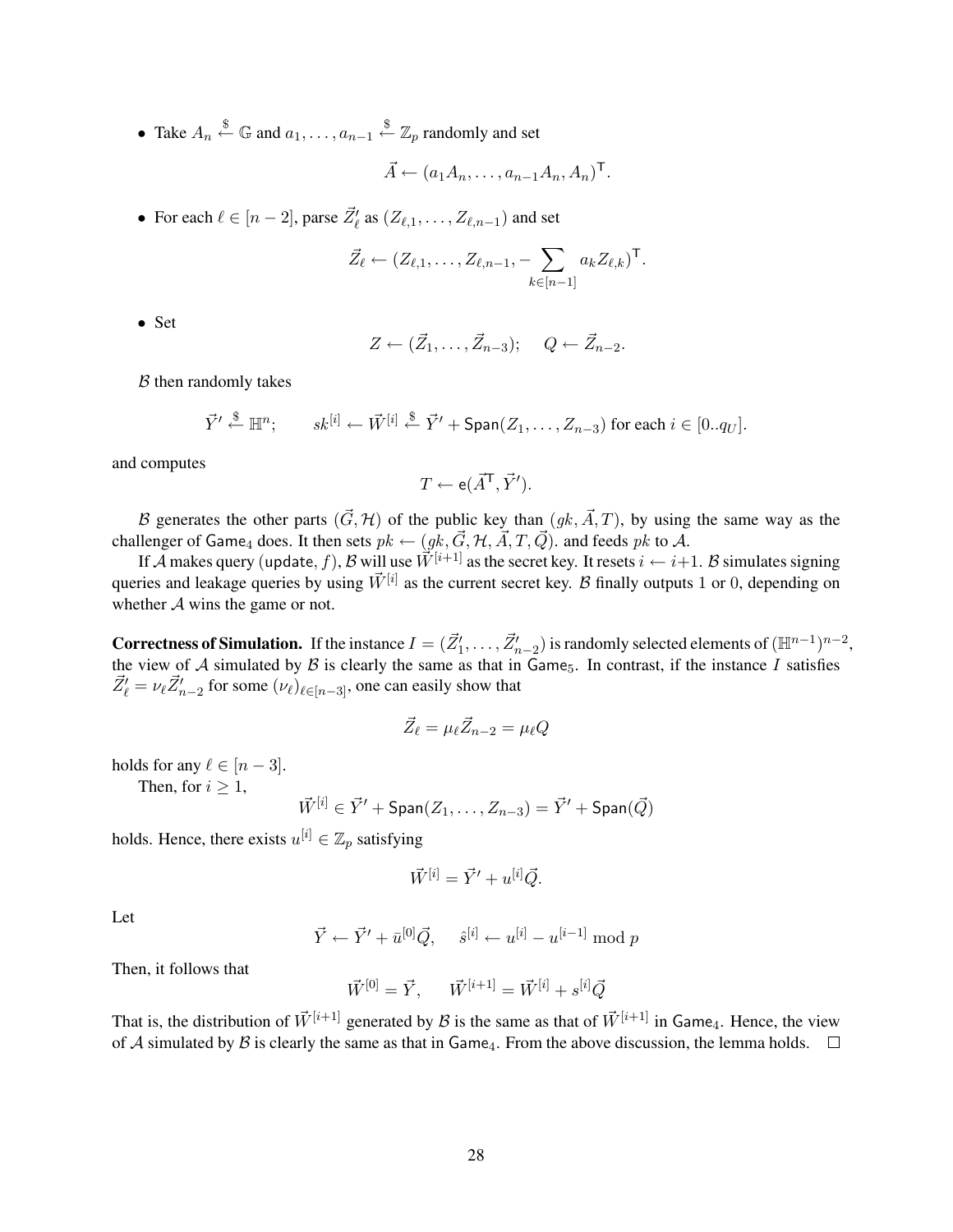#### <span id="page-28-0"></span>A.5 Proof of Proposition [10](#page-16-0)

The following proposition was explicitly given by [\[BKKV10\]](#page-19-9) and was proven by using "generalized crooked leftover hash lemma" [\[DS05,](#page-19-15) [BFO08\]](#page-18-7). We will prove Proposition [10](#page-16-0) based on it.

<span id="page-28-1"></span>**Proposition 16** ([\[BKKV10\]](#page-19-9)). Let n,  $\ell$  be natural numbers satisfying  $n \geq \ell \geq 2$ , p be a prime,  $\mathcal P$  be a finite *set,* K *be a n-dimensional vector space over*  $\mathbb{Z}_p$ *, and*  $F : K \to P$  *be a function. Then for randomly taken*  $Z \leftarrow (\vec{Z}_1, \ldots, \vec{Z}_\ell) \stackrel{\$}{\leftarrow} \mathcal{K}^\ell, \vec{V} \stackrel{\$}{\leftarrow} \mathsf{Span}(\vec{Z}_1, \ldots, \vec{Z}_\ell),$  and  $\vec{U} \stackrel{\$}{\leftarrow} \mathcal{K},$ 

$$
\mathsf{dist}((Z, F(\vec{V})), (Z, F(\vec{U}))) \le \delta
$$

*holds as long as*

$$
|\mathcal{P}| \le p^{\ell-1} \delta^2.
$$

*Proof of Proposition [10.](#page-16-0)* We prove Proposition [10](#page-16-0) using a hybrid argument. Specifically, let Hyb<sub>i</sub> be the same as the game of Proposition [10](#page-16-0) except that, regardless of the value of b, the challenger takes  $\Gamma_j$  from K for  $1 \le j \le i-1$ , and from  $\text{Span}(Z_1, \ldots, Z_{n-3})$  for  $i \le j \le q$ . In order to differenciate the notation, we let  $\vec{U}_j$  and  $\vec{V}_j$  denote randomly selected element of K or Span $(Z_1, \ldots, Z_{n-3})$ .

Let D be a distinguisher for the game Game of Proposition [10.](#page-16-0) We next show that for all  $1 \le i \le q-1$ , the outputs of a distinguisher  $D$  in Hyb<sub>i</sub> and Hyb<sub>i+1</sub> are closely distributed.

Let  $\delta$  be the gap between the probability that D output 1 in Game if  $b = 0$ , and the probability that it outputs 1 in Game if  $b = 1$ . Let us denote by  $\delta_i$  the gap between the probabilities of  $D$  outputting 1 in Hyb<sub>i</sub> and Hyb<sub>i+1</sub>. We know that there exists an  $1 \leq i \leq q-1$  such that  $\delta_i \geq \delta/q$ .

For convenience of notation, let us remove  $D$  from the argument, and instead encode its adaptivity logic into the leakage functions. Then, the tuple of the answers in Game if  $b = 1$  and  $b = 0$  respectively can be written as

$$
(F'_1(\vec{V}_1), F'_2(\lambda_1, \vec{V}_2), \dots, F'_q(\lambda_1, \dots, \lambda_{q-1}, \vec{V}_q))
$$
 and  
 $(F'_1(\vec{U}_1), F'_2(\lambda_1, \vec{U}_2), \dots, F'_q(\lambda_1, \dots, \lambda_{q-1}, \vec{U}_q))$ 

where  $\lambda_i$  is the output of  $F'_i$  (note that the above definition is recursive).

From the hyblid argument, we therefore get the distributions

$$
D_i = (F'_1(\vec{U}_1), \dots, F'_{i-1}(\lambda_1, \dots, \lambda_{i-2}, \vec{U}_{i-1}), F'_i(\lambda_1, \dots, \lambda_{i-1}, \vec{V}_i), \dots, F'_q(\lambda_1, \dots, \lambda_{q-1}, \vec{V}_{q-1}))
$$
 and  

$$
D_{i+1} = (F'_1(\vec{U}_1), \dots, F'_i(\lambda_1, \dots, \lambda_{i-2}, \vec{U}_i), F'_{i+1}(\lambda_1, \dots, \lambda_i, \vec{V}_{i+1}), \dots, F'_q(\lambda_1, \dots, \lambda_{q-1}, \vec{V}_{q-1}))
$$

satisfying dist $(D_i, D_{i+1}) \ge \delta/q$ .

Let  $Z=(\vec{Z}_1,\ldots,\vec{Z}_\ell)$  be a randomly selected element of  $\mathcal{K}^\ell$  and  $\Gamma_i$  be an element selected from either  $\textsf{Span}(Z_1,\ldots,Z_\ell)$  or  $\mathcal{K} = \{\vec{W} | \textbf{e}(\vec{A}, \vec{W}) = 0\}$ . We define the distrbution  $D'(\Gamma_i)$  as follows:

- Choose  $\vec{U}_1, \ldots, \vec{U}_{i-1} \stackrel{\$}{\leftarrow} \mathcal{K}$ .
- For  $j = 1, \ldots, i 1$ , recursively compute the values  $\lambda_j \leftarrow F'_{j-1}(\lambda_1, \ldots, \lambda_{j-1}, \vec{U}_{j-1})$ .
- Let  $F(\cdot) = F_i(\lambda_1, \ldots, \lambda_{i-1}, \cdot)$  be the function that we will use to distinguish the distributions of Proposition [16,](#page-28-1) and  $\lambda_i$  be  $F(\Gamma_i)$ .
- For  $j = i + 1, \ldots, q$ , recursively compute the values  $\lambda_j \leftarrow F'_{j-1}(\lambda_1, \ldots, \lambda_{j-1}, \vec{V}_{j-1})$ .
- Let  $D'(\Gamma_i)$  be  $(\lambda_1, \ldots, \lambda_q)$ .

The distribution  $D'(\Gamma_i)$  is the same as  $D_i$  or  $D_{i+1}$  depending on wether  $\Gamma_i$  is selected from  $\text{Span}(Z_1,\ldots,Z_\ell)$ and  $\mathcal{K} = \{\vec{W} | \mathsf{e}(\vec{A}, \vec{W}) = 0\}$ . From Proposition [16,](#page-28-1) this means that dist $(D_i, D_{i+1})$  should be less than  $\delta_i$ . This contradicts dist $(D_i, D_{i+1}) \ge \delta_i$ . Proposition [10](#page-16-0) therefore holds.  $\Box$